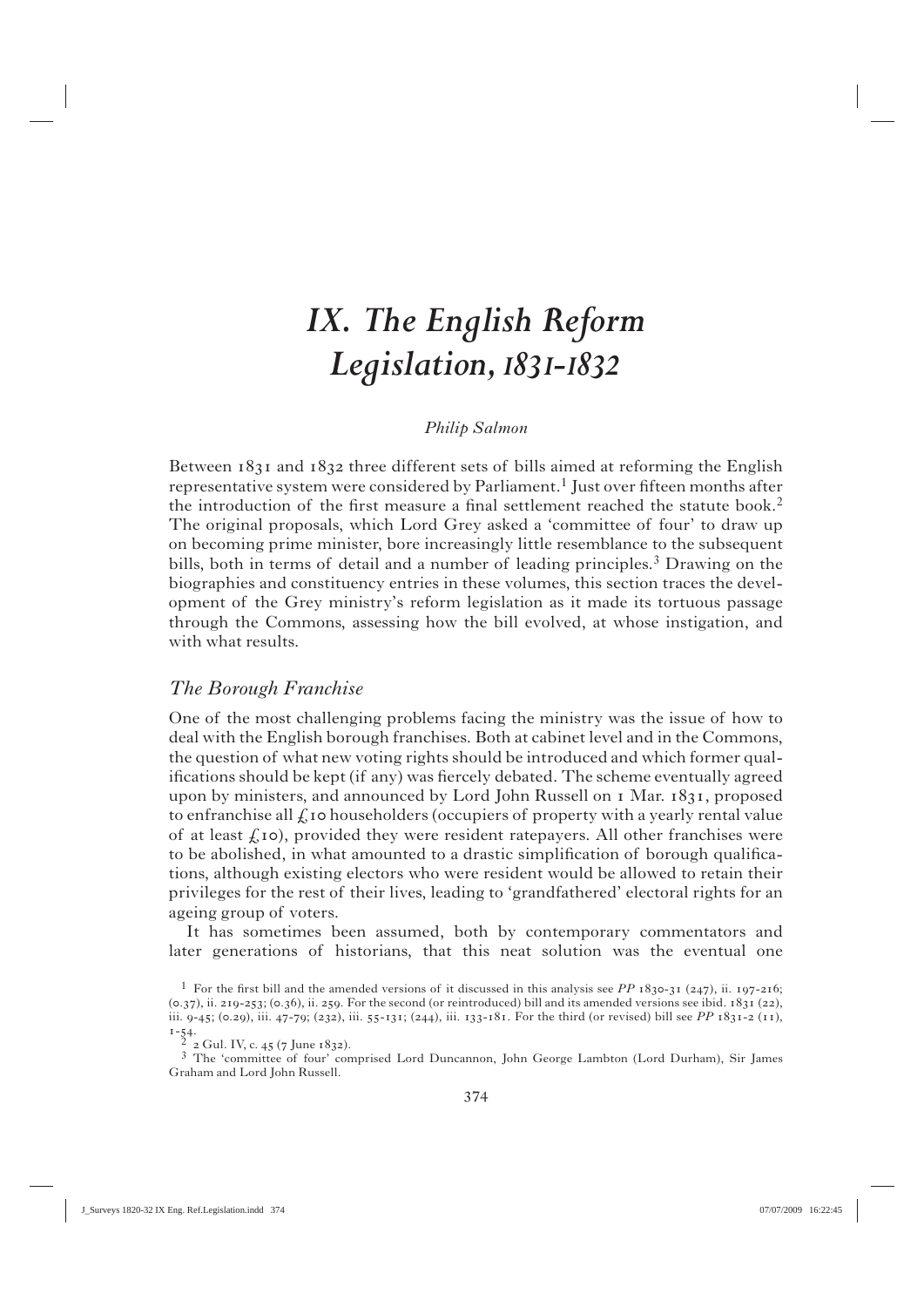adopted. $4$  But this was not the case. As with the borough redistribution clauses, modifications were under way almost before the ink on the original bill had dried. The first alteration, announced on 18 April, involved allowing all existing freemen to pass on their hereditary voting rights to their sons in the time-honoured way, provided they had been born before the introduction of the bill. It also gave apprentices who had entered into indentures before this date the right to qualify as freeman voters on the completion of their 'servitude'.<sup>5</sup> This significant concession, which is often mistakenly attributed to the revised bill of  $12$  Dec.  $1831$ , arose from two main objections.<sup>6</sup> The first, which was to be a recurrent theme of Tory discourse in the months ahead (most notably in the diatribes of Sir Robert Inglis and Sir Charles Wetherell), centred around the notion that a freeman's ancient privileges amounted to a form of property which could be inherited, and that any attempt to curtail or limit them represented an attack on an Englishman's 'chartered' rights. Variations on this theme featured prominently in the 1831 election campaigns of most anti-reformers, especially in the freeman constituencies. The second objection came from ideological reformers concerned at any franchise restrictions or elements of disfranchisement being included in a bill that was supposed to broaden popular electoral participation. Caught between these two powerful and persuasive forms of argument, ministers paid lip service to both by agreeing to extend the freeman franchise to the next generation of sons and apprentices (provided they were resident), a sop which was included in the second (or reintroduced) bill of 25 June 1831.<sup>7</sup>

With their hand strengthened by the outcome of the  $1831$  election, ministers were under no pressure to give any further ground on the freeman (or any other old voter) issue during the second bill's committee stages. Indeed, their resolve was only bolstered by the surprising number of 'suicide' petitions presented from various places, expressing a willingness to surrender old franchises or even sacrifice representation altogether for the greater good. $8$  Various attempts were made to rescue elements of the ancient right franchises, most notably by the Tory Thomas Bucknall Estcourt, whose amendment to maintain all existing qualifications failed by  $89-17$ ,  $27 \text{ Aug.}$ , and by Sir Robert Peel's younger brother Edmund, whose campaign to continue in perpetuity the votes of resident freemen who qualified by birth, servitude or marriage attracted sympathy from both sides of the House. Notwithstanding the support of 18 Members who 'usually voted for reform', however, his amendment was

<sup>&</sup>lt;sup>4</sup> See, for example, the freeman borough descriptions in C. R. Dod, *Electoral Facts from 1832 to 1853* (), *passim*.; H. J. Hanham, *The Reformed Electoral System in Great Britain -* (), ; E. J. Evans, *The Great Reform Act of 1832* (1983), 45; M. Taylor, 'Interests, parties and the state: the urban electorate in England, c. 1820-72', in *Party, State and Society. Electoral Behaviour in Britain since 1820* ed. J. Lawrence and M.

Taylor (1997), 55.<br>
<sup>5</sup> PP 1830-31 (0.37), ii. 227.<br>
<sup>6</sup> See, for instance, C. Seymour, *Electoral Reform in England and Wales* (1915), 33.<br>
<sup>7</sup> PP 1831 (22), iii. 15.<br>
<sup>8</sup> The most striking included those from Aldeburgh, New Romney, St. Mawes and Whitchurch. Camelford's electors were also said to be 'unanimously determined to give up their privileges ... for the benefit of their country' and similar sentiments were reported in Milborne Port and Minehead, to name but a few.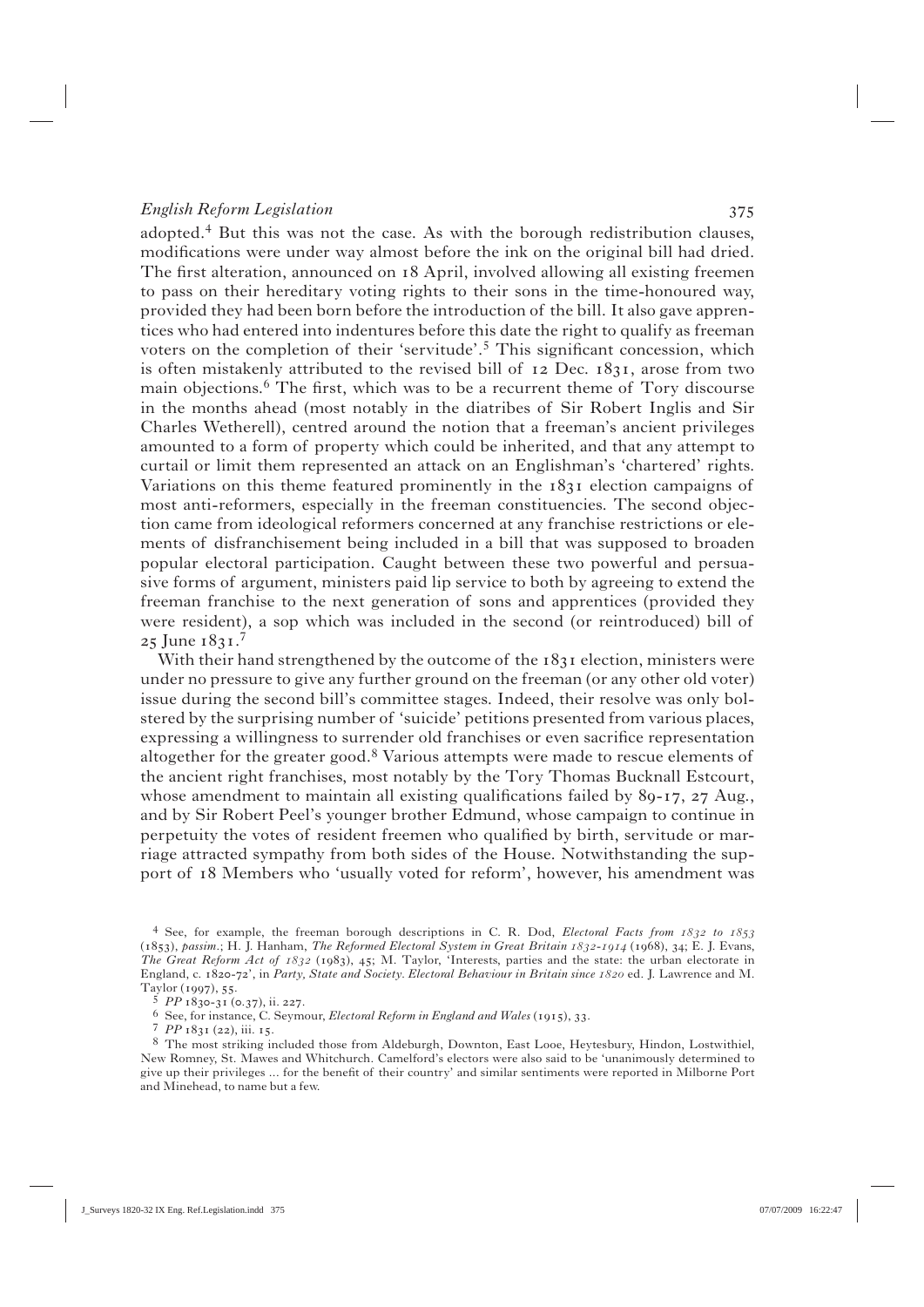defeated by  $210 - 131$ ,  $30 \text{ Aug.}^9$  That day's bid by the Tory Arthur Hill Trevor to preserve the rights of existing non-resident freemen was more decisively rejected by 151-38, and his subsequent attempts to extend the borough residency requirements from seven to 20 miles fared even worse.

It was the committee stages of the new  $f_{\text{1}}$  to household qualification that proved most troublesome for the ministry. As well as the predictable objections of Tories opposed to any extension of the franchise, particularly one that appeared to privilege a liberal-minded 'shopocracy' (see John Wilson CROKER, Charles WALDO SIBTHORP and WETHERELL), they faced attacks of a more sophisticated kind. These highlighted the numerous anomalies and inconsistencies which the adoption of a blanket  $\hat{L}$  to qualification would produce given that the cost of rents and rates varied so widely from borough to borough. Coupled with the fact that the second bill contained additional provisions regarding the frequency of rent and rate payments (the original bill had been silent on both), ministers found themselves facing a barrage of criticism, both from Tories keen to highlight the bill's technical shortcomings and advanced reformers and radicals unhappy at the restrictive tendencies of many of the new provisions.

 One of these, a clause relating to the payment of rent, offers a particularly revealing insight into the whole drafting process, much of which was clearly impromptu and heavily reliant on departmental officials. In the small print of the second bill of 25 June was a stipulation that  $\oint$  to householders paying rent would be excluded from the franchise 'if such rent shall be payable more frequently than once in every halfyear'.10 As *The Times* noted, this new clause 'occasioned very general surprise', since it threatened to disfranchise vast numbers who paid their rents weekly, monthly, or even quarterly, as was the norm. It soon emerged that this 'obnoxious' provision had been drafted 'inadvertently' by an under-secretary at the home office, and was in fact the 'result of some extraordinary blunder'.<sup>11</sup> Although Lord Althorp arranged for it to be 'rectified instantly', remarking that it 'will not do us credit', over the ensuing weeks both Joseph Hume and Bucknall Estcourt, among others, sought to make capital out of what they regarded as clear evidence of the ministry's unfitness to legislate. The incident was neatly satirized by John Doyle's depiction of a swarthylooking Russell being caught stealing '10 pounders' fruit from an orchard, and being advised by Althorp to 'say you did it *inadvertently'* (figure 1).

 This episode did little to reassure Members on both sides of the House that ministers knew what they were doing when it came to the technical details of the householder franchise. The difficulties, to be fair, were acute. How long should the householder have been resident? The original bill had stipulated six months, but during the second bill's committee stage this was extended to a year, to the irritation of many advanced reformers. How up to date should householders be with their rate payments? The second bill had proposed that on qualifying on  $\alpha$  August all 'rents, rates and taxes then due shall have been paid'. But after hearing protests about the

<sup>9</sup> *The Times*, 31 Aug. 1831.<br>
10 *PP* 1831 (22), iii. 15.<br>
11 *The Times*, 29, 30 June 1831.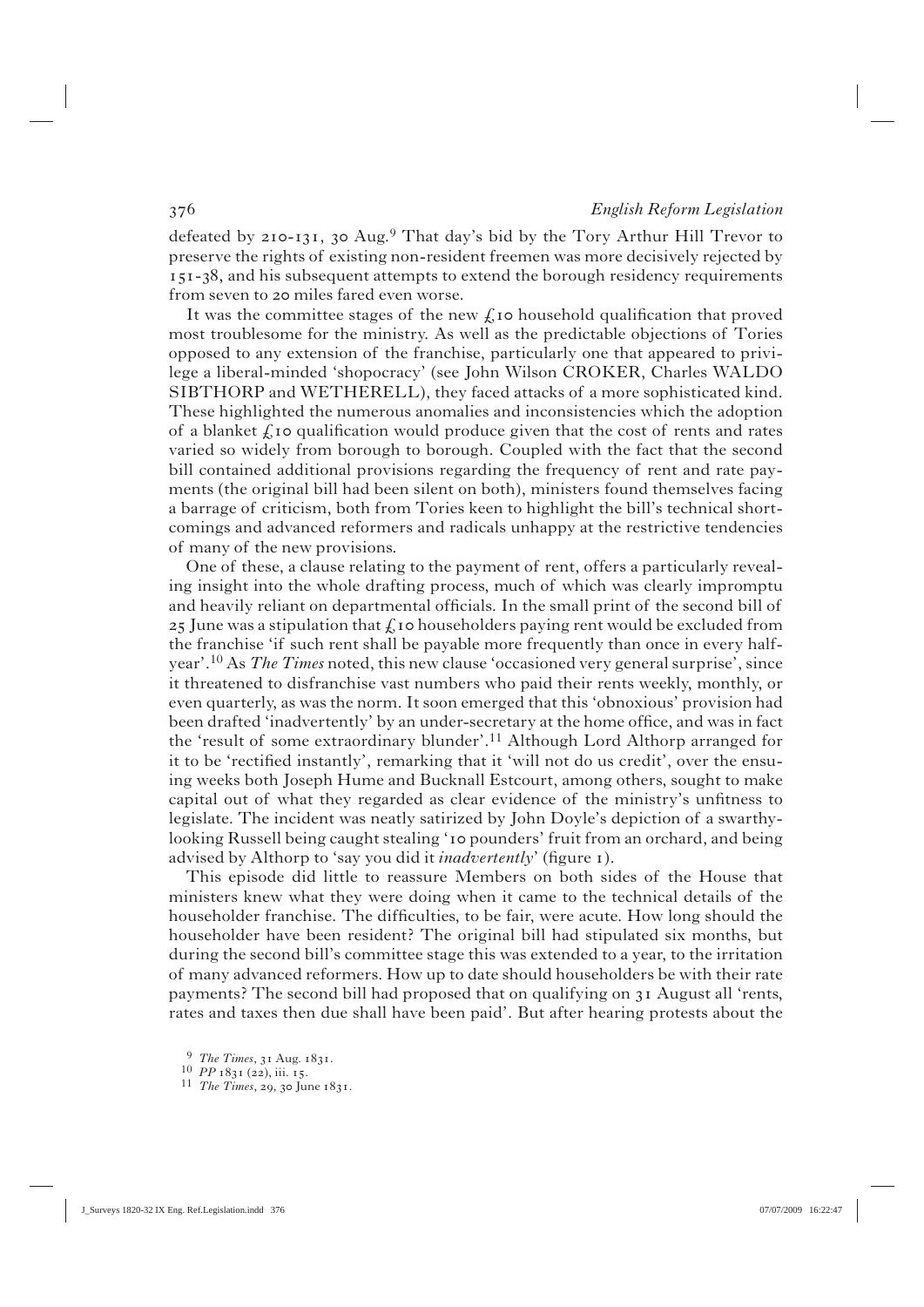

Fig. 1: Detail from 'It's No Go!' by 'HB' (John Doyle), published by Thos. McLean, Haymarket, 11 July 1831. Fig. : Detail from 'It's No Go!' by 'HB' (John Doyle), published by Thos. McLean, Haymarket, July *.*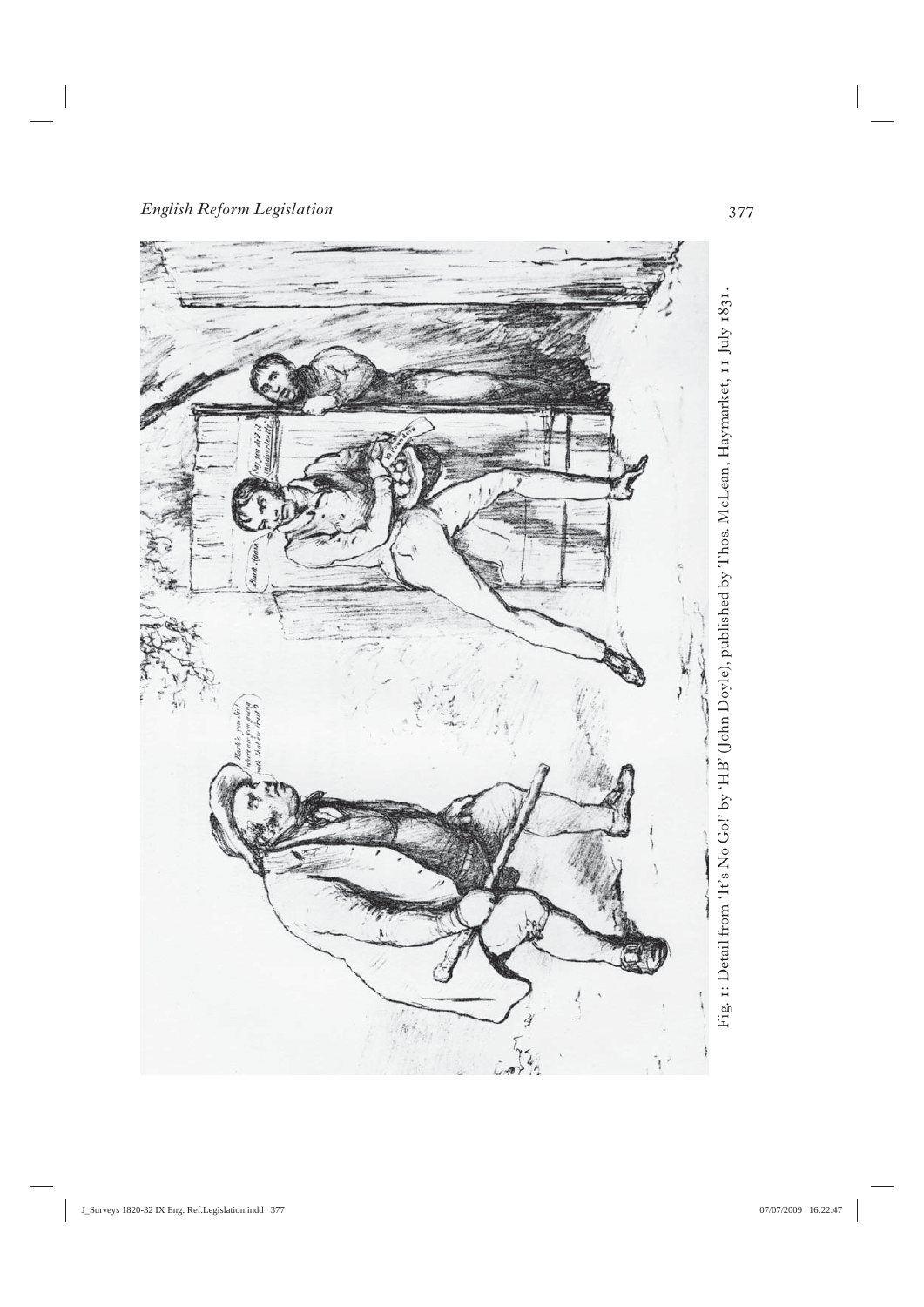potential disfranchisement of thousands, mainly from radicals, this was amended in committee, so that only the rents and rates due by  $I$  July needed to have been paid by 20 August. A further relaxation at the report stage then moved the I July date back to 24 June for rents and to 6 April for rates. And what about those householders who were not assessed to the rates? This could arise when the rates were only collected from certain high value properties, as was common in prosperous parishes, or when the rates were included (or 'compounded') with the householder's rent and paid by a landlord. Although the second bill offered compound householders the opportunity to 'claim to pay such rates' personally, this did nothing to address the problem of the discounts most compounders enjoyed, an issue that was never adequately addressed.12

 These and similar details plagued ministers in committee, but by showing themselves to be adaptable and willing to make alterations when necessary they never came close to defeat. Most hostile motions never really got off the ground and the few that made it to a division were easily defeated. The radical Henry Hunt's amendments to substitute a ratepayer household franchise, 24 Aug., and to abandon the necessity for actual proven payment of rent,  $25$  Aug., were dismissed with huge majorities of  $122 - 1$  and  $353 - 10$  respectively. And although the Whig lawyer John Campbell's attempt to withhold the household vote from those who paid their rents weekly, and were therefore susceptible to landlord intimidation, attracted considerable cross-party support,  $25$  Aug., it was decisively rejected by  $2I0 - I42.$ 

 The borough franchises that emerged from the committee stage by the late summer of  $1831$  were clearly very different to those of the original reform bill, especially in terms of enfranchising another generation of resident freemen and stipulating residence and rate payment conditions for all household voters. It is the changes introduced by the revised bill of  $12$  Dec.  $1831$ , however, which have received the lion's share of attention in most accounts of reform. Implemented to placate the so-called 'Waverers' and thereby improve the bill's chances of passing the Tory-dominated Lords, who had firmly rejected the bill in October, these better-known alterations to the borough franchises were not quite as seismic as has sometimes been supposed, although for tactical reasons they received far greater publicity.

The most striking modification involved a further relaxation of the rules regarding freeman creations. The franchises of those who qualified by birth or servitude were now preserved not only to the next generation but to all subsequent generations, with the proviso that all new birth qualifications must have been derived from someone who was a freeman before  $I$  Mar.  $183I$  or from someone who had qualified in respect of servitude since that time. There were no restrictions on future creations by servitude. Despite the private entreaties of many Tories and the leading 'Waverer' Lord Wharncliffe, however, all those who had acquired their freedom by

<sup>12</sup> For more details see Seymour, 149-55; P. Salmon, *Electoral Reform at Work: Local Politics and National Parties,*  $I832-I84I$  *(2002), 185, 187-8, 220-1.*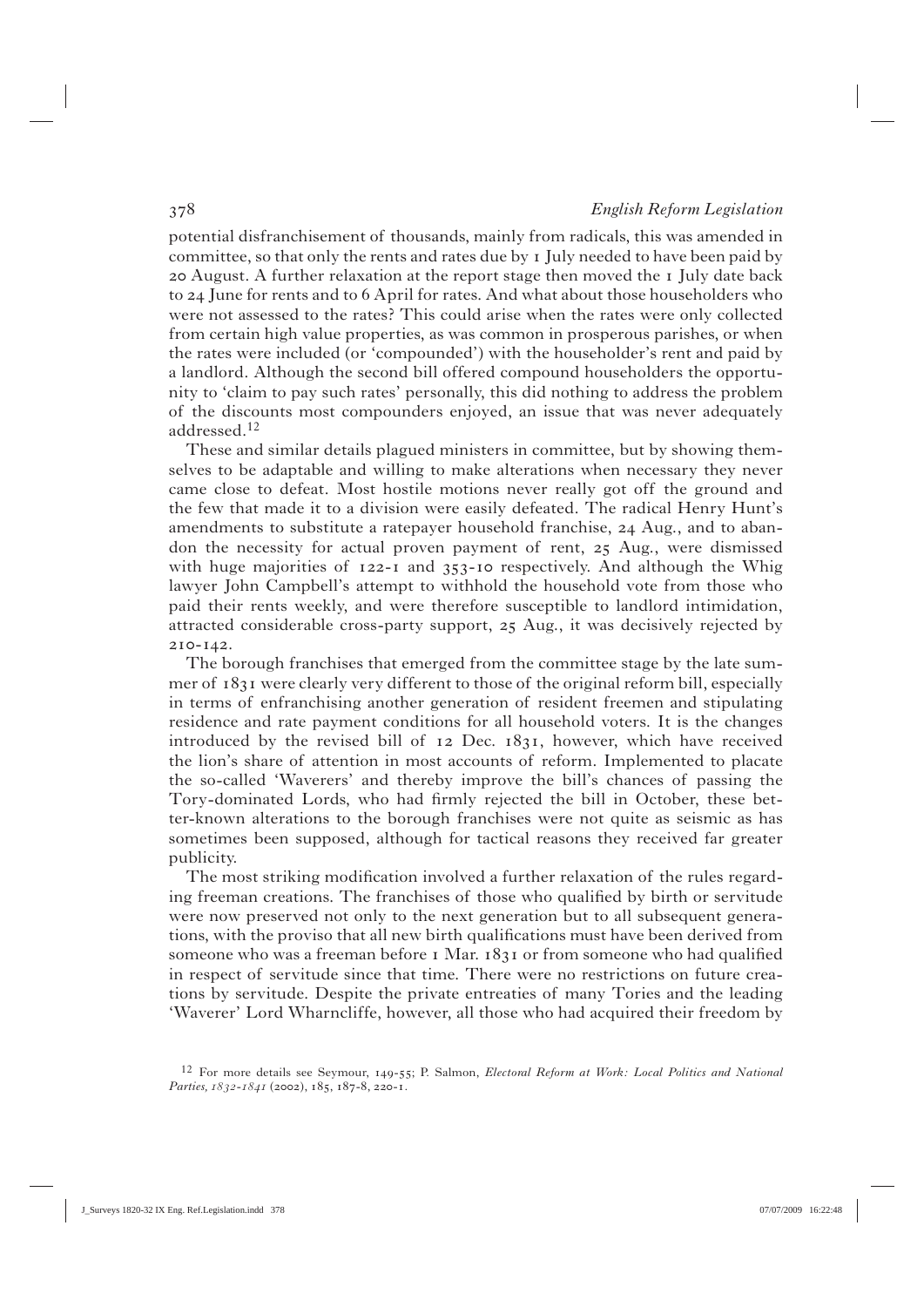'gift' or through marriage with a freeman's daughter after 1 Mar. 1831 remained disqualified, along with all non-residents.<sup>13</sup> The adjustments made to the  $\ell$  to householder franchise were less conspicuous, but not without long-term consequences. The requirement that all rents due by  $24$  June should have been paid by  $20$  August, as well as the necessity for bona fide proof of rental value, was quietly dropped, to the approval of most advanced reformers. At the same time the deadline for the payment of rates was brought forward a month, from 20 August to 20 July, a concession which paid lip service to those 'Waverers' concerned about the 'respectability' of the new franchise, but which Althorp's private negotiations with leading radical activists like Joseph Parkes indicated would make little practical difference.14

 One far-reaching alteration went almost unnoticed. Previous bills had stipulated that the householder must have occupied exactly the same property 'and not different premises' for a full twelve months. Under the terms of the revised bill, however, a personal residence requirement of six months was introduced, clarifying the eligibility of residents who owned or rented non-residential property such as offices, warehouses or shops. At the same time a new clause was inserted specifically allowing successive occupation of 'different premises'. Given the very high levels of urban mobility in this period, and the growing trend of living 'over the shop', this prevented many thousands from losing their votes on account of moving home or business premises in the decades ahead.

With the exception of some trivial details, the key elements of the borough suffrage were now in place. Tory and radical critics continued to press for amendments during the revised bill's committee stages, repeating most of their earlier performances, but the terms of the borough franchise which had emerged through a process of public debate and private negotiation by  $12$  Dec.  $1831$  were essentially those that passed into law six months later.

One obvious legacy of the final arrangements was that the freeman franchise, unlike all the other ancient right qualifications, continued to flourish and expand during the nineteenth century, providing an important working class element in many borough electorates and helping to sustain pre-reform cultures of electioneering and political campaigning into the reformed era.<sup>15</sup> Many commentators have noted how rapidly the ancient right franchises died away after  $1832$ , and it is certainly true that 30 years after the passage of reform the number of such electors as a whole had almost halved, from  $71,178$  to  $38,624$ . Free from the ratepaying and registration fees of the household suffrage, however, the freeman vote became increasingly popular and in some places grew substantially in the later decades. In Leicester, for example, the number of freemen expanded almost four-fold, from in  $1832$  to  $1,877$  in  $1862$ . In Coventry their numbers rose by 50 per cent from 2,756 to 4,  $108$  over the same period. Significant increases also occurred in Durham, Maldon,

<sup>&</sup>lt;sup>13</sup> See Hatherton diary, 21 Jan. 1832.<br><sup>14</sup> BL, Althorp mss, Parkes to Althorp, 13 Nov. 1831.<br><sup>15</sup> Freeholders in the five English 'county cities' with a freeholder franchise could also continue to qualify after 1832: see below.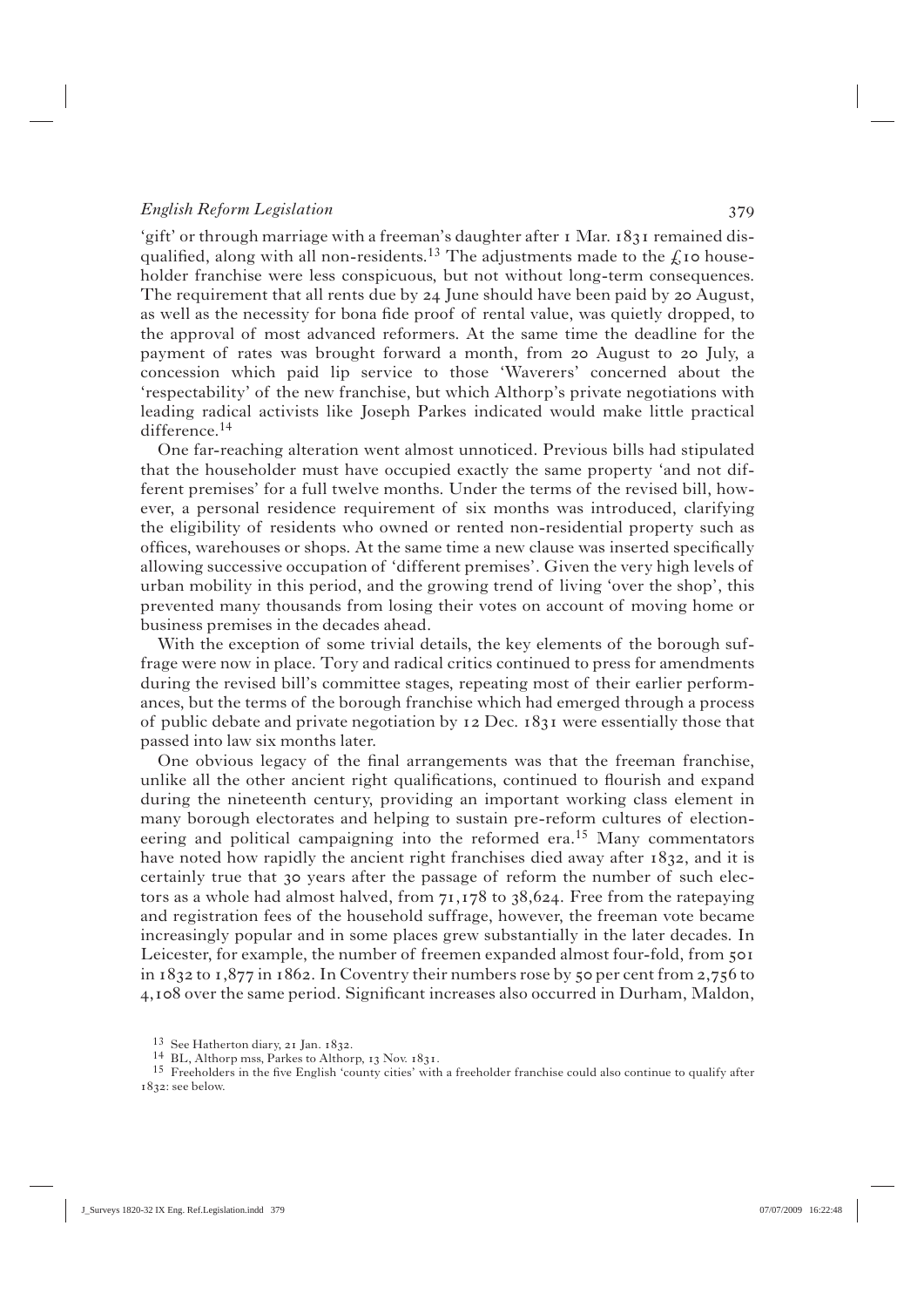Newcastle-upon-Tyne, Stafford and York, to name but a few.16 How exactly the electoral dynamics of these surviving freeman boroughs differed from the householder constituencies is something that future volumes will need to examine more closely. But if there was ever a brake on electoral modernization this was surely it.

A second and arguably more significant consequence of the final reform settlement concerns the ratepaying requirements appended to the household franchise. The minister John Cam Hobhouse told the House that these would probably disfranchise nearly a quarter of all  $f_k$  to householders, a figure which George De Lacy Evans, drawing on the advice of the radical activist Francis Place, complained would be even higher and deprive at least two-thirds of those entitled to vote of their franchise.<sup>17</sup> There can be little doubt that the size of the household vote was very substantially capped by these conditions, with corresponding implications for the growth of the borough electorate as a whole (see below). Perhaps more crucially, however, all those in charge of setting and collecting local taxes, from parish vestries and boards of guardians to local municipal authorities, now acquired a decisive role in the administration of the household franchise. Manchester's electors had an early taste of the potential influence possessed by their poor law officers in  $1833$ , when  $245$  of them were disfranchised for failing to pay a rate which had been levied shortly before the 6 April deadline.<sup>18</sup> A few years later in neighbouring Salford it emerged that an assistant overseer had actually backdated the receipt of rates so as to prevent the disqualification of many Conservative voters, while ensuring Liberal electors in the same position were struck off, an abuse which led to his dismissal for 'fraud upon the franchise of the duly qualified ratepayers'.19 As a number of studies have sought to demonstrate, this administrative link between taxation and the household franchise was to have a profound impact on the practical operation of the reformed electoral system, encouraging the politicization of local institutions along nationally oriented party lines and the emergence of a far more uniform political culture across all levels of English society.<sup>20</sup>

 Both of these crucial legacies were not solely attributable to the last-minute alterations introduced into the revised bill of  $12$  Dec.  $1831$ , as has often been supposed. Instead they grew out of modifications that were in train long before this date, but which were then extended or refined in principle. The changes implemented to the borough redistribution clauses in December  $1831$ , by contrast, had no such antecedents and marked a decisive break with all the previous bills. These alterations are examined next.

<sup>&</sup>lt;sup>16</sup> *PP* 1866 (259), xvii. 580-4.<br><sup>17</sup> *Parl. Deb.* (ser. 3), xiv. 1231-3, 1329.<br><sup>18</sup> *Manchester Herald*, 2 Oct. 1833.<br><sup>19</sup> D. Fraser, *Urban Politics in Victorian England* (1976), 88; idem. 'The poor law as a political

<sup>&</sup>lt;sup>20</sup> See especially Fraser, 'The poor law as a political institution', 111-27 and P. Salmon, 'Electoral reform and the political modernization of England,  $1832-1841$ , *Parliaments, Estates and Representation*, xxiii (2003), 49-67.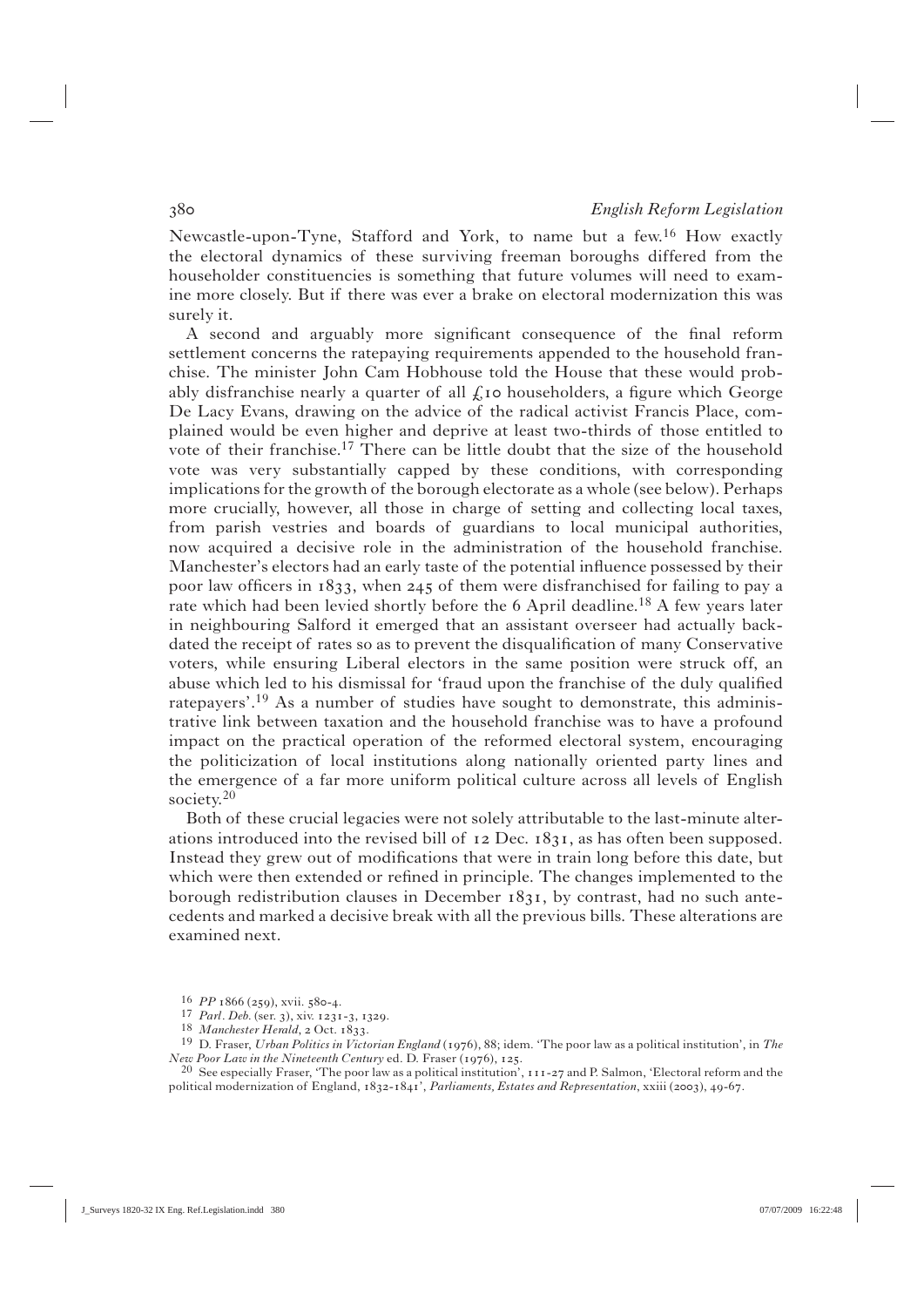# *English Reform Legislation Borough Redistribution*

Of the English boroughs earmarked for disfranchisement (full and partial) by the first reform bill of  $\bar{x}$  Mar.  $\bar{x}$  almost a third ( $\bar{x}$ ) eventually secured some form of reprieve. The constituency articles and biographies reveal how Members and their constituents played a key role in renegotiating this central component of reform, by exposing anomalies in the methods used to determine the disfranchisement schedules and campaigning and petitioning in support of their community's case. Not surprisingly, it was the 60 places listed for complete disfranchisement (schedule A), which included most of the notorious 'rotten' boroughs, that were the least affected by the ministry's subsequent changes and concessions. Only eight of the original 60 condemned constituencies eventually survived beyond  $1832$ , one of them, the corporation borough of Buckingham, with both seats intact, and the rest, Eye, Malmesbury, Midhurst, New Woodstock, Petersfield, Reigate and Wareham, with the loss of a single seat. Five of them obtained an early reprieve when their population figures were revised above 2,000, the minimum threshold for survival in the first and second bills, following the discovery that the parish returns of the  $1821$ census had been incorrectly applied to the borough boundaries. (Malmesbury's original figure, for example, had only included the population of one of its component parishes.) Midhurst, New Woodstock and Petersfield, however, owed their survival to the completely new criteria eventually adopted for determining all disfranchisements in the final reform bill.

It was the schedule B boroughs, therefore, with populations of between 2,000 and 4,000, which bore the brunt of the alterations. The first to be reprieved was Bewdley, a single Member constituency which, as Russell explained,  $14$  Mar.  $1831$ , had been incorrectly inserted in the list of places that were to lose one of their two seats. This was a unique case, but the oversights that led to the next set of changes were to provide anti-reformers and local campaigners with a highly effective blueprint for challenging the fate of individual boroughs over the ensuing months. In the Commons on 25 Mar. Sir Robert Peel contrasted the bill's partial disfranchisement of his family's constituency of Tamworth, with a population of  $3,500$  in the borough but  $7,500$ in the whole parish, with the Whig minister Lord Lansdowne's complete retention of his 'pocket' borough of Calne, where officials had applied the whole parish figure of 5,600. 'There is no just principle upon which Calne should be protected and Tamworth disfranchised', he complained. A few days later, in what became a widespread form of local objection, a petition against the inclusion of Morpeth in schedule B was presented to the Commons, citing the complete omission of Buller's Green, an integral part of the borough, from the  $1821$  population figures. Meanwhile, Truro's inhabitants and corporation, in another type of popular protest, sent memorials to the home secretary Lord Melbourne complaining that the parish boundaries used in the 1821 census bore no relation to those of the borough.

On  $18$  Apr.  $18$ 31 Russell, having the previous week declared the ministry's willingness to make alterations, announced the removal of these boroughs from schedule B, along with Chipping Wycombe, Leominster, Northallerton and Westbury for similar reasons. They were duly omitted from schedule B of the second reform bill of 25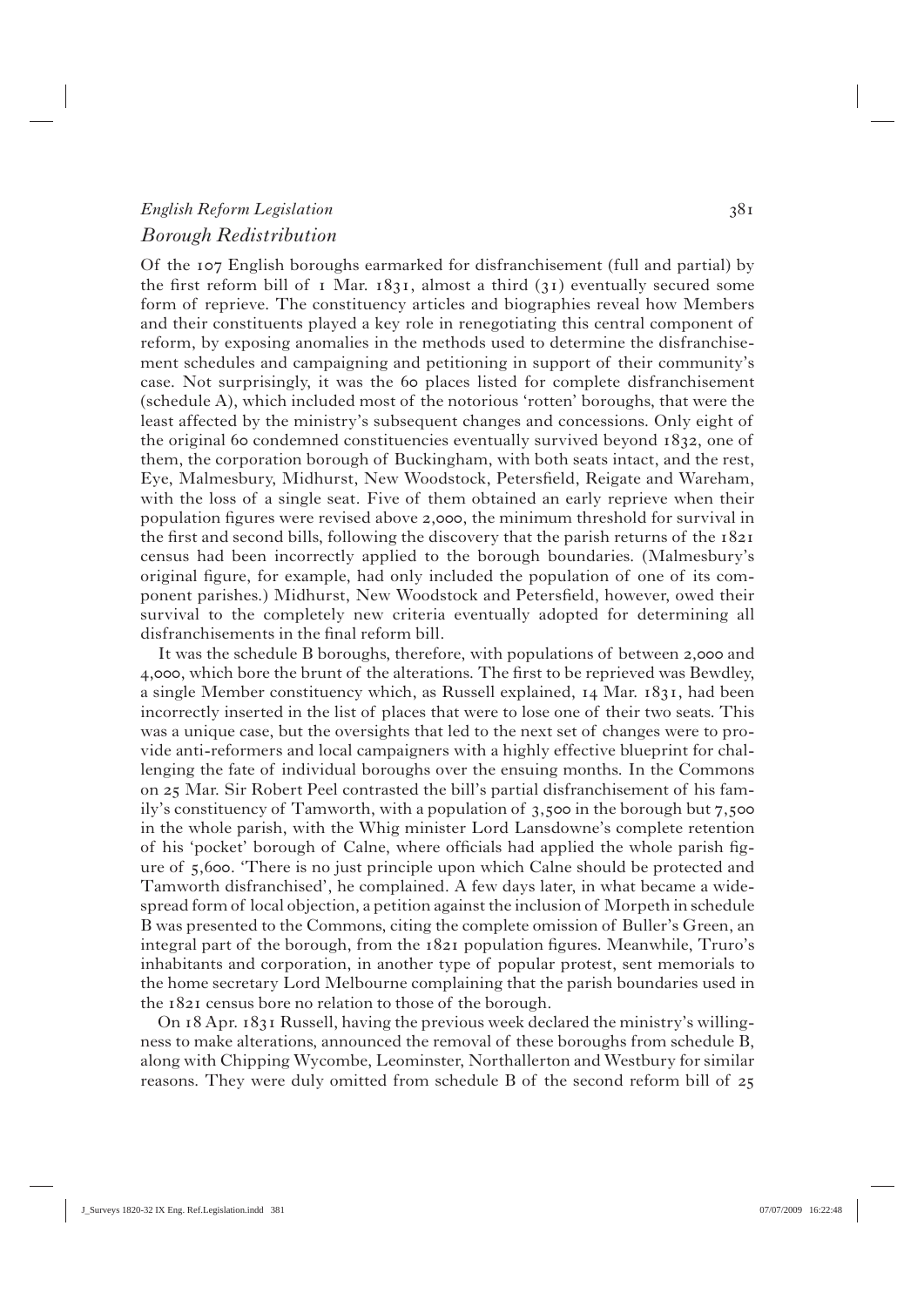June, as were Penryn and Sandwich, where local campaigns to combine their representation with neighbouring towns were heeded by ministers. (Penryn was united with Falmouth, in accordance with a memorial sent to Melbourne, and Sandwich with Deal and Walmer, following a petition to the treasury.) Two of the remaining places originally earmarked for partial disfranchisement, the nomination boroughs of Downton and St. Germans, were also transferred to schedule A, the former at the insistence of its high-minded radical Whig patron, the 3rd earl of Radnor, who fretted that it would prove impossible for his family not to retain control. In a significant development the justification for both transfers, which could not be made on the usual basis of population, focused instead on the paltry number of  $f_k$  no houses within each constituency, prompting complaints of inconsistency from the Tory opposition. These alterations left  $35$  of the original schedule B boroughs in situ, to which the five transfers from schedule A were added, bringing the total number of partial disfranchisements in the second bill to  $40$ , seven fewer than before.

 Three main types of objection to schedule B resurfaced continuously during the second bill's committee stages. None attracted sufficient support to defeat ministers, but cumulatively they served to sap confidence in the schedules and prepare the ground for a completely different approach. The first involved protesting at what Sir Robert Peel called 'the inconceivable absurdity' of continuing to use the  $1821$  census now that the  $1831$  population returns were becoming available. There were many on both sides of the House who felt that the latest census would provide a much fairer and more sophisticated criterion for redistribution. But as Russell repeatedly pointed out, most of the  $1831$  data had been collected after the unveiling of the reform bill on  $\alpha$  Mar.  $\alpha$  is  $\alpha$ , making manipulation of the population figures a real possibility given that so much was at stake. Indeed the boundary commissioners later discovered 'some clear cases of fraud on the part of the returning officers of small boroughs trying to save both Members, or one, by swelling the numbers above 2,000 or 4,000'.<sup>21</sup> Moreover, much of the  $1831$  data was not yet to hand, making further delays inevitable. On 19 July  $1831$  the Tory William Mackinnon moved an amendment for use of the  $1831$  census. Although it was rejected by 244-169, this ministerial majority of  $75$  was one of the smallest recorded on any of the reform bill's leading provisions.

The second form of objection involved challenging the population figures on a borough by borough basis, much along the lines rehearsed in the first bill, and highlighting inconsistencies in the way the  $r821$  returns had been compiled and correlated with boundaries. The sorts of issues raised by these almost 'setpiece' local protests were well illustrated by the case of Sudbury. Here a campaign led by the town clerk resulted in two petitions to the Commons disputing the omission of the suburb of Ballingdon and insisting that its population exceeded  $4,000$ . On  $30$  July Sudbury's inclusion in schedule B had to be postponed after its Members provided clear evidence of Ballingdon's administrative links with the borough, taking

<sup>21</sup> Hatherton diary, 11 Nov. 1831.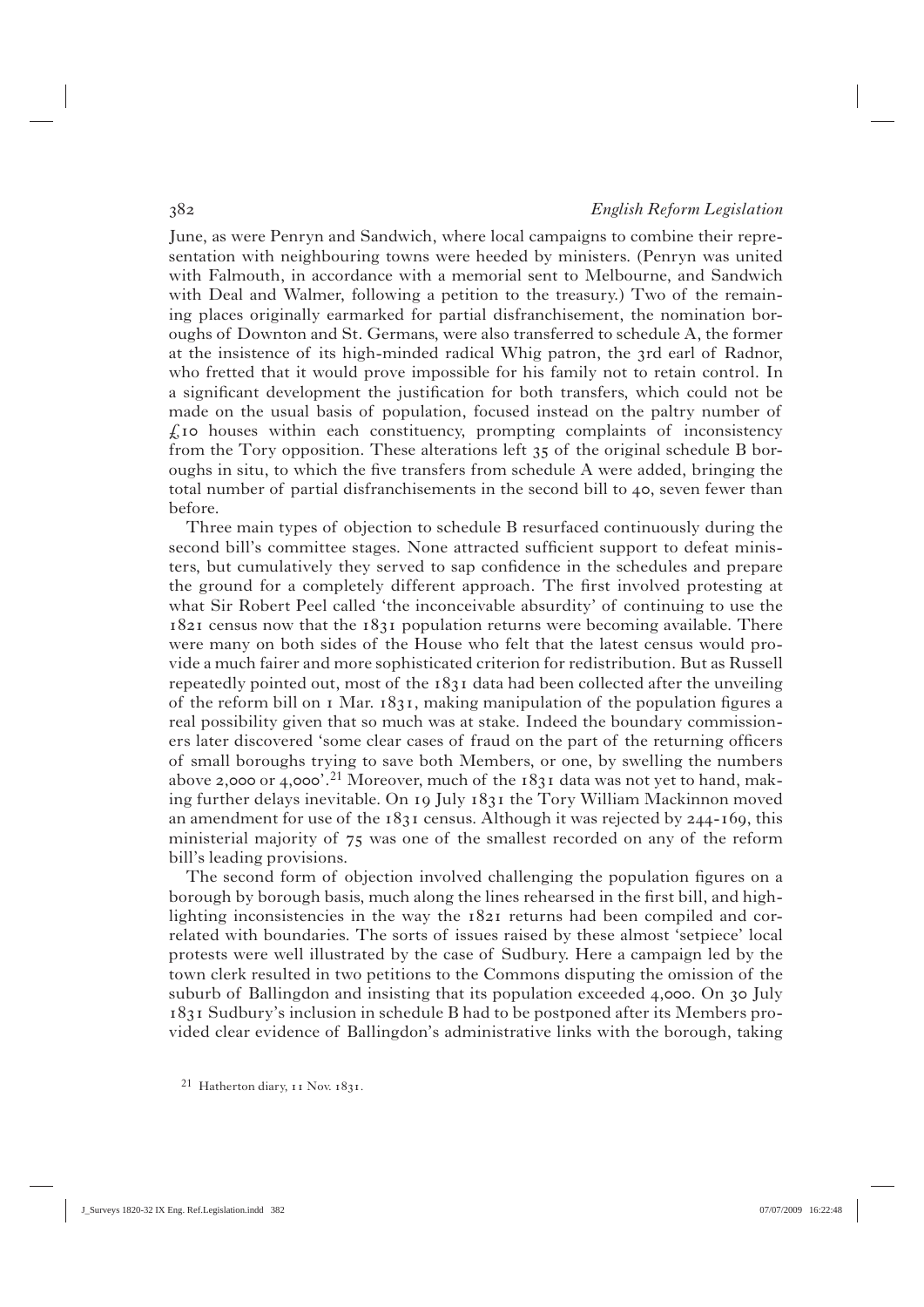'ministers by surprise'. It was only the chance discovery of the suburb's exclusion from a local improvement Act that allowed them to proceed as planned, although in the ensuing division their majority was reduced to just 49, one of the smallest on the bill's details. Similar issues encountered during the processing of many other boroughs only served to illustrate further the rather arbitrary and tenuous nature of much that was being framed in committee.

 It was the third form of objection, however, which was the most compelling. This was the constitutional case against creating more single Member seats. Until now, critics claimed, English electoral culture had been shaped and strengthened by an almost exclusively double Member system, which created numerous opportunities for compromise agreements between parties, candidates and local interests, as well as ensuring an essential element of minority representation. Erode this, they contended, and a large national electoral minority would be completely unrepresented, increasing political disaffection. At the same time the number of contests, with all their associated costs and disorder, would inevitably rise. Crucially it was not only leading Tories, among them Peel, who argued along these lines.<sup>22</sup> The issue was also taken up by a number of influential reformers, most conspicuously the independently minded Whig Lord Milton. Preferring to make a stand against schedule D, the part of the bill which proposed to create fresh single Member boroughs, on  $4$  Aug.  $1831$  he moved an amendment to give all these places two Members. Although he was defeated by 230-102, many leading Whigs, including Lord Morpeth and Edward John Littleton, were privately sympathetic. His amendment was also backed by a broad range of Tories, from hard-liners such as Croker to lukewarm supporters of reform like Thomas Wood. Here was an issue, then, on which there was considerable cross-party feeling, and these concerns were only heightened by the alterations that had been made to the parts of the bill dealing with the enfranchisement of new towns and cities.

The original bill of  $\bar{1}$  Mar.  $1831$  had proposed giving two seats to  $\bar{1}$  of the largest unrepresented towns and metropolitan districts, all of which had populations above 40,000 (schedule C). This part of the ministerial plan, originally based on the  $1821$ census, encountered very little opposition throughout its various stages, although some Tories and radicals complained that it gave too much influence to the London boroughs.<sup>23</sup> In addition, ministers planned to give a single seat to 20 towns with more than 10,000 inhabitants, an arrangement which within a fortnight was scaled down to 18 boroughs (schedule  $D$ ).<sup>24</sup> In response to numerous petitions, memorials

<sup>22</sup> Peel cited the 'immense advantage ... in having the means of effecting an amicable compromise, and of warding off the necessity of absolute triumph and unqualified defeat' in elections (Parl. Deb. (ser. 3), v. 408-9).

<sup>&</sup>lt;sup>23</sup> The proposed two Member constituencies (with their  $1821$  populations) were Birmingham ( $101,722$ ), Finsbury (162,000), Greenwich (55,000), Holborn (218,000), Lambeth (104,658), Leeds (83,796), Manchester (129,035), Sheffield (65,273), Sunderland (31,891), Tower Hamlets (293,817) and Wolverhampton (53,011). Parts of Holborn were later incorporated into Finsbury (202,914) and Marylebone (174,354).

 $^{24}$  Brighton (24,741), Bolton (32,045), Blackburn (21,940), Bradford (26,307), Cheltenham (13,396), Dudley  $(18,211)$ , Frome (10,515), Gateshead (12,081), Huddersfield (13,284), Kidderminster (11,438), Kendal (10,438), Macclesfield (21,034), Stockport (38,639), South Shields (16,503), Tynemouth (23,173), Warrington (14,822), Whitehaven  $(16, 694)$  and Walsall  $(11, 440)$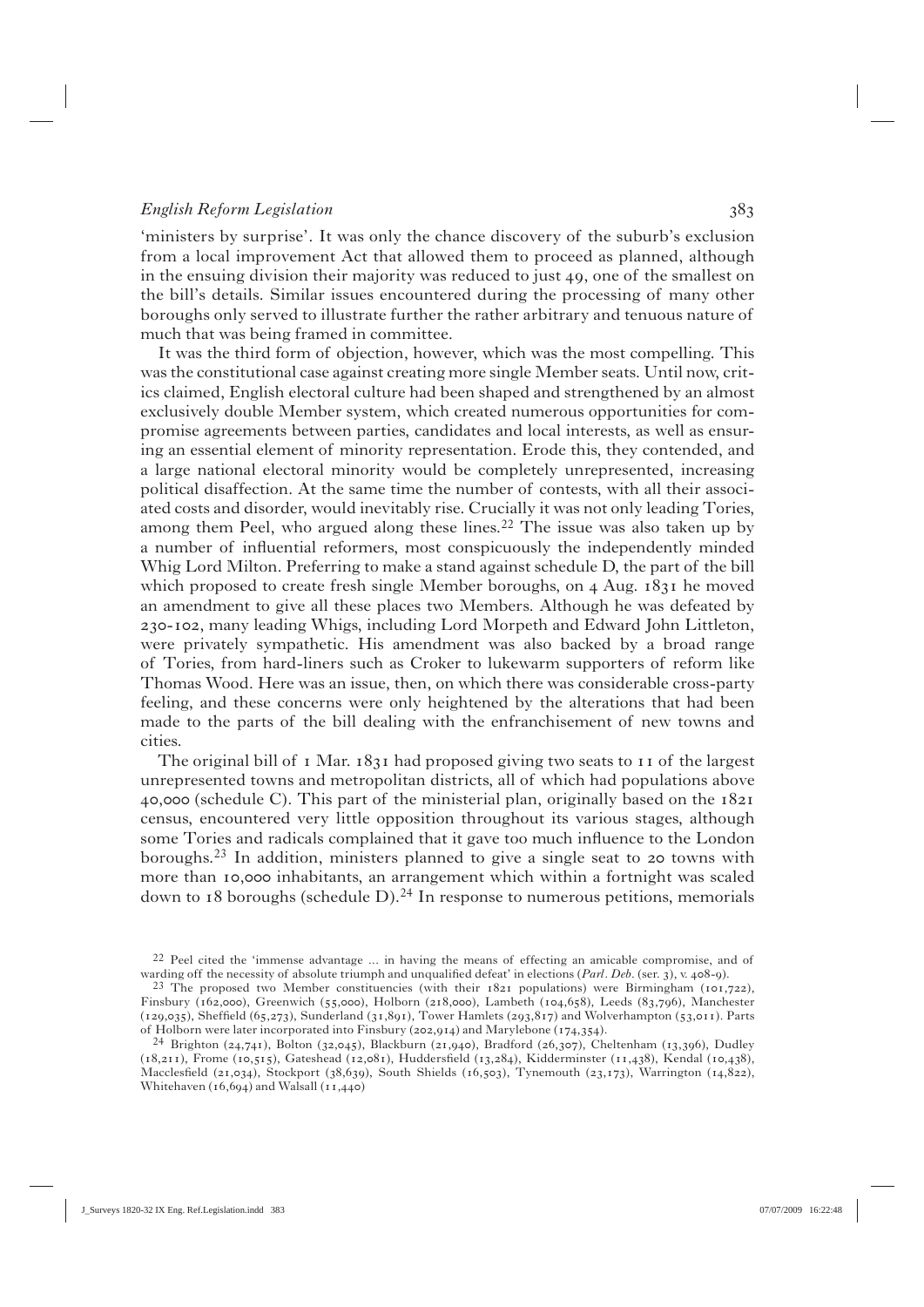and the arguments of Members, however, on 18 April Russell added eight more places to schedule D, bringing the total number of single Member creations to  $26.25$  Schedule C, by contrast, only acquired one extra borough.<sup>26</sup> During the second bill's committee stages ministers faced a far more concerted campaign for representation by individual towns, many of which submitted detailed memorials in support of their case, and whilst they easily parried most claims, by September both Ashton-under-Lyne and Stroud had been granted a Member.<sup>27</sup> A few days later Chatham secured one as well. Instead of 18 single Member creations there were now 29. Although ministers agreed to make future adjustments, including elevating the new constituencies of Brighton and Stockport to double Member status, the single Member issue was now far more prominent than it had been before.

Significantly, one of the first changes considered by the cabinet following the reform bill's rejection by the Lords in October  $1831$  was a total abolition of the single Member schedules (B and D). On  $I_5$  Nov.  $I_8I_1$  Littleton recorded how Grey, Althorp and Russell had visited the boundary commissioners' offices and

informed us their object, or at least their wish, was to do away with schedule B which left only one Member to towns the population of which ranged between 2,000 and ,, and also to do away as far as possible with schedule D, containing some very large places to which it had been proposed to give only one Member ... It is therefore proposed to marry the boroughs in schedule B to each other as far as possible, perhaps to disfranchise a few of them, to marry also some of the places in schedule D, thus giving them two Members, and to give two Members to those that cannot be married by filling up the numbers of the House.<sup>28</sup>

Despite Althorp and Russell's enthusiasm, for practical reasons this complete cull of the single Member boroughs was eventually scaled down to a substantial pruning. Under the terms of the revised bill of  $12$  Dec.  $1831$ , the number of boroughs in schedule B was lowered from 41 (including Saltash) to  $30$  and in D from 29 (including Chatham) to  $I_9$ , a net reduction of  $zI$  or nearly a third. The 'Waverers', however, were satisfied and according to Littleton, their leader Wharncliffe considered ministers' willingness to have this 'objectionable' aspect of the bill 'partly done away with' one of their 'great concessions'. As he noted privately though, 'the reduction in the number of single Membered boroughs was decided upon long before Lord Wharncliffe's interview with Lord Grey'.29

 A second and even more fundamental response to the problems noted above, which has sometimes been overlooked by historians, was the government's decision

 $25$  Bury (13,480), Halifax (17,056), Oldham (38,201), Rochdale (14,017), Salford (32,600), Stoke-on-Trent (40,237), Wakefield (14,164) and Whitby (11,249).<br><sup>26</sup> Devonport (39,621).

<sup>&</sup>lt;sup>27</sup> Details of 27 memorials can be found in *PP* 1831 (64, 112), xvi. 1-79.<br><sup>28</sup> Hatherton mss D260/M/7/5/26/7; Hatherton diary, 15 Nov. 1831.<br><sup>29</sup> Hatherton diary, 21 Jan. 1832.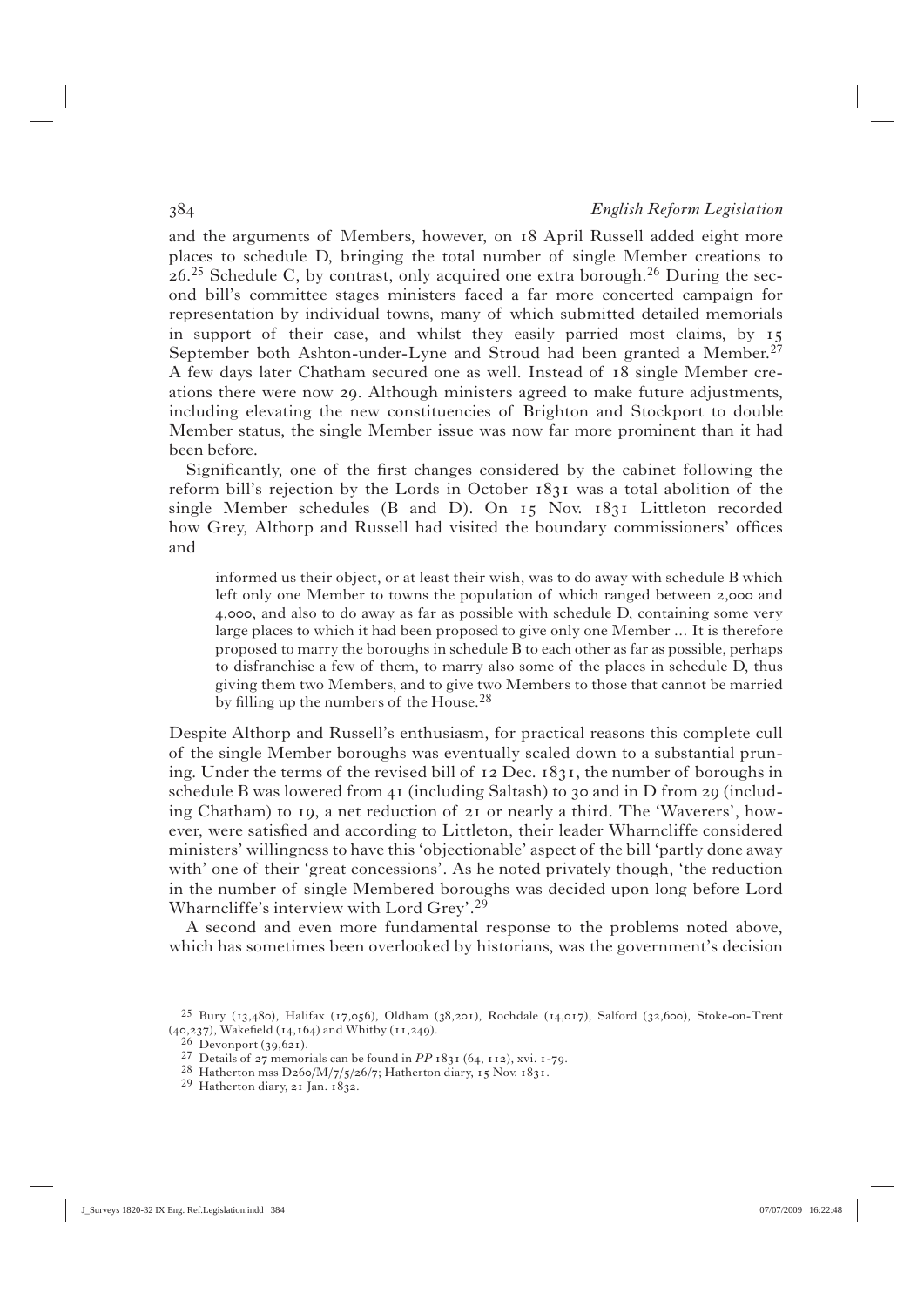to ditch the  $1821$  census and completely abandon population as the criteria for borough disfranchisement.30 As Littleton explained:

Their desire was now to disfranchise decayed boroughs on positive information as to their condition ... It was thought that the number of houses, and the amount of assessed taxes taken together, would furnish a better test of the respectability of each place than the arbitrary line of population proposed in the late bill. We were accordingly instructed to prepare tables showing which were the  $114$  boroughs that would stand lowest in the scale on this principle.  $31$ 

Using the latest data for houses and taxation, both of which could be independently verified, neatly bypassed both the inconsistencies of the  $1821$  returns and the potentially fraudulent nature of the  $1831$  population figures. But how to rank the boroughs? Writing formally to Thomas Drummond, the head of the boundary commission, on  $24$  Nov.  $1831$ , Melbourne simply asked him to 'make a scale' showing their 'relative importance' and provide 'an account of the manner in which the calculation has been made'. This was no easy undertaking and the formula he came up with, which divided the number of houses within each borough by the average number of houses for all the boroughs in question, did the same for the amount of assessed taxes, and then added the two figures together to produce a result by which they were graded, sparked an extraordinary public debate, both within the House (see Croker) and between various leading professors of mathematics.<sup>32</sup> The statistical niceties of the 'Drummond list', as it became known, meant that when Russell came to announce the new details of the revised reform bill to the Commons less than three weeks later, the last minute arrival of some outstanding data had a major impact. As Littleton recorded, 12 Dec. 1831:

He was to have begun at 5 o' clock and the House waited for him from that hour until quarter before six. Some of the opposition began to laugh, and to cry 'Adjourn'. They little suspected the real cause of Lord John's absence, which was that he had not been able to settle which of the boroughs should be placed in the schedules. Nine reports respecting as many different places came to town only this morning, and their contents altered the relative position of so many places on the list or scale that was made, in which each place was marked by a figure representing its exact importance, that it was all but impossible to complete the calculation in time for the debate. The result was an extensive change in the schedules.  $33$ 

The final scheme of English borough redistribution, based on Drummond's list, is summarized in the following table.<sup>34</sup>

<sup>&</sup>lt;sup>30</sup> See, for example, V. Cromwell, *The Great Reform Bill 1832* (1973), 22 and 'The Victorian Commons, 1832-1884', in *The House of Commons* ed. R. Smith and J. S. Moore (1996), 120; A. Lawrence Lowell, *The Government of England* (1908), i. 197-8; *The Reform Bill of 1832* ed. W. Maehl (1967), 19.

<sup>&</sup>lt;sup>31</sup> Hatherton diary, 15 Nov. 1831.<br><sup>32</sup> On this curiously neglected episode see the chapter entitled 'The mathematics of representation' in J. F. Maclennan, *Memoir of Thomas Drummond* (1867), 138-61. See also John Wilson CROKER.<br><sup>33</sup> Hatherton diary, 12 Dec. 1831.

<sup>&</sup>lt;sup>34</sup> The receipt of some more 'definitive' data the following month necessitated yet another rearrangement of the list, but other than throwing doubt on the position of Totnes and Wallingford, respectively 87th and 86th, made no practical difference ( $PP$  1831-2 (44), viii. 185-8).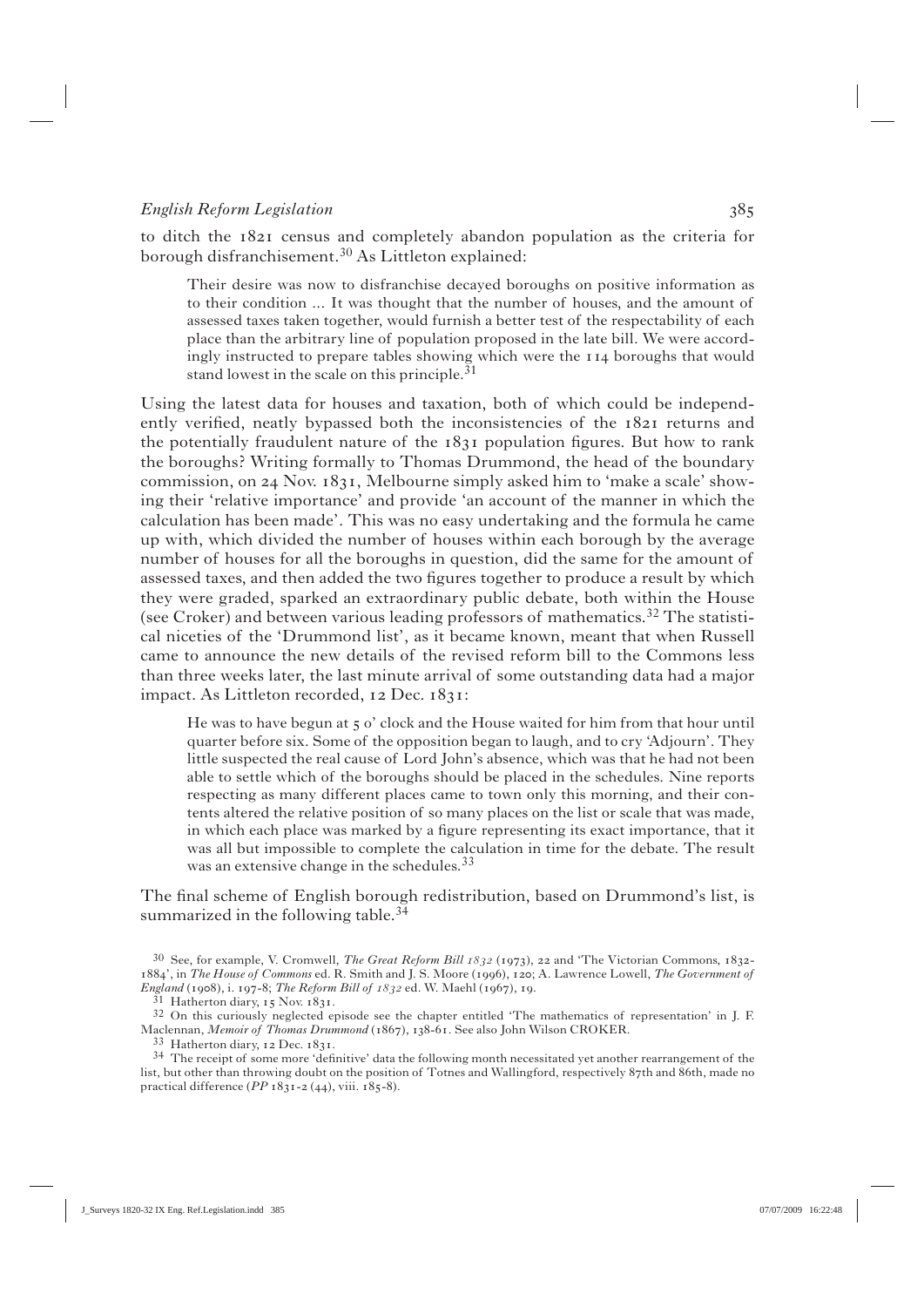#### English borough redistribution in

#### Schedule A (total disfranchisement)

East Looe Champton

Aldborough Fowey Cold Sarum Aldeburgh Gatton Gatton Corford Amersham Great Bedwyn Plympton Erle Appleby Haslemere Queenborough Bere Alston Hedon St. Germans Bishop's Castle Heytesbury St. Mawes Boroughbridge Higham Ferrers (single Member) Saltash Bossiney Hindon Seaford Bletchingley Ilchester Isteyning Brackley Lostwithiel Stockbridge Bramber Ludgershall Tregony Callington Milborne Port Wendover Camelford Minehead Weobley Castle Rising Mitchell West Looe Corfe Castle Newport Newport Whitchurch Downton New Romney Winchelsea Dunwich Newton Wootton Bassett East Grinstead Newtown (Isle of Wight) Yarmouth (Isle of Wight)

#### Schedule B (partial disfranchisement)

Arundel Horsham Reigate Ashburton Hythe Rye Calne Launceston St. Ives Christchurch Liskeard Shaftesbury Clitheroe Lyme Regis Thirsk Dartmouth Malmesbury Wallingford Droitwich Midhurst Wareham Eye Morpeth Westbury Great Grimsby Northallerton Wilton Helston Petersfield Woodstock

Schedule C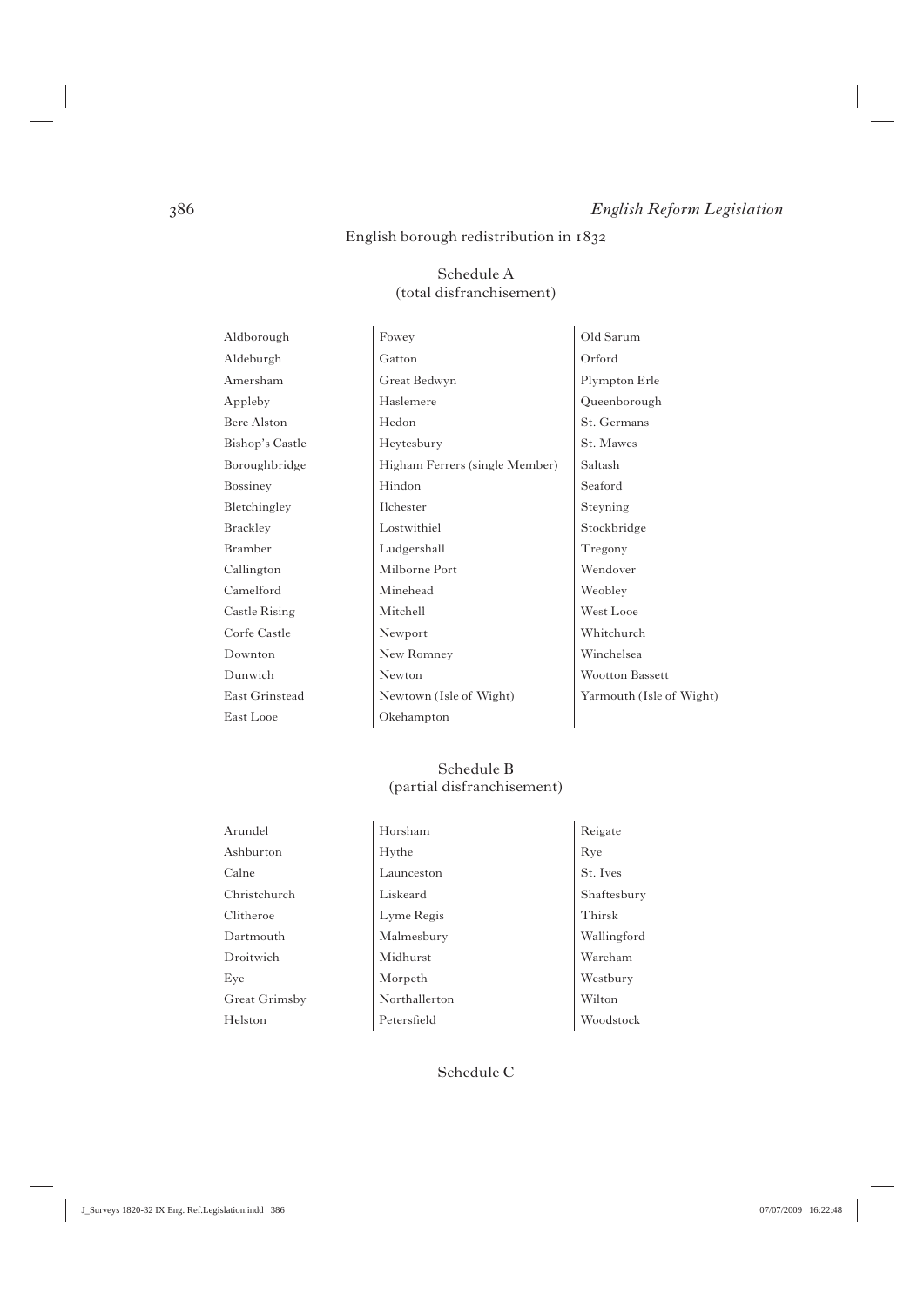(double Member enfranchisements)

| Birmingham    | Halifax      | Stockport            |
|---------------|--------------|----------------------|
| Blackburn     | Lambeth      | Stoke-upon-Trent     |
| <b>Bolton</b> | Leeds        | Stroud               |
| Bradford      | Macclesfield | Sunderland           |
| Brighton      | Manchester   | <b>Tower Hamlets</b> |
| Devonport     | Marylebone   | Wolverhampton        |
| Finsbury      | Oldham       |                      |
| Greenwich     | Sheffield    |                      |
|               |              |                      |

Schedule D (single Member enfranchisements)

| Ashton-under-Lyne | Huddersfield  | Wakefield  |
|-------------------|---------------|------------|
| Bury              | Kidderminster | Walsall    |
| Chatham           | Kendal        | Warrington |
| Cheltenham        | Rochdale      | Whitby     |
| Dudley            | Salford       | Whitehaven |
| Frome             | South Shields |            |
| Gateshead         | Tynemouth     |            |
|                   |               |            |

The differences between the revised bill's schedules and those of the first bill of  $\bar{1}$  Mar.  $1831$  are highly revealing. Of the 60 boroughs originally earmarked for complete abolition (schedule A),  $52(87)$  per cent) were unaffected by the new disfranchisement criteria and remained in situ. However, four additional boroughs, Amersham, Downton, East Grinstead and St. Germans, were transferred from schedule B, bringing the total number in schedule A to  $56$ . Almost half ( $27$ ) of these places were located in the geographically over-represented south-western counties of Cornwall, Devon, Dorset, Somerset and Wiltshire, a marginally higher proportion than in previous bills.

Schedule B, of course, was now limited to 30 boroughs, but the new criteria used for disfranchisement ensured that the changes made went far beyond this alteration alone. Of the  $46$  boroughs originally assigned to lose one seat by the first bill, only two-fifths (19) ended up doing so under Drummond's scheme. Half  $(23)$  escaped unscathed while another four were moved to  $A$  (see above). The remaining places were filled by seven boroughs reprieved from the original schedule  $A$  and the fresh additions of Calne, Christchurch, Dartmouth and Horsham. As with schedule A, almost half  $(14)$  the schedule B boroughs were located in the south-western counties.

It was the reorganization of schedules C and D, however, that was the most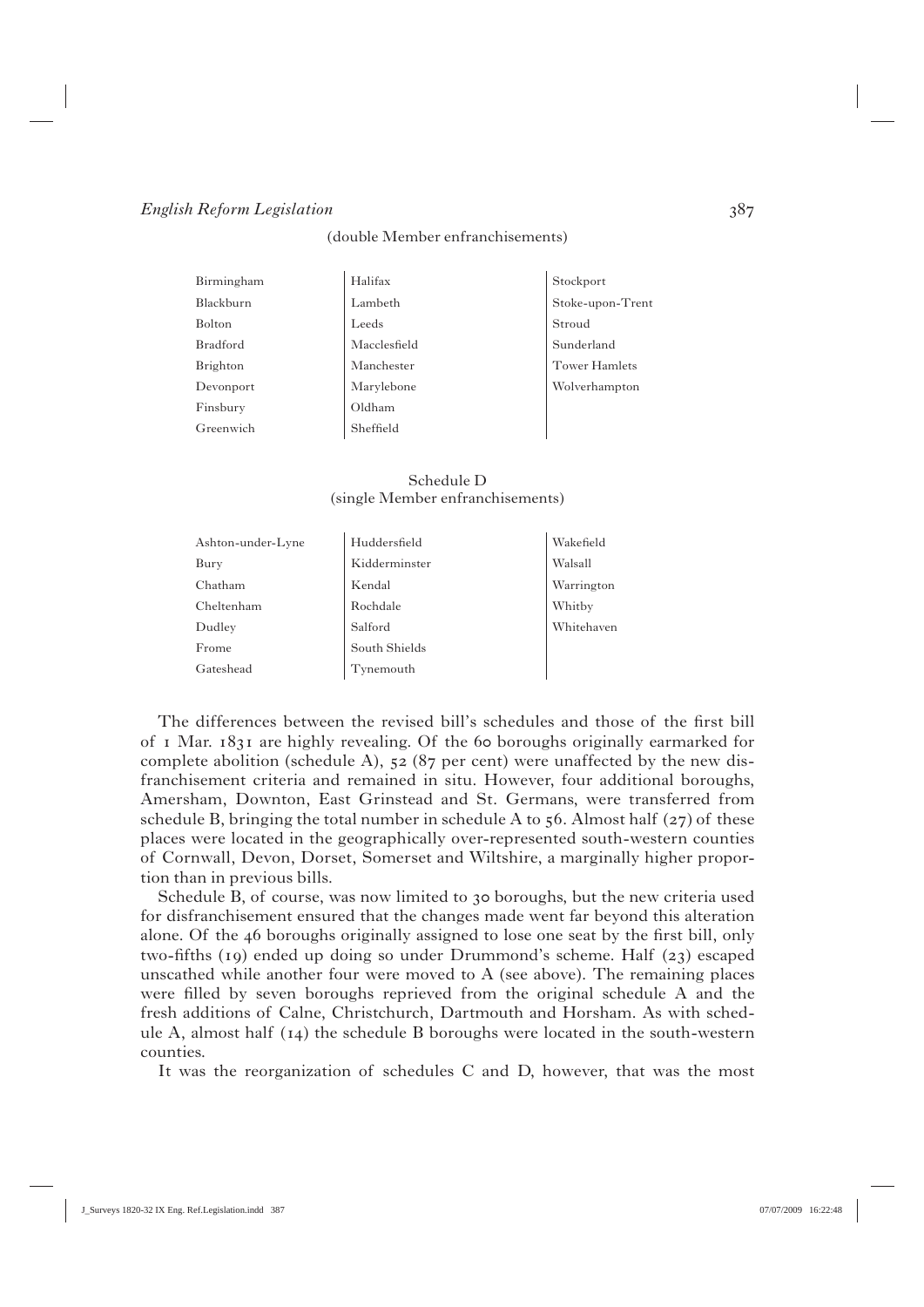striking. By limiting the number of single Member creations to 19, a very similar figure to that in the first bill, the status of the ten additional boroughs that had been awarded a Member since April 1831 was called into question. But rather than deny the hard-won claims of these places, ministers simply gave the ten most significant towns (loosely but not entirely based on the  $1831$  census) a second seat, thereby increasing the number of two Member seats in schedule C to  $22$ , double the original figure of  $I$  Mar.  $I83I$ . One noteworthy side effect of this was a disproportionate rise in the number of new borough seats in the industrial north-west, comprising the counties of Cheshire, Lancashire, Staffordshire and the West Riding of Yorkshire. Over half  $(12)$  the final schedule C creations were now located in this economically strategic region, compared with a third (four) under the terms of the previous bill. Instead of securing  $24$  new borough representatives, as had been planned in mid-September, this area now gained 32.

Two points, in particular, stand out about the revised bill's modifications to the English borough redistribution schedules, all of which were enshrined in the final Reform Act. The first is that they significantly reduced the number of new single Member constituencies and either retained or created many more double Member seats than had originally been proposed. Together with the four surviving unreformed single Member boroughs (the fifth, Higham Ferrers, was disfranchised), there were  $53$  single Member boroughs out of a total of  $187$  ( $28$  per cent) in England after  $1832.^{35}$  The gradual move towards single Member constituencies, which was to have such a profound impact on the operation of England's representative system later in the century, had clearly commenced, but not to the same extent as initially planned.<sup>36</sup> The second point is that by filling many more of the seats made available from disfranchisement than at first intended, the ministry's plans to do something about the 'inconveniently large' size of the Commons had to be dropped.37 The original bill had proposed reducing the number of Members from  $658$  to a more manageable  $596$ , a figure which was later revised to  $627$ . The abandonment of this much-needed organisational reform in order to accommodate more double Member seats delighted many, not least the Protestant Members and those 'Waverers' who had campaigned for 'the numbers of the House to be filled up' in order that 'Ireland could not then have grounds of future claim'.38 All of these altered elements – the retention of a higher proportion of double Member communities, maintaining an 'inconveniently large' membership, the continuing under-representation of Ireland, and the improved representation of the industrial north – were to have far-reaching constitutional and political implications in the years ahead.

<sup>&</sup>lt;sup>35</sup> In a rare error Brock, 310, gives 54, a figure followed by *The Boundary Commissions: Redrawing the UK's Map* 

*of Parliamentary Constituencies* ed. D. Rossiter, R. Johnston and C. Pattie (1999), 20.<br><sup>36</sup> For a broad discussion of the move to single Member seats see P. Salmon, 'The House of Commons, 1801-<br>1911', in *A Short History* 

<sup>&</sup>lt;sup>37</sup> W. Molesworth, *History of the Reform Bill of 1832* (1865), 108.<br><sup>38</sup> Hatherton diary, 21 Jan. 1832.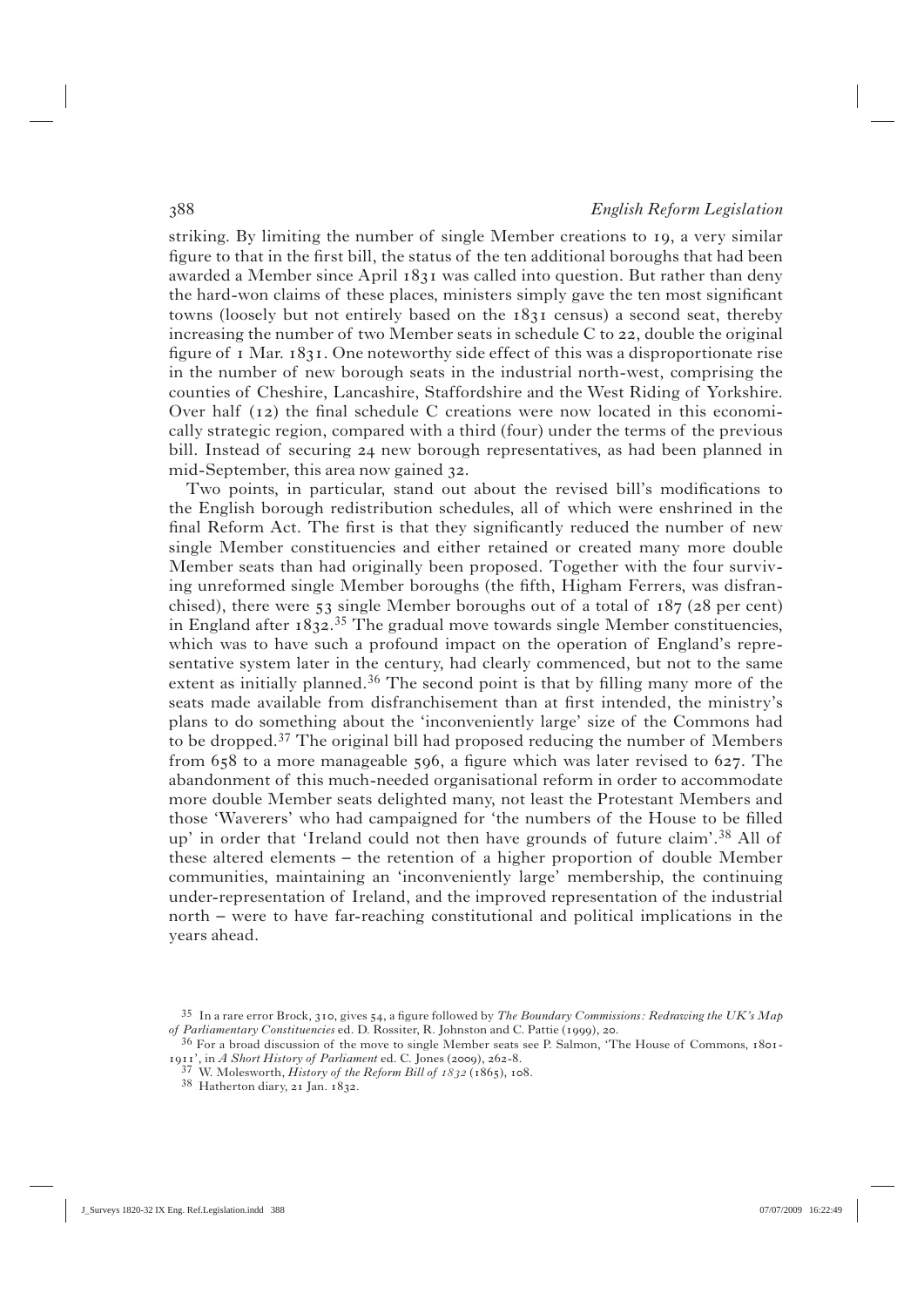# *English Reform Legislation The Borough Electorate*<sup>39</sup>

The constituency accounts in these volumes indicate that the overall impact of the Reform Act was to increase the English borough electorate (excluding the two universities) from  $168,298$  in  $1831$  to  $270,639$  in  $1832$ , a rise of  $102,341$  (61 per cent).<sup>40</sup> This net growth, however, obscures some extremely divergent experiences, many of which sit uncomfortably with popular expectations about the extension of the franchise and appear almost counter-intuitive. Particularly striking in this respect were those places in which the number of qualified electors actually declined. Of the  $I_4$ 6 English boroughs that survived reform, nearly a third  $(42)$  had an electorate that was actually smaller after 1832.<sup>41</sup> Another two (Abingdon and Richmond) remained the same size, while a further  $\mu$  is experienced marginal increases of less than ten per cent.<sup>42</sup> Thus in almost two-fifths of the English boroughs the number of electors either fell or stayed roughly the same, despite the celebrated enfranchisement of the  $f<sub>k</sub>$  to borough householder. Why was this the case?

 The most obvious explanation, the disfranchisement of non-resident electors, undoubtedly lay behind some of the more dramatic instances of electoral shrinkage. In the large freeman boroughs lacking residence requirements, in particular, the removal of out-voters often had a spectacular impact. Top of the scale was Maldon, where just eight per cent of the  $3,119$  freemen who polled at the  $1826$  general election were local residents. By removing all non-resident freemen (as well as all those who had qualified after I Mar. 1831 through 'gift' or 'marriage'), the Reform Act cut Maldon's electorate by almost  $79$  per cent, from  $3,4$ 00 to  $716$ . Next in line was Lancaster, where the electorate was reduced by  $72$  per cent, followed by Ludlow (64) per cent), Bridgnorth (50 per cent) and Sudbury (49 per cent). In all these places the recruitment and threat of bringing up non-resident freemen had played a key role in pre-reform campaigns, even if the election itself had never gone to a poll. Their exclusion in  $1832$  dramatically altered the political dynamics of these constituencies, giving local interests far more sway and making voters much easier to manage, both by legal and illegal means. Tellingly, the handful of boroughs disfranchised for corruption before  $1867$  included both Sudbury ( $1844$ ) and Lancaster ( $1865$ ).

The next five largest electoral reductions occurred at Weymouth  $(41 \text{ per cent})$ , Leicester (39 per cent), Berwick-upon-Tweed ( $38$  per cent), Dorchester ( $36$  per cent), and Canterbury (34 per cent). Two of these places were again large freeman boroughs, with a hefty non-resident vote, but Weymouth was a freeholder borough,

<sup>&</sup>lt;sup>39</sup> The data set on which the following section is based has been extracted from the constituency accounts in these volumes and *HP Commons, 1790-1820*, ii. 1-480. A digital copy is available on request.

 $40$  This  $1831$  figure for England (excluding Wales) is approximately 10,000 (six per cent) lower than the estimate used in many previous accounts, including Seymour, 533; Brock, 312; Salmon, *Electoral Reform*, 23 and P. Jupp, The

*Governing of Britain, 1688-1848* (2006), 235.<br><sup>41</sup> Arundel, Barnstaple, Berwick-upon-Tweed, Beverley, Bridgnorth, Canterbury, Chichester, Cirencester, Colchester, Coventry, Dorchester, Dover, Durham, Evesham, Gloucester, Grantham, Great Yarmouth, Hereford, Hertford, Lancaster, Leicester, Leominster, Lichfield, Lincoln, Ludlow, Maldon, Newark, Newcastle-upon-Tyne, New Windsor, Preston, Reading, Rochester, Sandwich, Southampton, St. Albans, Sudbury, Tewkesbury, Warwick, Westminster, Weymouth and Melcombe Regis, Worcester and York.

<sup>42</sup> Bridgwater, Carlisle, Honiton, Hythe, Ipswich, Northampton, Norwich, Nottingham, Oxford, Peterborough and Wells.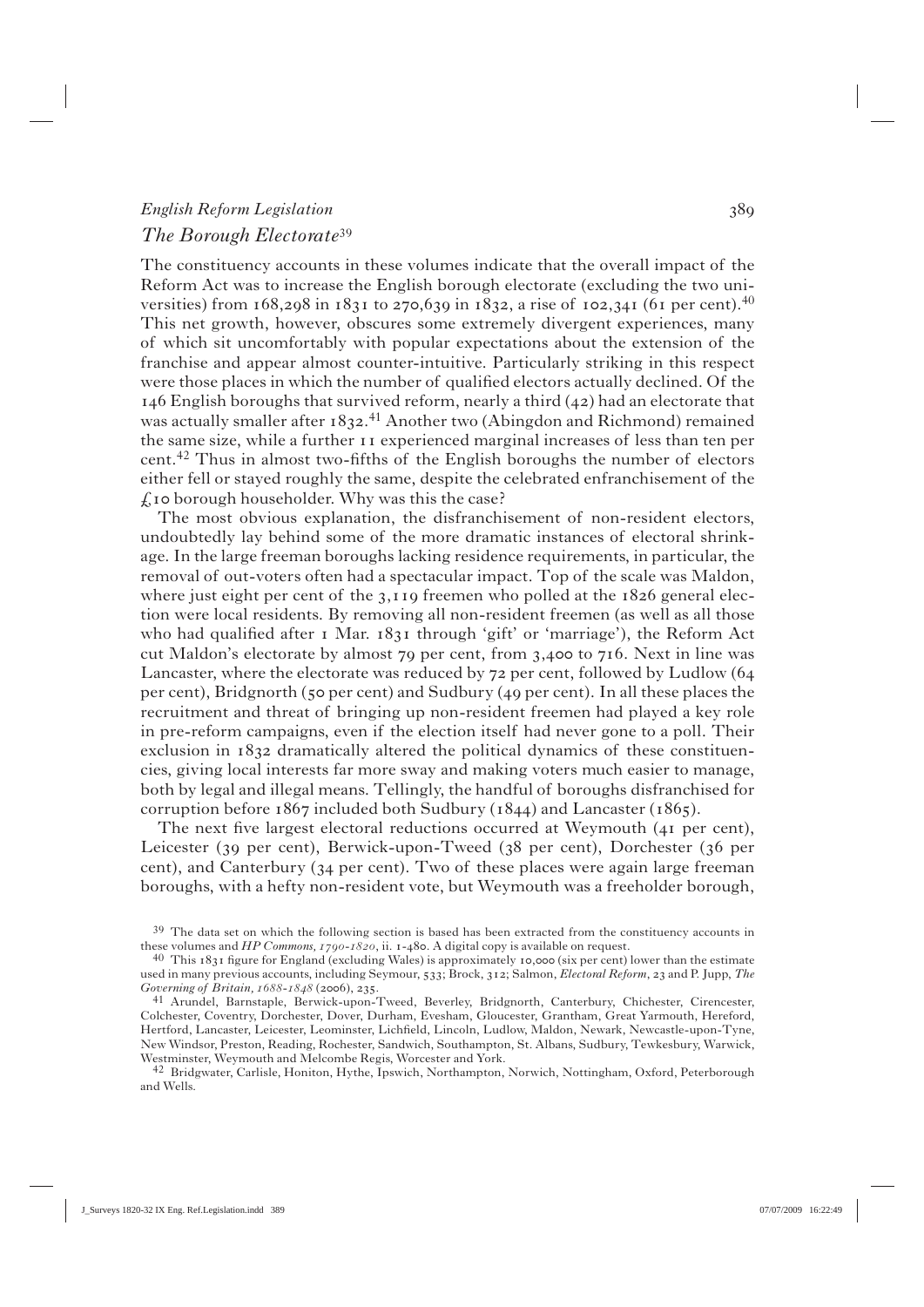Leicester had an additional household ratepayer qualification, while Dorchester's franchise was vested in all persons paying church and poor rates. In all three the incidence of out-voters was nevertheless high. It was not just the traditional freeman boroughs that were emasculated by the Reform Act's residency requirements. In practice many freeholders, burgage owners and ratepayers often lived outside the boroughs in which they held property or incurred tax obligations, and were also affected.

 Other factors, however, must have also contributed to voter disfranchisement. One of the most surprising features of the reductions was that they even occurred in places where non-residents were already excluded from the franchise. In Arundel, where the number of electors fell by  $24$  per cent, the suffrage was vested in the inhabitants paying scot and lot. A similar type of franchise operated at New Windsor, where the decline was 22 per cent, Reading ( $20$  per cent), Westminster ( $11$  per cent), and Newark (seven per cent). In Cirencester, where voters qualified as inhabitant householders, the electorate dropped by  $I_4$  per cent. The reasons for these falls are less easy to explain. It is possible, of course, that some of the contemporary estimates of the numbers qualified to vote in were exaggerated and based on outdated information, particularly in places that had experienced few or no contests. Claims to the franchise, it must remembered, were only adjudicated in the event of a poll in the unreformed system. The yearly voter registration system introduced by the Reform Act scrutinised and updated franchise entitlements in a way that had not been possible before, inevitably leading to the removal of much 'dead wood'. This explanation – the move to more accurate electoral data – may well account for the reductions noted above in Cirencester, Dorchester and New Windsor, where there had been no polls for over a decade.

In all the remaining 39 boroughs that experienced a reduction of electors, however, there had been contests and opportunities to update electoral information before  $1832$ . And even if the resulting figures were still liable to exaggeration, it is important to recognise that this problem did not vanish after reform. The new registers, especially in the first few years, also inflated the size of electorates by listing qualifications rather than individuals. This was not an issue in the new boroughs, where the only qualification was that of the  $\mathcal{L}$  to householder. But in all the boroughs that survived reform, ancient right entitlements co-existed alongside new ones, creating the possibility of individuals qualifying both as old franchise holders and as  $\zeta$  to householders and being listed more than once. (The fact that freemen rolls were compiled by town clerks and householder registers by overseers only exacerbated this problem.) These multiple entries, it has been suggested, probably inflated the size of many post- $1832$  registers by 10-20 per cent, a figure which allows for the possibility of even greater reductions having occurred in some places in  $1832.^{43}$ 

 Looking at the numbers who actually polled – the so-called 'voterate' – provides a useful alternative perspective on these developments. In recent years voterates have acquired considerable vogue among historians as a more revealing indicator of elec-

<sup>43</sup> Salmon, *Electoral Reform*, 22.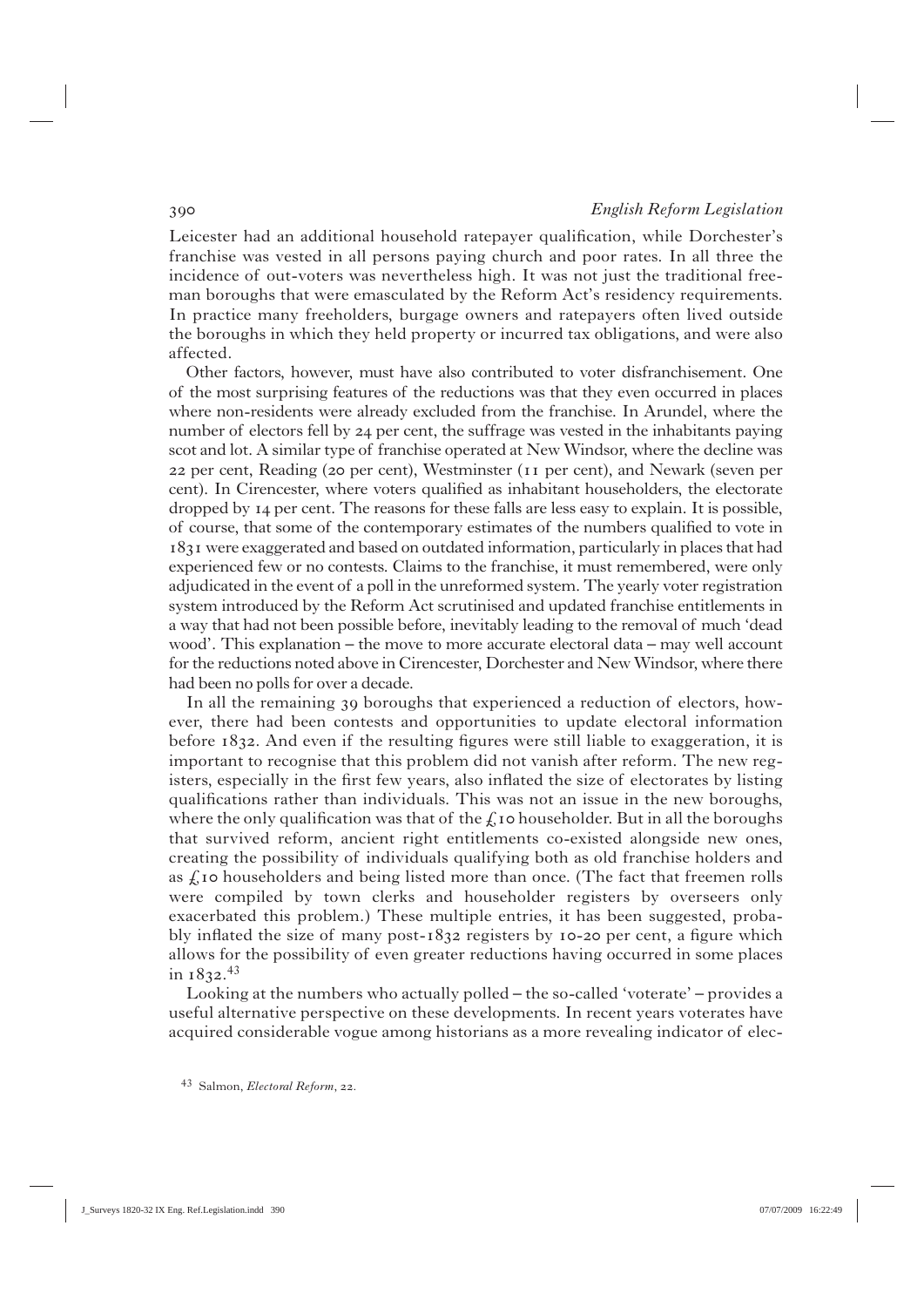toral participation, but they are not without their pitfalls.<sup>44</sup> Many polls failed to run their full course, usually owing to the early withdrawal of candidates. The practice of holding back votes for personal or political gain was also systemic. Some polls were simply token affairs, designed to aggravate entrenched interests or prepare the ground for future candidatures. Others merely provided the pretext for an election petition and included disputed or 'tendered' votes. Comparing the numbers who actually voted in contests before and after  $1832$ , therefore, provides a rather crude measure of electoral change, but it is nonetheless telling.

 Of the boroughs that were contested in this period and also went to the polls in 1832, over a third (31) witnessed a fall in the number of men voting.<sup>45</sup> Another two, the inhabitant householder constituencies of Honiton and Northampton, remained static, while a further eight failed to poll more than an additional ten per cent. Taken together, in almost half the boroughs that experienced contests either side of  $1832$ . the number of people voting either declined or remained relatively unaffected by the passage of reform. Maldon again registered the greatest reduction, with  $3,119$ polling at its last contested general election of  $1826$  compared with just  $671$  in  $1832$ , a drop of  $78$  per cent. Next in line was Westminster, where  $9,280$  had turned out at the previous poll of  $1820$  but only  $4,453$  did so in  $1832$ , a fall of  $52$  per cent. This was followed by Leicester, whose voterate shrank by  $42$  per cent, Canterbury (39 per cent), Sudbury (35 per cent) and Beverley (32 per cent). Once again, these reductions were not just confined to the freeman boroughs. More was clearly at work here than the disfranchisement of non-residents alone. Westminster, with an inhabitant scot and lot franchise, has already been mentioned, but reduced numbers also polled in other constituencies with an exclusively resident electorate, such as Abingdon and Southwark.

The case of Preston, an industrial town with an inhabitants-at-large qualification verging on manhood suffrage, provides a significant example of how even resident voters could fall foul of the Reform Act. With a potentially vast pre-reform electorate (deemed far too large to ascertain by the town clerk) and a voterate of  $7,122$  in 1830, the registered electorate of  $6,352$  in 1832 (of whom 5,528 polled) was much lower than anticipated. Commenting on this surprising shortfall, the local press explained that under the new system all resident ratepayers should have been automatically registered by the overseers, but that as ratepayers they would now be liable for the new *s*. registration fee, charged annually alongside the poor rate. In addition, they must have cleared all arrears by 20 July, a stipulation which in practice, as the radical De Lacy Evans presciently warned the Commons,  $7$  Aug.  $1832$ , was to have a profound impact on levels of enfranchisement. All non-ratepaying inhabitants, meanwhile, would be forced to make a separate claim every year and have their entitlement decided in the annual registration courts, a potentially even more costly

<sup>44</sup> See, in particular, the exchange between D. Beales, 'The electorate before and after : the right to vote and the opportunity', *PH*, xi (1992), 139-50 and F. O'Gorman, 'The electorate before and after 1832: a reply', ibid. xii<br>(1993), 171-83.<br> $\frac{45}{2}$  Haetings and Knarasharovich have been unturbuled for the state of the state

Hastings and Knaresborough have been excluded from this analysis owing to the disputed status of their  $pre-1832$  polls.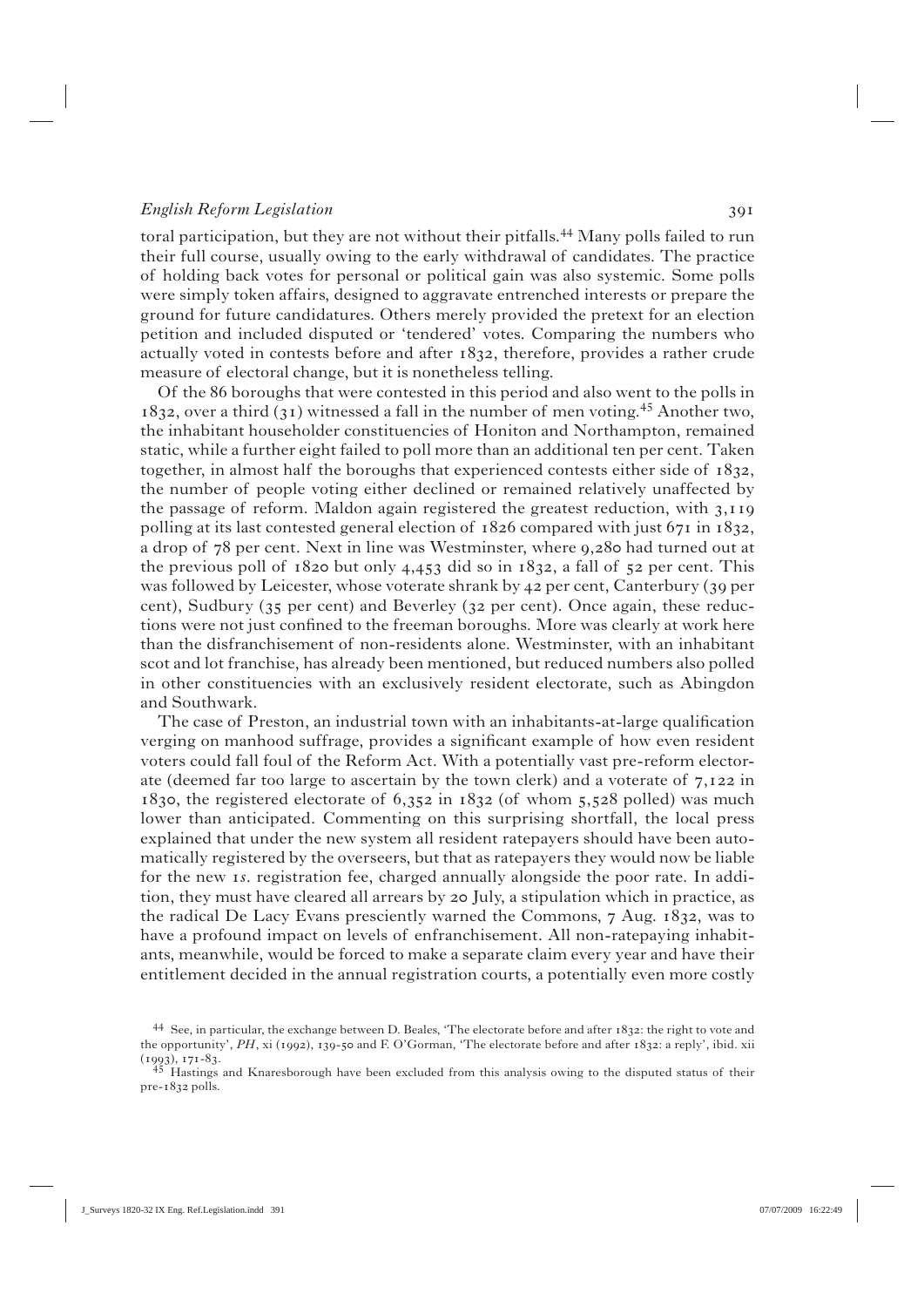process.<sup>46</sup> Many of Preston's potentially qualified inhabitants, under these circumstances, simply declined to pay their fee or make a claim. As the *Preston Chronicle* remarked, 'to the poor man who reckons his earnings by *pence* ... a shilling is a very serious and important amount'. 'Few persons', noted another local paper, 'thought it worthwhile to pay the courts a visit'.<sup>47</sup>

In a significant proportion of the English boroughs that survived reform, it would seem, the number of people who could participate in elections was substantially reduced by the details of the Reform Act. This alone represents an important qualifi cation to the widely held perception of  $1832$  as some form of democratic advance. (It also serves as a reminder that straightforward comparisons between the unreformed and reformed electorate are ultimately misleading and unhelpful. Borough electorates were very differently constructed either side of  $1832$ , not just in terms of where electors lived in relation to constituencies, but also in terms of how they claimed and qualified for the different types of franchise on offer.) But what about electoral expansion? Given the incidence of disfranchisement noted above, it stands to reason that some of the remaining boroughs must have grown very substantially indeed.

The most spectacular instances of electoral expansion after  $1832$ , not surprisingly, occurred in the corporation boroughs and tightly controlled freeman boroughs, where admissions to the ancient franchises had been artificially restricted. Top of the scale was Bath, where the electorate expanded almost a hundredfold, from in  $1831$  to  $2,853$  in  $1832$ . This was followed by Portsmouth, whose electorate grew by a factor of 26, Buckingham (23), Hastings (23), Malmesbury (22) and Rye (21). Rises of between ten and twentyfold occurred at Launceston, whose theoretically 'indefinite' number of freemen had withered to just eight by  $1831$ , and the corporation boroughs of Banbury, Bury St. Edmunds, Marlborough, Newport, Salisbury, Scarborough, Tiverton and Truro. In total, 102 boroughs (70 per cent of those that survived) witnessed some form of electoral expansion in  $1832$ , suggesting that the majority experience of reform was one of enfranchisement.

 For many, however, the scale of growth was far less spectacular and fell well short of that forecast in the various boundary reports prepared for ministers on individual constituencies. In II boroughs, as already noted, there was a marginal increase of less than ten per cent, while in a further 13 the rate did not exceed 20 per cent. Indeed, almost half  $(47)$  of those that expanded failed to double in size, which, given the severely restricted nature of many pre-reform electorates and the huge expectations surrounding the enfranchisement of the  $\mathcal{L}$  to householder, was clearly surprising. In the 'pocket' burgage borough of Ashburton, for instance, where there were  $\overline{p}$  'broomstick voters' in  $1831$ , the boundary commissioners had confidently predicted that  $342 \text{ ft}$  to householders would be enrolled in 1832, increasing its electorate nearly three-and-a-half times.<sup>48</sup> In the event, however, just  $146$  householders and  $52$ old voters came on to the registers, barely doubling the electorate.

<sup>&</sup>lt;sup>46</sup> See Salmon, *Electoral Reform*, 20-42.<br><sup>47</sup> J. Aldridge, 'The parliamentary franchise at Preston and the Reform Act of 1832' (Manchester Univ. B.A. dissertation, 1948), 68-71; *Preston Chron*. 19 Oct. 1833.<br><sup>48</sup> *PP* 1831-2 (141), xxxviii. 113-14.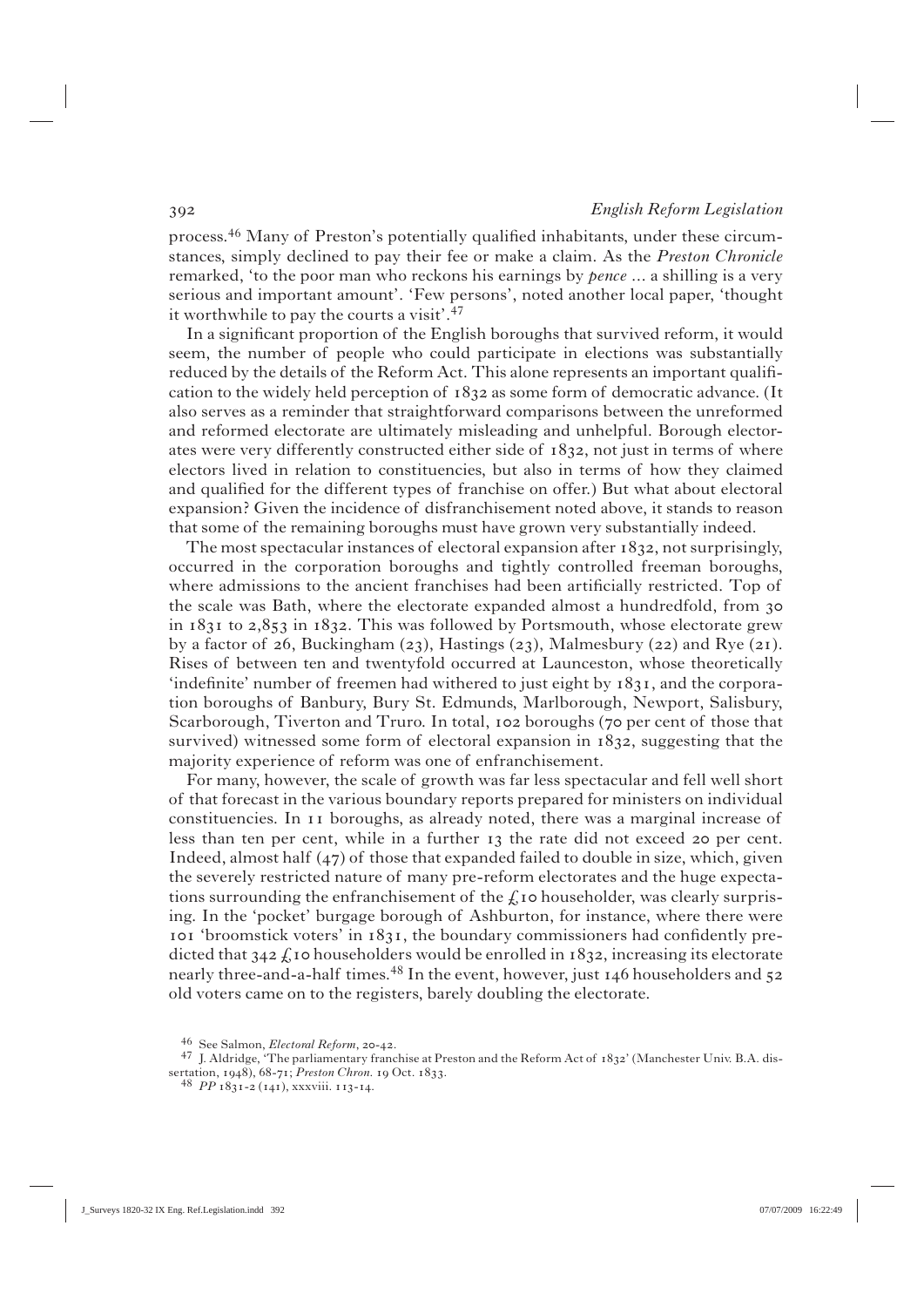This broad picture of spectacular electoral growth in some of the smallest boroughs coupled with a failure for reform to meet expectations in many others appears to tally with the available evidence for voterates. Of the 86 boroughs that went to the polls either side of reform,  $53(62 \text{ per cent})$  experienced an increase of voters at the  $1832$  election. Bath again came top, with the number who polled multiplying  $78$ times from 30 in  $1830$  to 2,329 in  $1832$ . This was followed by Marlborough, whose voterate grew by a factor of 25, Cambridge (24), Ludlow (21), Rye (17), Portsmouth  $(17)$ , Truro (16), Bury St. Edmunds (14), Salisbury (13) and Devizes (11). In only another 11 boroughs, however, did the number of voters more than double. Of the remaining  $32$  (60 per cent),  $11$  experienced an increase of between  $50$  and  $95$  per cent, eight between 20 and 49 per cent, and  $_3$  of less than  $_7$  per cent.

 Whether viewed from the perspective of electorates or voterates, the expansions that occurred in  $1832$  were clearly far from evenly distributed and did not amount to a broad-based opening of the boroughs. Indeed, looking at the actual number of electors involved (rather than multipliers) demonstrates just how unequally dispersed these electoral expansions were. Taken together, in the 102 expanding boroughs the total electorate grew from  $76,439$  in  $1831$  to  $123,735$  in  $1832$ , a rise of 47,296. In what resembles a classic pyramid distribution, however, over a third  $(16,441)$  of this increase occurred in Bristol, London and Liverpool alone, where the expansions were  $3,924, 6,584$  and  $5,933$  respectively. Almost another third ( $14,561$ ) came from the 22 other large boroughs with electorates of above 1,000, leaving the last third  $(16, 294)$  to be supplied by the remaining  $77$  boroughs,  $55$  of which were small boroughs with electorates of less than 500. The majority experience of reform in the boroughs may well have been one of electoral growth, but for most of them that growth involved relatively modest numbers of electors.

 Ultimately, the most revealing indicator of the Reform Act's impact on the borough electorate is how the changes of  $1832$  measure up against the natural trends of the previous decade. Although this is something that has been touched on before, using estimates of the number of voters, the constituency studies in these volumes now make it possible to study this phenomenon far more comprehensively.<sup>49</sup> Between  $1820$  and  $1831$  almost three-fifths ( $120$ ) of the  $202$  English borough constituencies (excluding Grampound) experienced some form of electoral expansion. Top of the scale was East Retford, whose electorate increased tenfold following the reform of its notoriously venal franchise in 1830. Next in line was the 'pocket' freehold borough of Callington, where local challenges to the patron (and the right of election) prompted a wave of 'faggot' vote creations that increased its electorate  $3.75$  times. This was followed by Bewdley, where the corporation's consolidation of their control through freeman admissions tripled its tiny electorate to , providing an important reminder that electoral expansion was not always synonymous with the 'opening' of boroughs. Increases of between 100 and 200 per cent occurred in the freeman constituencies of Bossiney, Bridgnorth, Chipping Wycombe, Lancaster, Leicester, Maldon and Newcastle-upon-Tyne, the scot and

49 See, for example, F. O'Gorman, *Voters, Patrons, and Parties: The Unreformed Electorate of Hanoverian England, 1734-1832* (Oxford, 1989), 178-99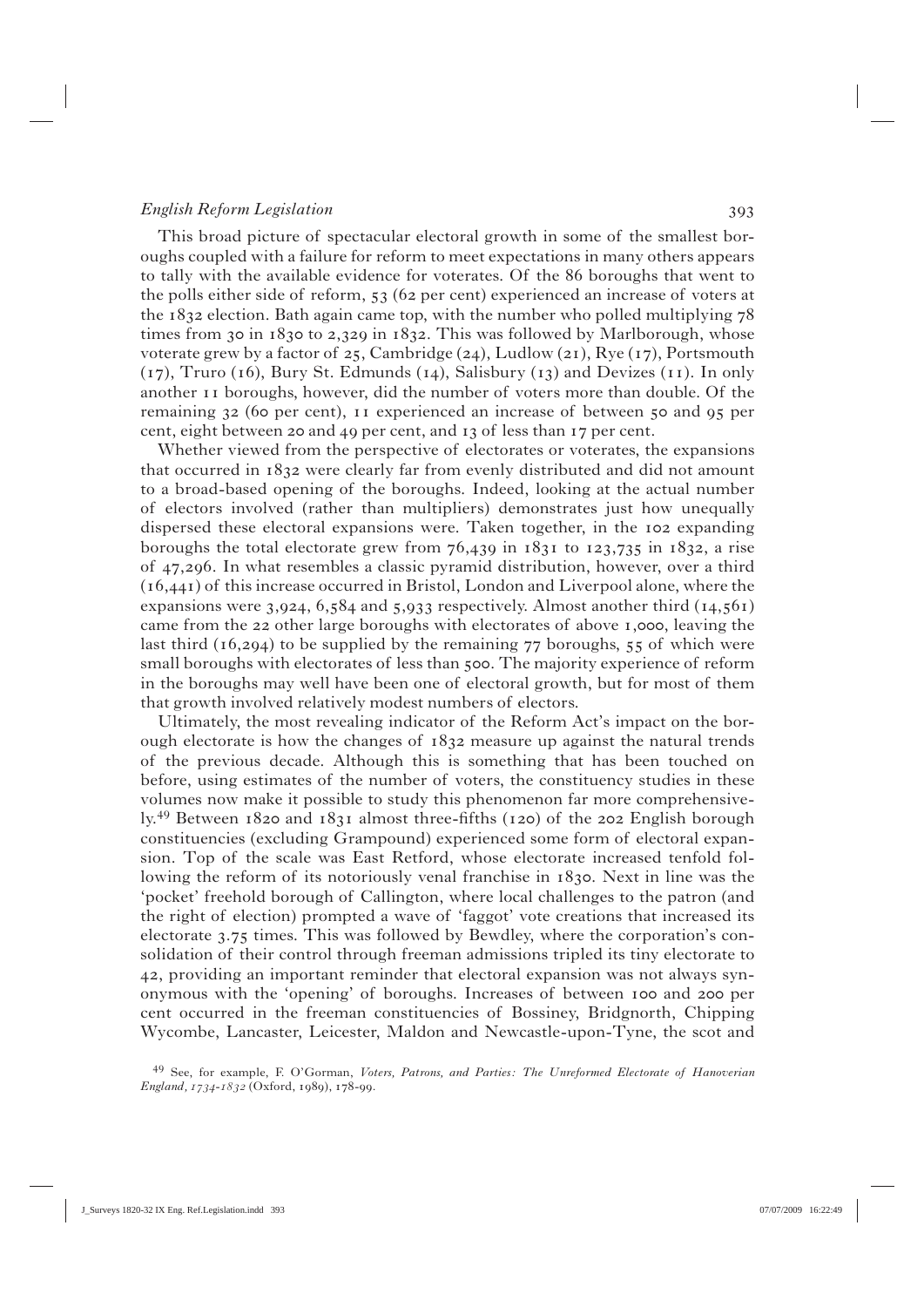lot boroughs of Dorchester, Fowey and Warwick, the inhabitant householder constituencies of Ilchester and Preston, and the freeholder borough of Haslemere. A further 28 constituencies experienced rises of between 50 and 99 per cent, while in  $42$  the number of electors grew by between 20 and  $49$  per cent. Of the remaining 34, the rate of growth was between ten and 19 per cent in nineteen and less than ten per cent in only 15. Not only was the pre-reform expansion of the borough electorate far more evenly distributed than that associated with reform, it also involved a remarkably similar number of electors. As noted above, in the boroughs that expanded after  $1832$  there was a net increase of  $47,296$  electors. In the constituencies that grew before reform, by contrast, the electorate rose from  $106,856$  in  $1820$  to  $153,148$  in  $1831$ , an increase of  $46,292$ . Viewed from the perspective of these expanding boroughs, the natural growth of the pre-reform decade appears to have been just as significant as that associated with the Reform Act.

 Not all borough electorates, of course, increased in size. Fifty-seven, mostly tiny burgage and corporation boroughs, remained static throughout the  $1820 -$ 31 period.<sup>50</sup> (Twenty-four were completely disfranchised by the Reform Act and ten partially). But in another telling comparison, the number that declined in size following reform,  $42$ , was much higher than the number that had contracted during the previous decade. Only  $25$  constituencies experienced a fall in their electorates between  $1820$  and  $1831$ , all but four of them, Bedford, Chester, Evesham and Gloucester, already extremely small boroughs with less than 300 electors. (Eleven were completely disfranchised by reform and four partially.) The combined electorate of these shrinking boroughs was 8,070 in  $1820$  and  $6,775$  in  $1831$ , a reduction of just  $1,295$  electors (16 per cent). In the boroughs where the number of electors dropped as a result of reform, by contrast, the total electorate was  $85,707$  in  $1831$ and  $64, 303$  in  $1832$ , a fall of  $21, 404$  ( $25$  per cent).

 The overwhelming trend in the size of electorates, therefore, was one of growth rather than contraction in the years leading up to  $1832$ , with many boroughs 'opening' up and broadening their electoral base in what amounted to a process of reform ante reform.51 Taken as a whole, the unreformed English borough electorate expanded from  $123,370$  in  $1820$  to  $168,298$  in  $1831$ , a rise of  $44,928$  (36 per cent). The Reform Act then propelled the number of borough electors to  $270,639$ , but as we have seen it did so in a manner that encompassed extremely divergent experiences. One symptom of this was that while the combined electorate of the  $146 \text{ sur-}$ viving boroughs increased from  $118,528$  in  $1820$  to  $162,719$  in  $1831$ , the following year it only crept up to  $188,612$ . Looked at from the perspective of these  $146$  boroughs – which of course are the only ones where a comparison can be made either side of  $1832$  – the rate of natural growth in the pre-reform decade was 37 per cent. That associated with the Reform Act, by contrast, was 16 per cent.

 $50$  They included 20 burgage and 20 corporation boroughs.

<sup>51</sup> This theme is explored more fully in P. Salmon, '"Reform should begin at home": English municipal and parliamentary reform,  $1818-32$ , in *Partisan Politics, Principle and Reform in Parliament and the Constituencies, 1689-* $1880$  ed. C. Jones, P. Salmon and R. W. Davis (2005), 93-113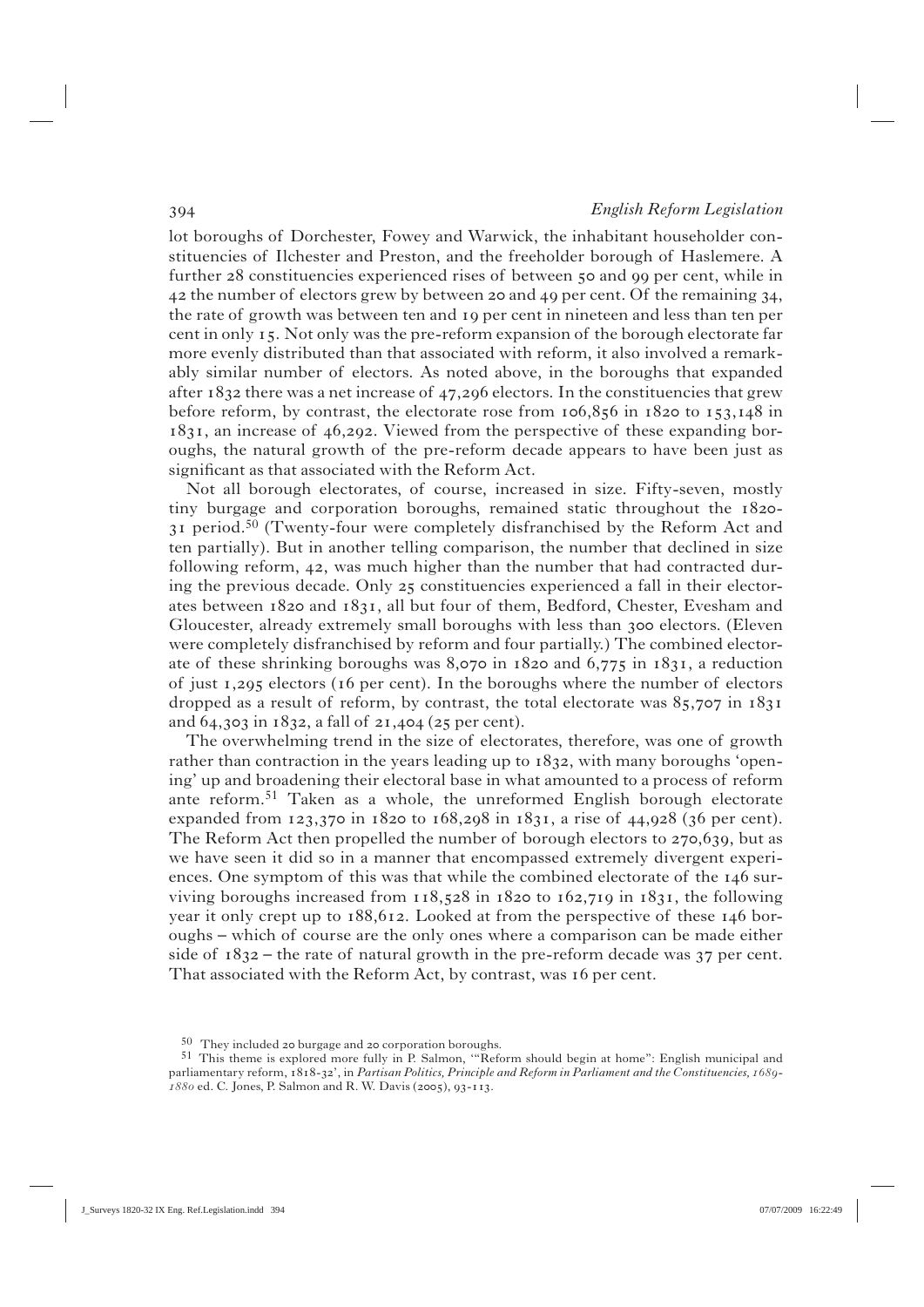Fifty-six 'rotten' or 'pocket' boroughs, of course, did not survive reform and as a result of their abolition 5,579 electors were disfranchised (roughly the same number as in Liverpool alone), reducing the  $1831$  English borough electorate from  $168,298$ to  $162,719$ . The  $1832$  registers thus showed a net increase of  $107,920$  electors, of which  $25,893$  ( $24$  per cent) was recorded in the surviving boroughs and  $82,027$  ( $76$ ) per cent) in the  $41$  newly created constituencies. Three-quarters of the electoral expansion that occurred in  $1832$ , therefore, can be located within the enfranchised boroughs. How the politics and electoral dynamics of these new constituencies differed from the surviving boroughs must await the work of future volumes. But what is clear for now is that the impact of reform on the 'old' constituencies – which continued to make up the majority of English boroughs ( $78$  per cent) after  $1832 -$  was far less impressive than the overall figures for electoral expansion suggest.<sup>52</sup> With most electors (70 per cent) living in the 'old' boroughs after  $1832$ , the 'majority' experience of reform was far more muted and in almost a third of cases the exact opposite of what has commonly been assumed. One last detail, which has not received suffi cient attention, is worth underlining here about the impact of reform. The increases that did occur in  $1832$  were not simply the result of the electorate growing internally within each borough. Unlike the 'natural' expansions of the previous decade, they also benefited from boundary changes which actually extended the geographical limits of the boroughs into surrounding districts. Without these physical enlargements, some of which were extremely dramatic, the increase of the borough electorate in 1832 would have been even more modest. It is this final component of reform which is examined next.

### *Borough Boundaries*<sup>53</sup>

The boundary changes of  $1832$  remain one of the least studied components of the English reform legislation. Embodied in a separate Act ( $2 \& 3$  Gul. IV, c. 64), which received royal assent five weeks after reform on  $\overline{11}$  July  $\overline{18}32$ , only a few historians have given them much attention.<sup>54</sup> The constituency accounts in these volumes suggest that they were of far greater significance that has hitherto been realised. Of the English boroughs (excluding the two universities) that survived reform, only  $34$  (23 per cent) seem to have retained the same boundaries after  $1832$ . In ten more the impact of reform is uncertain owing to insufficient data. In all the remaining boroughs, however, the boundaries were redrawn in such a way as to enlarge the constituency. In other words almost 70 per cent of the English boroughs that survived reform increased their geographical area after  $1832$ . They may have been known by the same name, but as constituencies many of them bore little or no relation to their pre-reform predecessors. This again indicates how simple comparisons of elections either side of 1832 risk conflating differently constructed systems.

<sup>52</sup> There were  $187$  English boroughs after  $1832$ .<br>53 The data set on which the following analysis is based has been compiled from the constituency accounts in these volumes and the figures in PP 1859 (166), xxiii. 121-9; 1866 (259), xvii. 585-7. A digital copy is available on request.<br><sup>54</sup> Most notably N. Gash, *Politics in the Age of Peel* (1953), 67-72, 432-33.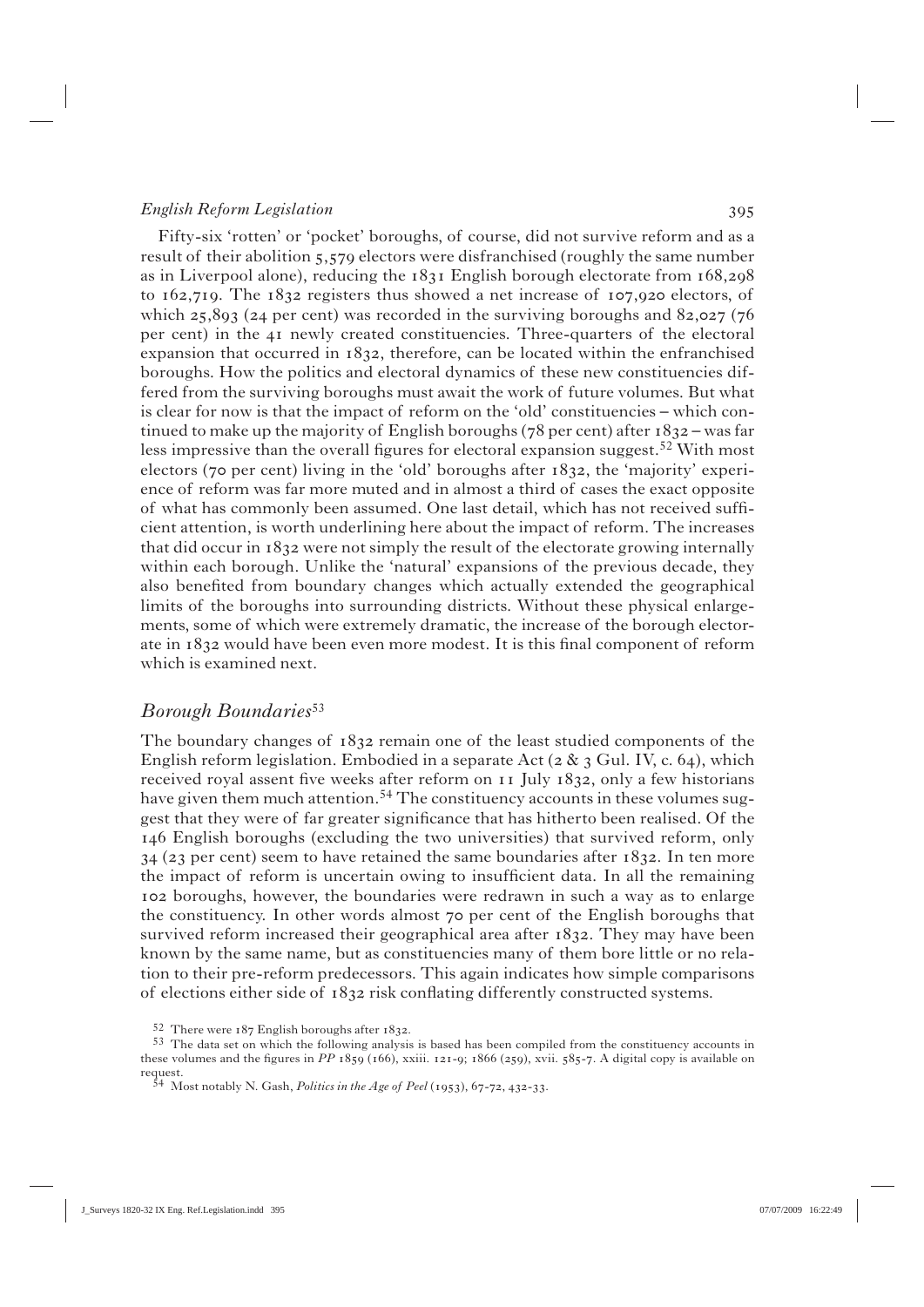The scale of these boundary alterations varied enormously. The least significant enlargement occurred at Boston, where the east and southern boundaries were realigned with some local sewers, taking the total area of the borough from 6.9 to 7 square miles, an enlargement of less than 1.5 per cent. At the other end of the scale was Westbury, a burgage borough that before  $1832$  comprised three tiny isolated pockets of land. By adopting the boundaries of the vast surrounding rural parish the size of this constituency grew almost 500 times, from 0.04 to 19.3 square miles. Similarly impressive increases occurred at New Woodstock, where the addition of ten parishes, three hamlets and part of Blenheim Park boosted its area 337 times, from 0.1 to 33.7 square miles, and at Wilton, where the inclusion of neighbouring parishes resulted in a  $247$ fold expansion, from a mere  $\circ$ . to almost 49.4 square miles. This made Wilton the second most geographically extensive borough after Wenlock, and, as critics like Croker repeatedly pointed out, more of a miniature county than a borough constituency. Other very substantial increases of between 100 and 200 times occurred at Chippenham, Malton, Malmesbury and Shaftesbury, and of between 50 and 99 times at Christchurch, Cirencester, Great Marlow, Horsham, Kingston-upon-Hull, Morpeth, Petersfield, Reigate, Tamworth and Wareham. In a further 16 boroughs the rate of expansion was above tenfold, while another forty more than doubled their size. Indeed, only nine boroughs registered an increase of less than 20 per cent.<sup>55</sup> Combined together, the  $136$ English boroughs for which there is available data covered a total area of  $451$  square miles on the eve of reform. The following year this more than tripled to  $1,379$  square miles, extending the politics of the boroughs (and subsequent forms of urban government) into areas that had hitherto been part of surrounding county constituencies.

 This transfer of land – some of it rural, some suburban, much of it mixed – from the English counties to the boroughs undoubtedly helped to reshape the Victorian landscape in ways that went beyond the merely electoral and which have yet to be fully explored. The shape of the enlargements was extremely significant. When the boundary commission was first established its head Thomas Drummond, a 33-yearold pioneering surveyor recommended by Lord Brougham, was instructed to add 'neighbouring districts' sufficient to give each borough at least  $300 \text{ f}$  to householders, 8 Aug. 1831. If any districts extended 'considerably beyond the portion covered or nearly covered with houses', however, the boundaries were to be 'assigned as nearly as possible, comprising the city or borough, and little or no portion of the country'.56 Relaying these instructions to the commissioners,  $57$   $23$  Aug., Drummond stipulated that 'attention should be paid to the direction in which a town is increasing'.58 One

<sup>55</sup> Andover (9 per cent), Boston (1 per cent), Chester (4 per cent), Monmouth (15 per cent), Nottingham (15 per cent), Oxford (15 per cent), Plymouth (5 per cent), Preston (16 per cent) and New Windsor (5 per cent).<br><sup>56</sup> Maclennan, 140-1; *PP* 1831-2 (141), xxxviii. 5.

<sup>57</sup> The unpaid commission, a curious mixture of surveyors from the royal engineers, hydrographers, relatives of Members and a sitting Member, eventually numbered 24: Launcelot Allen, Benjamin Ansley, Thomas Birch, Henry Brandreth, Francis Beaufort, John Chapman, R. D. Craig, Robert K. Dawson, John Drinkwater, Thomas Drummond, Thomas Ellis, Henry Gawler, H. Bellenden Ker, George Lennard, Edward Littleton M.P., William Ord, John Romilly, Robert Saunders, Richard Scott, Rev. R. Sheepshanks, William Tallents, Henry Tancred, John Wrottesley, and William Wylde. (See Maclennan, 161; PP 1831-2 (141) xxxviii. 24.) The status of the Tory Member Davies Gilbert, who was named as a commissioner in the bills of September  $1831$  as a partisan counterweight to  $\begin{array}{l} \mbox{Littleton, is unclear. See } The~Times,\; \mbox{14 Sept. 1831.}\\ \mbox{58}~~PP\,\mbox{1831-2}\,\mbox{ (141), xxxviii. 7.} \end{array}$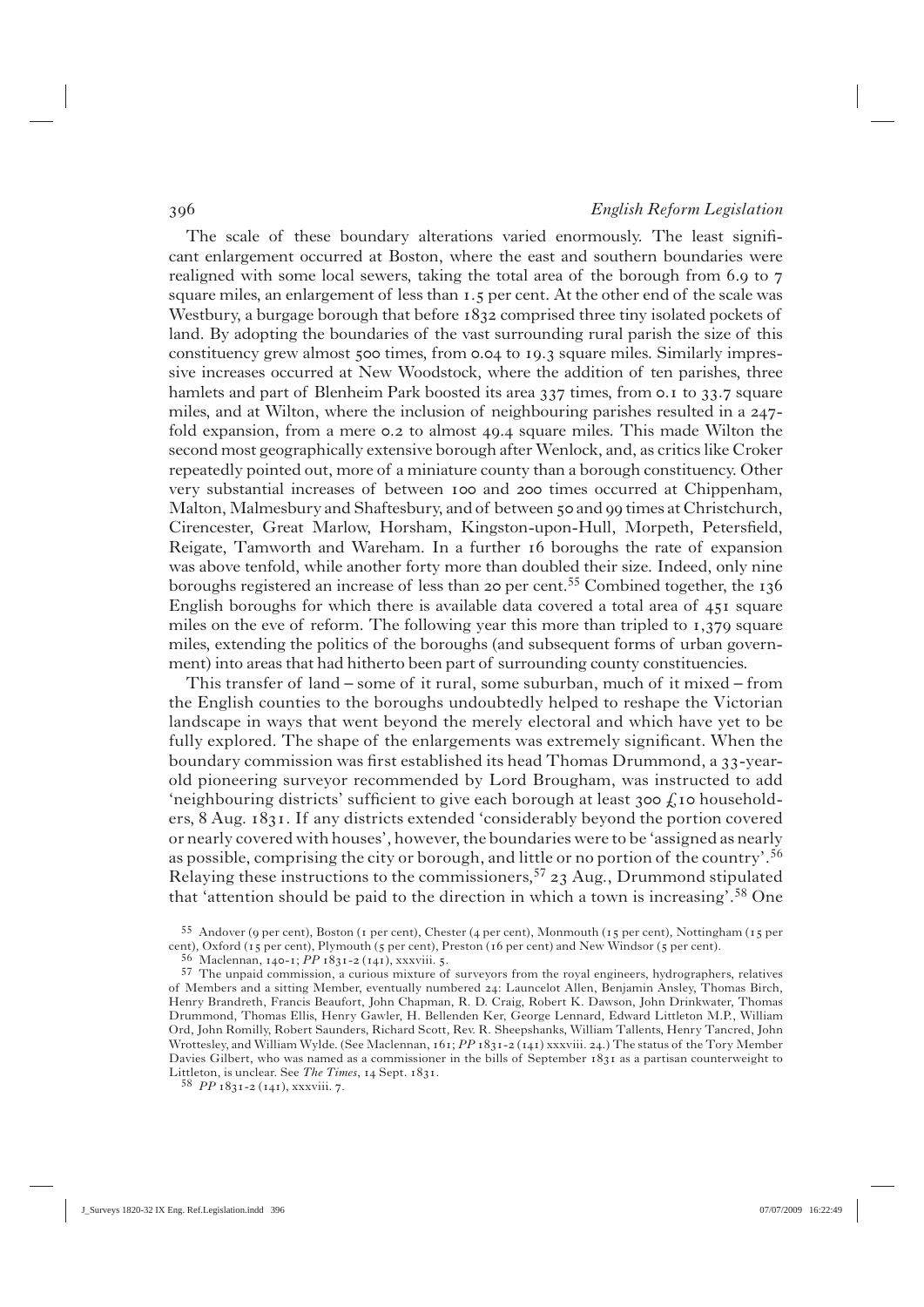week after the introduction of the revised reform bill, however, this criterion was very significantly altered.<sup>59</sup> As a vexed Littleton explained,  $I_9$  Dec.  $I_3$ 1:

Russell today produced to us a fresh set of instructions respecting the boundaries to be given to boroughs containing less than 300 qualifying tenants, which were now in all cases to be thrown into the parish if its limits did not exceed four miles in distance from the town. Here was a complete *bouleversement* of all our proceedings with respect to such boroughs. We had taken in the most convenient and fittest neighbourhoods by arbitrary lines, or had in some cases associated neighbouring towns by separate circles in pursuance of previous instructions ... Poor Drummond [is] at work trying to coax the commissioners into good humour ... Many of their reports must be torn [up] and reconstructed and many of them must revisit their boroughs in the frost and snow.

This new scheme, which resulted in larger tracts of surrounding countryside being added to many boroughs, was clearly designed to secure the support of the 'Waverers'. When Littleton later asked Althorp if the object of 'making boroughs more rural' had been to 'please the peers and country gentlemen', as some form of compensation for the abolition of the 'pocket' boroughs, he was given the nod and told 'it is our duty to shape the measure so as to ensure its success'.<sup>60</sup>

 These 'ruralised' boroughs undoubtedly helped to mitigate political divisions between town and country in the years ahead, in much the same way that urban freehold electors continued to dilute county interests (see below). Their greatest impact, however, was the way in which their physical shape – as determined by the new criteria – inevitably helped to fashion future patterns of urban development on the ground. Rural districts that might have been omitted from the first scheme were now included, creating areas for obvious urban in-fill, and in some cases the 'direction in which a town is increasing' was reorientated as a result. Littleton believed that the new rules had resulted in 'more uniformity certainly, but far worse limits and worse boroughs'.<sup>61</sup> More work obviously needs to be done on this neglected impact of the Boundary Act, especially by landscape historians. What is abundantly clear, however, is that the boundary alterations implemented in  $1832$  were much more than an electoral nicety. In some places they amounted to town planning.

 Given the scale of these territorial expansions to the English boroughs it would be reasonable to expect some major upheavals to have occurred in the established dynamics of local politics. As with so much associated with reform, however, the results were anything but straightforward. The Lopes family easily retained their substantial interest at Westbury, New Woodstock continued to be dominated by the duke of Marlborough, and Wilton carried on returning the nominees of the 12th earl of Pembroke. The electoral politics of Chippenham, Cirencester, Malton and Kingston-upon-Hull, the latter notoriously open and venal, also remained very

 $59$  Interestingly, this important change was backdated in the official papers to 24 Nov. 1831, reflecting Littleton's comment to Melbourne that 'it will be awkward for the public hereafter to see an instruction with so late a date' (*PP* 1831-2 (141), xxxviii. 14; Hatherton diary, 21, 27 Dec. 1831).

 $60$  Hatherton diary, 19-21 Dec. 1831.<br>61 Ibid.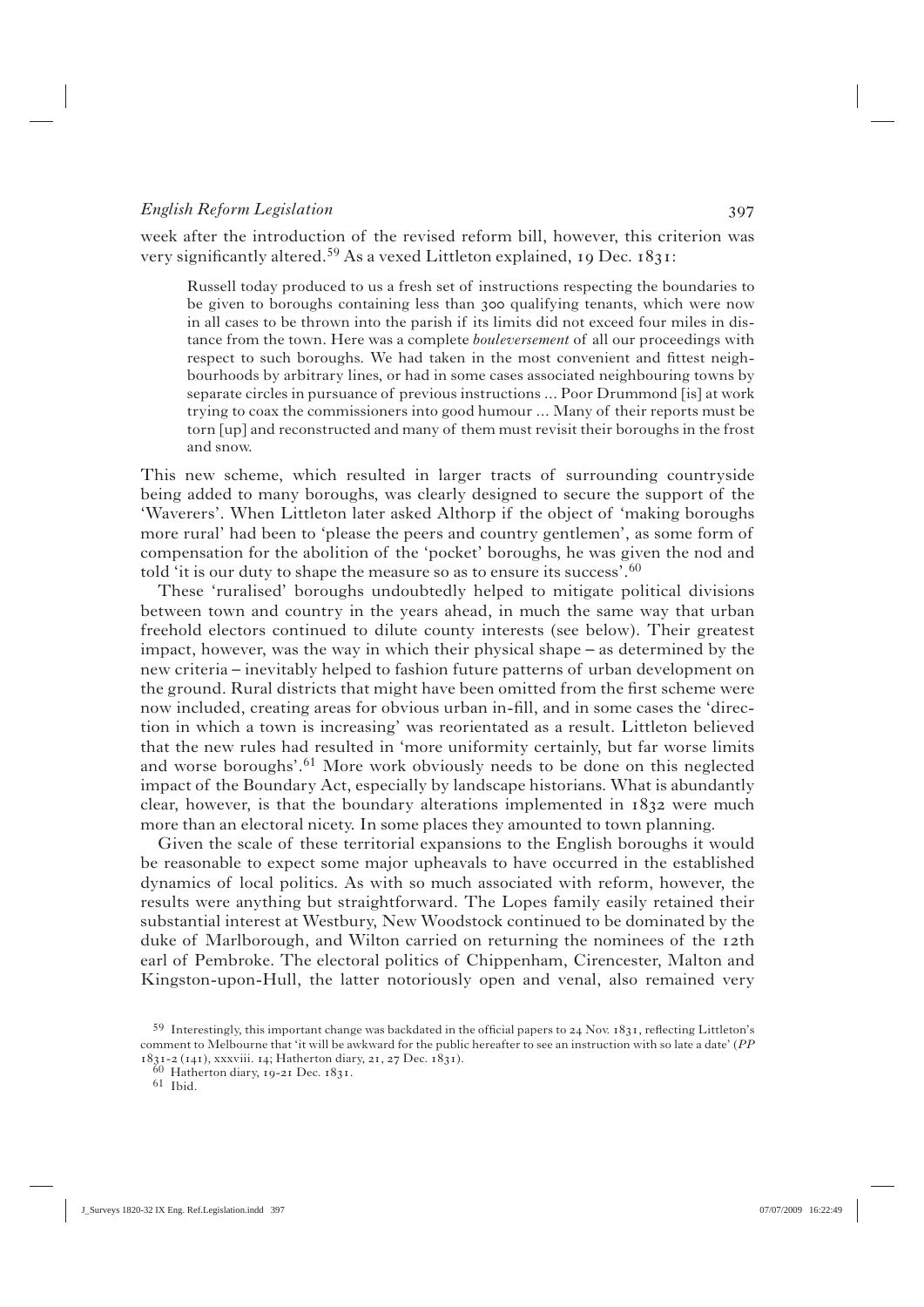much as they had been before. In a striking speech that broke almost 30 years of silence in the Commons, Petersfield's eccentric Tory patron 'Hat' Jolliffe confidently predicted that his influence would be completely annihilated by the proposed enlargement of his 'pocket' borough from 0.4 to 35.5 square miles, 22 July . But within a few years the family's political hegemony had been successfully re-established by his nephew Sir William Jolliffe.

 In other boroughs, however, there were substantial shifts of power and patronage. Some even experienced an increase of proprietorial influence. Malmesbury's expansion from  $\sigma$ ,  $\sigma$  to  $\sigma$  as a square miles, for example, destroyed the interest of its former patron Joseph Pitt, the Tory Member for Cricklade, only to confer greater authority on the Whig earls of Suffolk, the new constituency's dominant landowners. At Morpeth the representation had for many years been shared between the Howards (earls of Carlisle) and their fellow Whig William Ord, owner of the nearby estate of Newminster Abbey. The borough's expansion from  $0.4$  to  $23.3$  square miles, which Ord tried unsuccessfully to prevent with advice from his son, a boundary commissioner, enabled the Howards to assume complete control after  $1832$ . Rye's impressive enlargement, from  $1.6$  to  $32.3$  square miles, was also accompanied by an intensification of landed influence, with leadership being transferred from the already weakened Lamb family to Edward Curteis, the former county Member and the new area's largest proprietor. Other examples include Reigate, where the Cocks family, who had formerly shared the nomination, emerged supreme following the borough's 96-fold expansion, and Horsham, where the duke of Norfolk's ascendancy was eclipsed by the owners of Horsham Park after the constituency was enlarged 59 times.

 Of course not all borough enlargements played into the hands of local proprietors. There were plenty of places, like Poole for instance, where extending the boundaries 'very considerably increased the constituency of the borough and no longer left the representation in the hands of a few individuals', as the publisher of its  $1835$  pollbook approvingly noted.<sup>62</sup> On the whole larger constituencies (and larger electorates) were less easily managed, whether by legitimate or illegitimate means, and the same type of factors that conditioned the exercise of influence in most counties after  $1832$  would have also applied in all but the smallest boroughs.<sup>63</sup> There is also not much evidence to support Tory accusations, especially as articulated by Croker, Wetherell and Sir George Clerk, that the boundary alterations were designed to shore up Whig interests and amounted to blatant gerrymandering. A more complete overview of the political consequences of these boundary changes must inevitably await a more detailed analysis of each constituency in the period after  $1832$ . But given the undoubted significance of the changes, two questions arise. First, why have they been so neglected in most studies of reform? Second, how was such an important measure implemented with apparently such little opposition and debate in Parliament?

<sup>&</sup>lt;sup>62</sup> Poole Borough Pollbook (1835), p. 6.<br><sup>63</sup> See A. Heesom, "Legitimate" *versus* "illegitimate" influence: aristocratic electioneering in mid-Victorian Britain', PH, vii (1988), 282-305; Salmon, *Electoral Reform*, 119-45; Jupp, 237-9.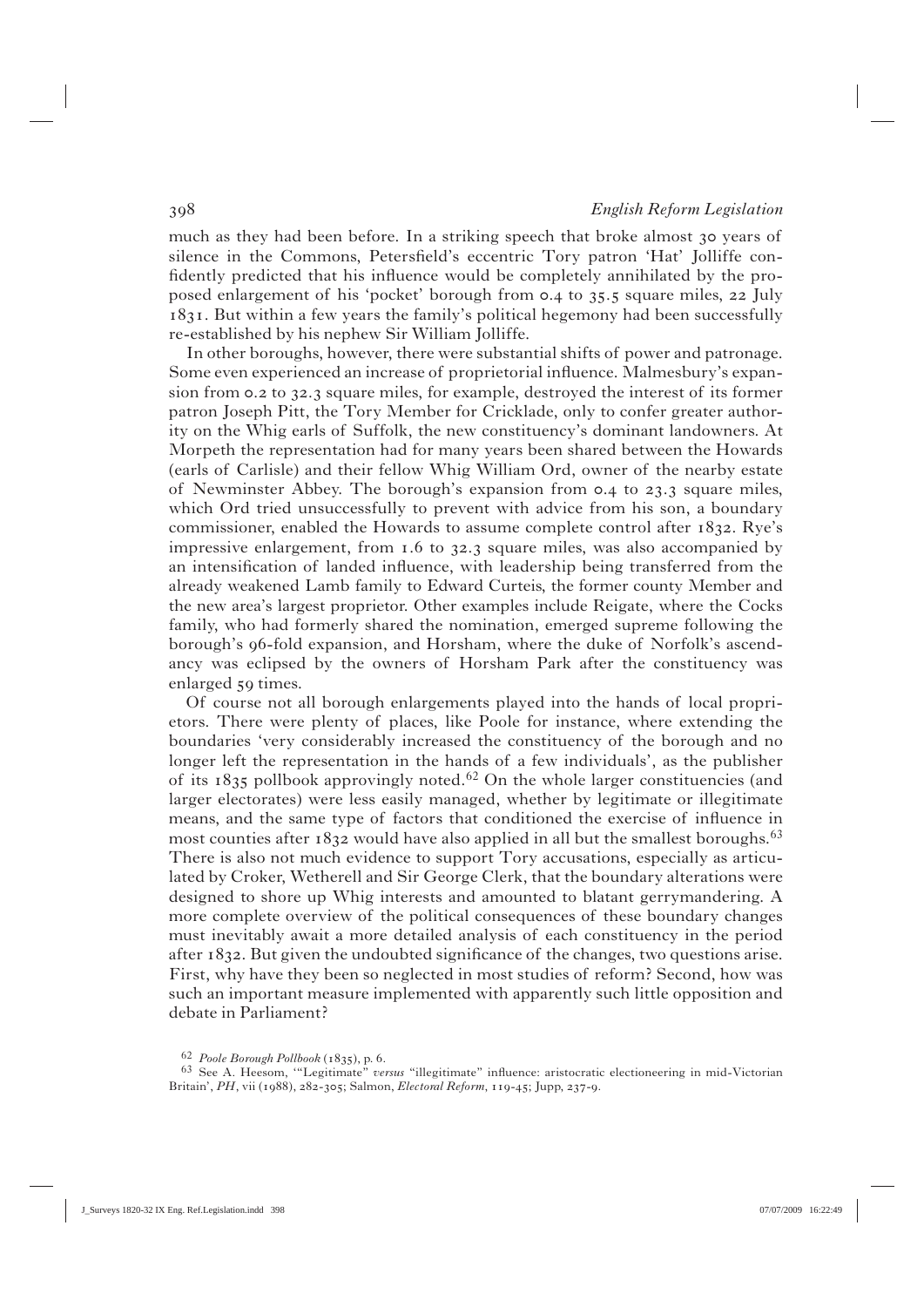The answer to both questions lies in the extraordinary way in which the work of redrawing the boundaries became detached from parliamentary scrutiny. On  $16$  Nov.  $1831$  Littleton privately recorded how at dinner the commissioners had

considered the very difficult point of avoiding a discussion on the description of the boundaries of the boroughs in the schedules of the reform bill ... A discussion of such matter would be endless, and yet how to avoid it we knew not, for it being known the requisite information was all procured, the House would insist, we feared, on such essential matter appearing in the body of the bill. After much deliberation, we all agreed the best thing to be done was to adhere to the principle of ... last session ... and let the king issue a commission to five persons to inquire into and recommend the proper boundaries, etc. ... Then to lay that report before both Houses and to advert to it in the bill as the document containing the limits to be adopted. There is no precedent for this. But the rule of proceeding in private bills with reference to plans of roads and canals is somewhat analogous. In this way we shall avoid a discussion of each boundary, and every part of each boundary, and shall probably have one great debate only on a motion for referring the report to a select committee, which must be opposed. This plan was unanimously approved and adopted.<sup>64</sup>

Although the cabinet eventually abandoned the idea of a king's commission in favour of introducing a separate boundary bill, based on the existing commissioners' reports, the intention and effect remained remarkably similar, especially in terms of limiting the amount of debate in the Commons.<sup>65</sup> This strategy did not go unnoticed though, and a campaign by leading opposition Members, most notably Croker, Henry Goulburn and Sir Richard Vyvyan, for the boundaries of each borough to be examined when their place in the schedules was discussed attracted considerable sympathy. An attempt to prevent the House going into committee on the revised reform bill until the boundary reports and maps were available, however, was rejected by 152-99, 20 Jan. 1832. Many of the final reform bill's proposals for individual boroughs were thus considered independently of the boundary details, a state of affairs which many, like Goulburn, deemed farcical. Written descriptions of the proposed boundaries did appear in the first draft of the boundary bill, which was brought in by Russell on 16 Feb., to 'no remark'.<sup>66</sup> But it was not until 10 Feb. that the boundary commissioners' maps and reports were made available for publication, and not until Feb. that the Liberal Charles Tennyson, keen to discover the new boundaries of his Stamford constituency, reported being able to obtain a copy.<sup>67</sup> By this time most of the leading borough schedules in the reform bill had been disposed of.

 This is not to say that no alterations were made to the proposed boundaries, but rather that they tended to be settled away from the floor of the House, by private negotiation and in isolation from the broader theatre of reform. Local petitions, of course, continued to initiate and inform much of this process and to trigger impromptu parliamentary debates. The scope of these, however, was always limited

<sup>64</sup> Hatherton diary, 16 Nov. 1831.<br>65 Ibid. 20 Nov. 1831.<br>66 Ibid. 16 Feb. 1832; *PP* 1831-2 (174), iii. 193-265.<br>67 Lincs. AO, Tennyson D'Eyncourt mss Td'E H111/11.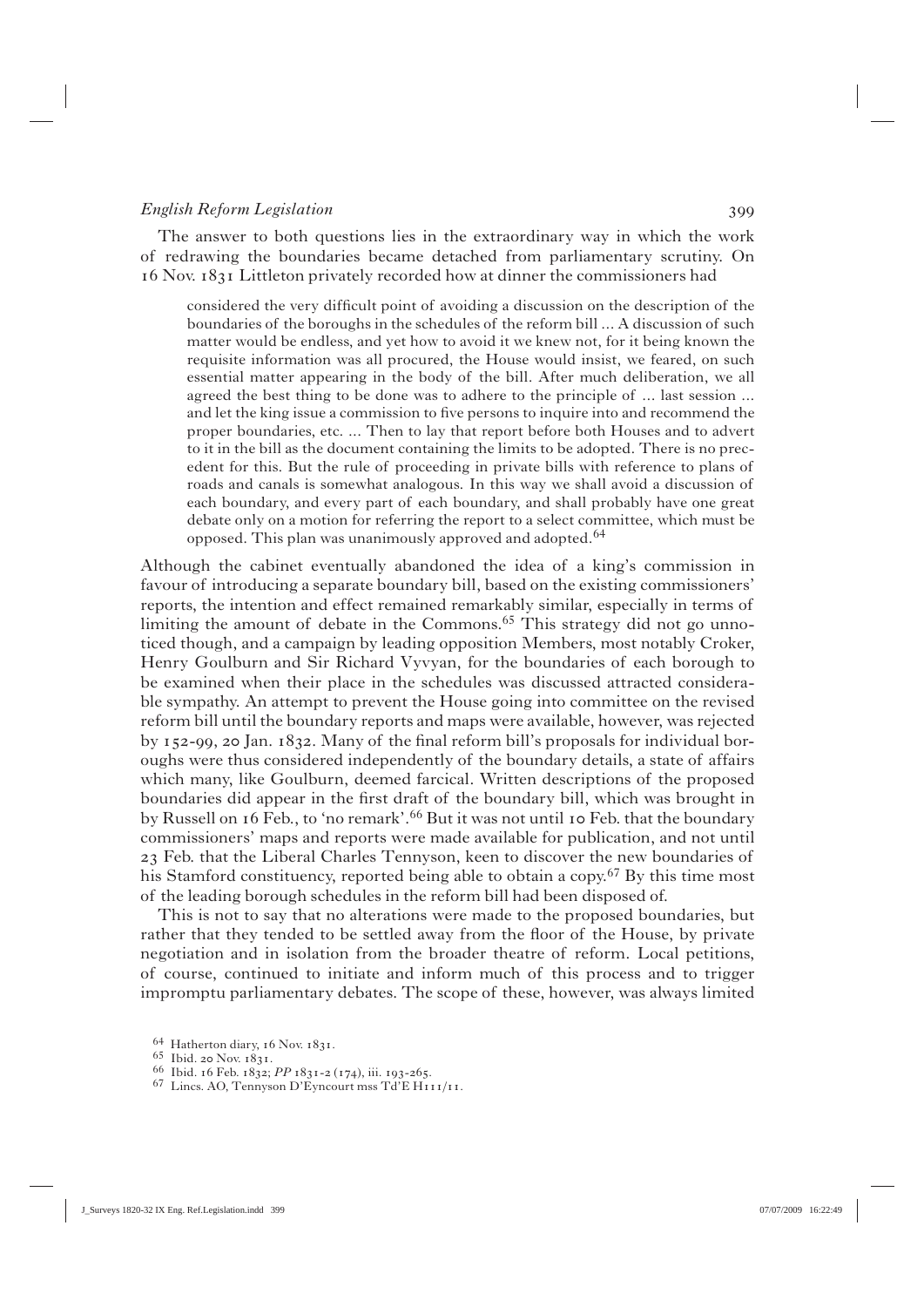by a lack of access to the commissioners' working papers, including the accounts of their interviews with local witnesses. All hope of examining these potentially highly revealing documents was dispelled on 10 May, at the height of the 'days of May' crisis, when Russell instructed Drummond to remove 'every paper except the commissioners reports and copies of the instructions, in short everything that could not be considered public documents' from the boundary office. This was considered 'perfectly justifiable, for the services of the commissioners have been voluntary'.<sup>68</sup> The upshot of all this, as Littleton recorded, was that on 8 June 1832

[the] boundary bill went through committee, not occupying altogether more than ten hours. It had been universally supposed early in the session that a month at least would have been occupied at this stage, every line being debateable matter. But by much previous labour in satisfying objections, and by having observed throughout most scrupulously the fairest and most impartial conduct much opposition was got over before we entered the House.<sup>69</sup>

The way in which the detailed negotiations over the boundary bill were hidden from view undoubtedly helps to explain why historians have generally paid this measure so little attention. Judged from the perspective of parliamentary time, boundaries barely seem to warrant a footnote in the broader struggle for reform, with the bill itself occupying just 'three nights' discussion' on  $7, 8, 22$  June.<sup>70</sup> One episode relating to the last-minute preparations at the report stage is particularly suggestive of the way in which things were done. On 14 June Littleton recounted how

Drummond and I were hunting all over the town for Lord John Russell this morning, to settle with him various alterations in boundaries, previous to the report on the boundary bill. We at last found him in a stable in a backyard in King Street, Westminster. Here with the groom's ink bottle and pen, and lying down on straw in one of the stalls, we settled that all the adjoining parishes should be laid to Rye … that the connection of Hythe and Folkestone should be maintained, that we would maintain the addition of St. Martins to Newark and that, if I pleased, I should be at liberty to substitute Lichfield for Walsall as the chief town of South Staffordshire. We also made a great variety of amendments in polling places.<sup>71</sup>

It would be misleading to assume from this, though, that ministers simply dictated their own terms and disregarded their critics. Even their sweeping Commons victory of  $22$  June  $1832$ , when they charged through the third reading of the boundary bill in a mere seven hours, was not all that it initially appeared. Some of the more notable challenges in this debate included William Blamire's attempt to restrict Whitehaven's proposed boundaries in order to neutralize Lord Lonsdale's influence, which was rejected by  $82-23$ , and a bid by Tennyson to exclude the parish of St. Martins from Stamford and prevent Lord Exeter's domination, which failed by

<sup>68</sup> Hatherton diary, 10 May 1832.<br>69 Ibid. 16 Feb., 7-8 June 1832.<br>70 Hatherton mss D260/M/7/27/53, f. 165.<br>71 Hatherton diary, 14 June 1832.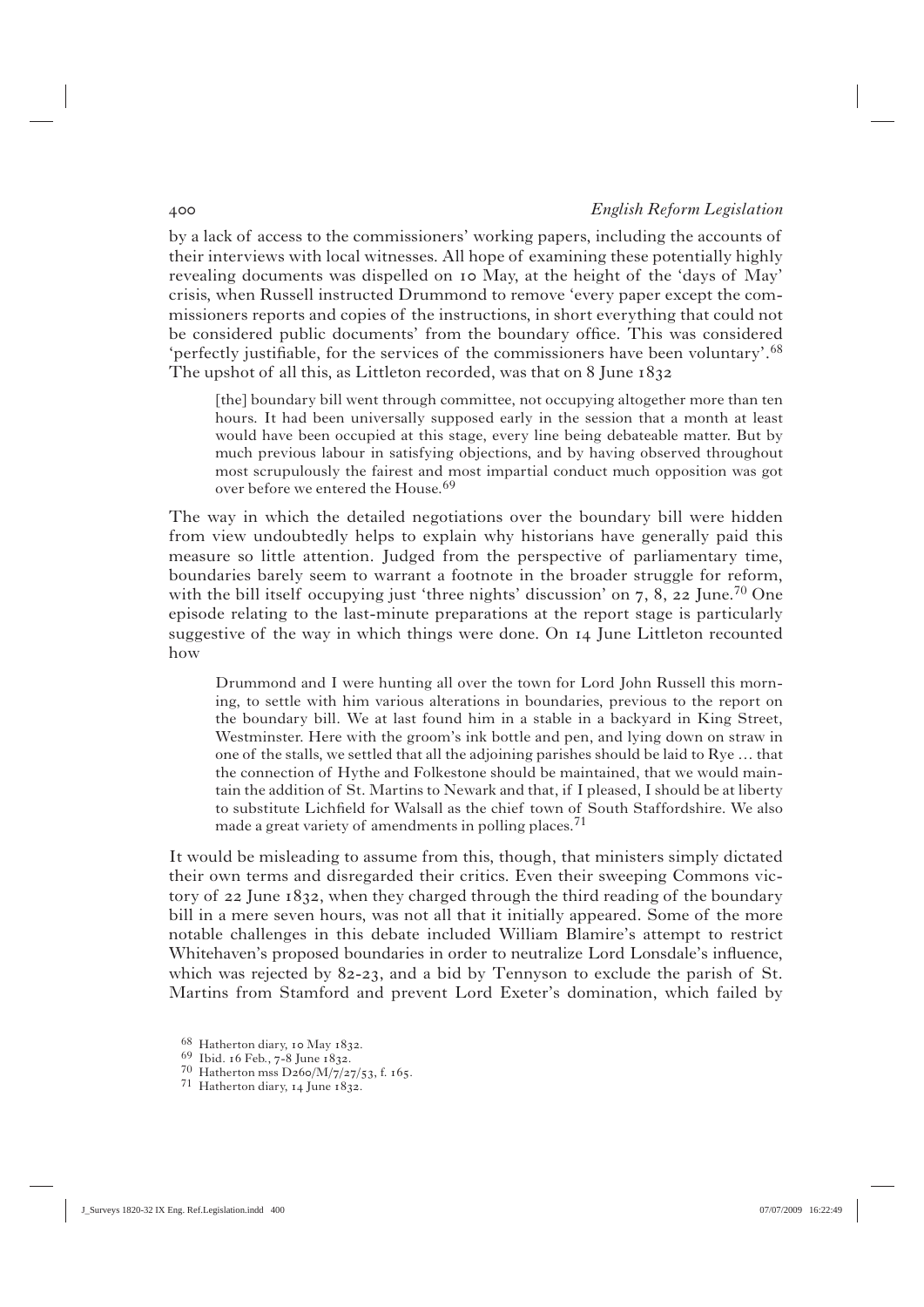172-19. The liberal Tory George Richard Robinson's amendment to add Corfe Castle to Wareham, which would have given the nomination to the Tory Bankes family, was also dismissed by  $122-55$ . Notwithstanding these impressive majorities, however, ministers allowed compromise versions of many defeated amendments to be incorporated into the bill as it went through the Lords, including the removal of half of St. Martins from Stamford and the addition of Corfe Castle and Bere Regis to Wareham. Here then was a measure which for all its apparent subterfuge and formulation outside the House appears to have been just as 'negotiated' as any other aspect of reform. There can be little doubt, as Lord Lyndhurst later suggested to Littleton during an encounter in Bird Cage Walk, that the 1832 Reform Act was 'materially modified by the boundary bill'.<sup>72</sup> Perhaps more significantly, however, the bill was one of the first occasions that a commission of this type was used to sidestep Parliament and streamline the legislative process on such a major issue. It would, of course, not be the last.<sup>73</sup>

### *The County Franchise*

The first reform bill proposed extending the existing  $4\sigma s$ . county franchise to  $\chi$  **jo** copyholders and  $f_s$  so leaseholders on leases of more than 21 years. Both propositions attracted criticism for introducing a class of voter likely to be dependent on local landlords, in what was widely regarded as a measure designed to compensate the landed interest for their loss of influence in the disfranchised boroughs. (The more sophisticated attacks included those of Lord Milton,  $17-18$  Aug.  $1831$ .) It was the ministry's plans respecting the county voting rights of various categories of borough freeholder, however, which caused the most difficulty and disagreement, and ultimately helped prepare the ground for the ministry's only serious defeat in committee on a Tory amendment to enfranchise  $f_{\text{c}}$  tenant farmers.

It has been widely assumed that the first bill included 'a clause prohibiting urban freeholders from voting in the counties'.74 This, however, only applied in a certain set of circumstances. The original bill not only gave freeholders in cities with their own 'county' status a vote in the surrounding county (schedule G), but also upheld the county voting rights of freeholders who qualified in respect of property within borough constituencies, as long as that property did not either entitle them 'or any other person' to a borough vote.<sup>75</sup> During the reintroduced bill's committee stages prominent Tories such as Peel, Winthrop Mackworth Praed and Sir Edward Sugden, among others, argued that it would be far better (and simpler) for all borough freeholders to vote in the boroughs where their property lay. More

<sup>72</sup> Ibid. 25 June 1832.<br><sup>73</sup> On the increasing use of commissions of various types see H. Clokie and J. Robinson, *Royal Commissions of Inquiry. The significance of investigations in British Politics* (1969), 54-79.<br><sup>74</sup> J. Cannon, *Parliamentary Reform, 1640-1832* (Cambridge, 1973), 247. The extent to which borough freehold-

ers were in practice able to qualify for both a county vote and the local borough franchise prior to 1832 has probably been exaggerated, though it was clearly possible. (See Beales, 'The electorate before and after 1832', 144-45.) Many pre-1832 borough franchises, it must be remembered, were not based on the ownership of property and were artificially restricted.

<sup>75</sup> *PP* 1830-31 (247), ii. 199, 216.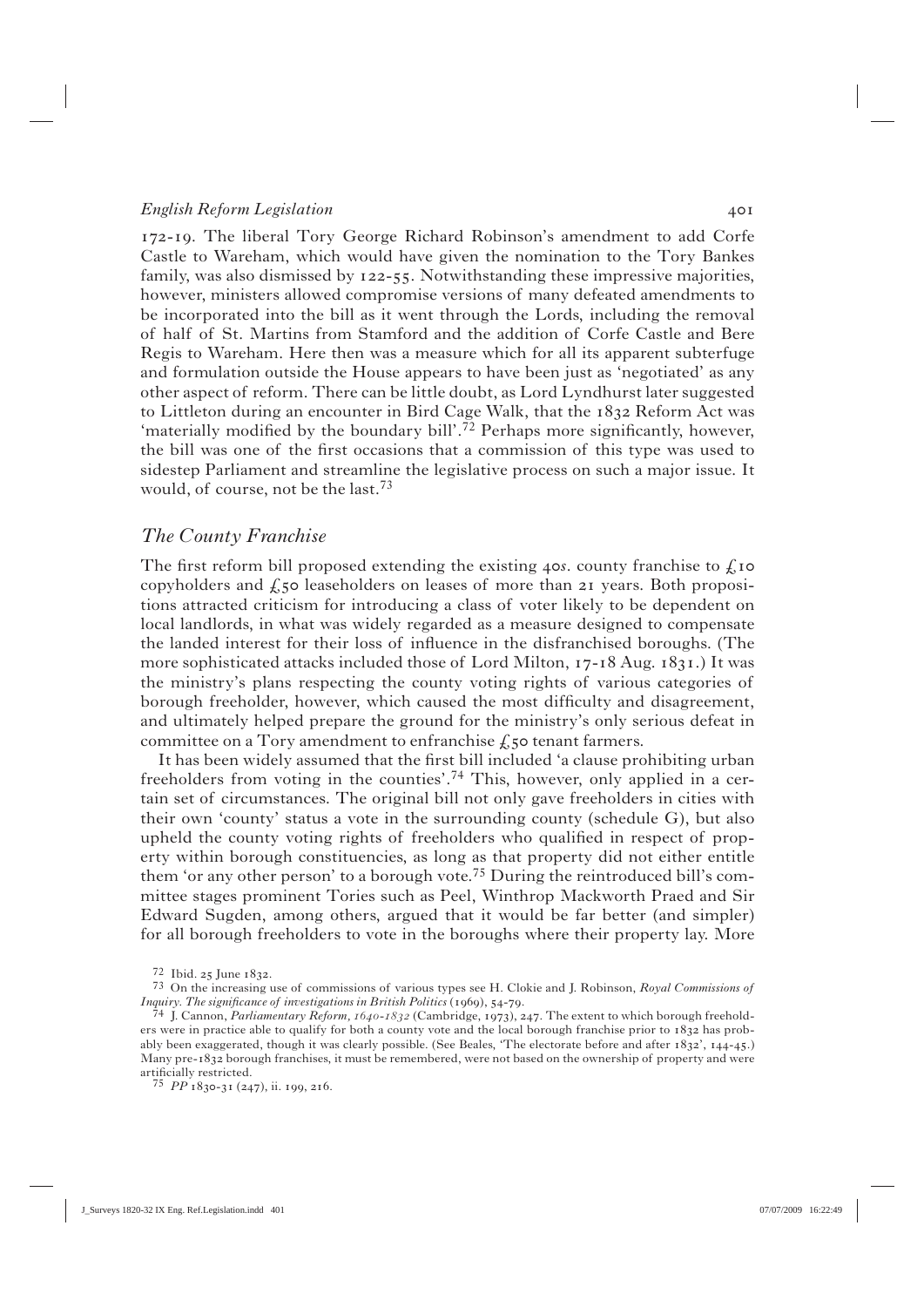fundamentally, they protested at the 'dilution of the landed interest' that would result from borough freeholders having too much influence in county elections.

 Much has been made of the Reform Act's supposed intention to separate urban and rural constituencies.<sup>76</sup> The alterations which were made to these urban freeholder clauses are therefore worth considering in some detail, especially given the prominence that this group of electors increasingly assumed in the reformed electoral system.<sup>77</sup> Under pressure from dissident reformers, most notably Hughes Hughes, in mid-July ministers privately agreed to delete 'or any other person' from the original clause respecting the county voting rights of borough freeholders. Owners of borough freeholds who did not themselves qualify for a borough vote would, as a result, be able to vote in the adjacent county, even if their property conferred the borough franchise on another person, such as a tenant. A single property would, in effect, be able to confer the vote on more than one individual. However, ministers hoped to delay announcing this amendment, which would significantly extend urban influence in the counties, after dealing with an opposition motion for giving the county franchise to  $\zeta$  50 tenants-at-will. In the event, however, the issue was forced into the open by Sugden, who, in an attempt to ridicule the bill's proposals regarding urban freeholders, pointed out that they would disfranchise all substantial landlords whose property conferred a  $f_x$  to borough vote on their tenants, 12 Aug. 1831.

 With support growing for the idea of removing all borough freeholders from the counties, and an amendment to that effect being tabled by another disgruntled reformer, Thomas Davies, Hughes Hughes let it be known that his proposal, for removing 'or any other person' had received ministerial backing, 13 Aug. Four days later this was confirmed by Althorp, prompting a furious outburst from Sugden, who declared that the resulting influx of urban freeholders would completely destroy 'the influence of land on the return of county Members'. That day's unfortunately timed debate on the status of freeholders in cities with their own county status (five of which already successfully operated their own freeholder franchise) only served to highlight the feasibility of keeping urban freeholders out of county elections, and in the ensuing division the ministerial majority was reduced to just 40.<sup>78</sup> Next day, in what had clearly by now become a related counter-offensive by the landed interest, Charles Waldo Sibthorp's amendment to extend the county franchise to  $\ell$ , so tenants-at-will, after being hijacked by Lord Chandos, was carried against the ministry by  $232 - 148$  with the support of many Whig squires and some radical reformers. In total,  $87$  Members who 'usually voted for the bill' rebelled.<sup>79</sup>

<sup>76</sup> Most notably in the amazingly resilient work of the American sociologist D. C. Moore. See especially his 'Concession or cure: the sociological premises of the first Reform Act', *HJ*, ix (1966), 39-59 and 'Political morality in mid nineteenth-century England: concepts, norms and violations', *Victorian Stud.* xiii (1969-70), 5-36. For a rebuttal of Moore's thesis see Cannon, 246-50; D. Eastwood, 'Contesting the politics of deference: the rural electorate, 1820-60', in *Party, State and Society* ed. Lawrence and Taylor, 27-49, and Salmon, *Electoral Reform*,

<sup>119-45.&</sup>lt;br><sup>77</sup> See J. Prest, *Politics in the Age of Cobden* (1977), 31-4, 80, 132; J. Parry, *The Rise and Fall of Liberal Government*<br>*in Victorian Britain* (1993), 80, 335 and Taylor, 'Interests, parties and the state', 5

<sup>&</sup>lt;sup>78</sup> Bristol, Exeter, Lichfield, Norwich and Nottingham. In these 'county cities' with a freehold franchise electors continued to be able to qualify as  $4$ os. freeholders after  $1832$ .<br><sup>79</sup> *The Times*,  $19$  Aug.  $1831$ .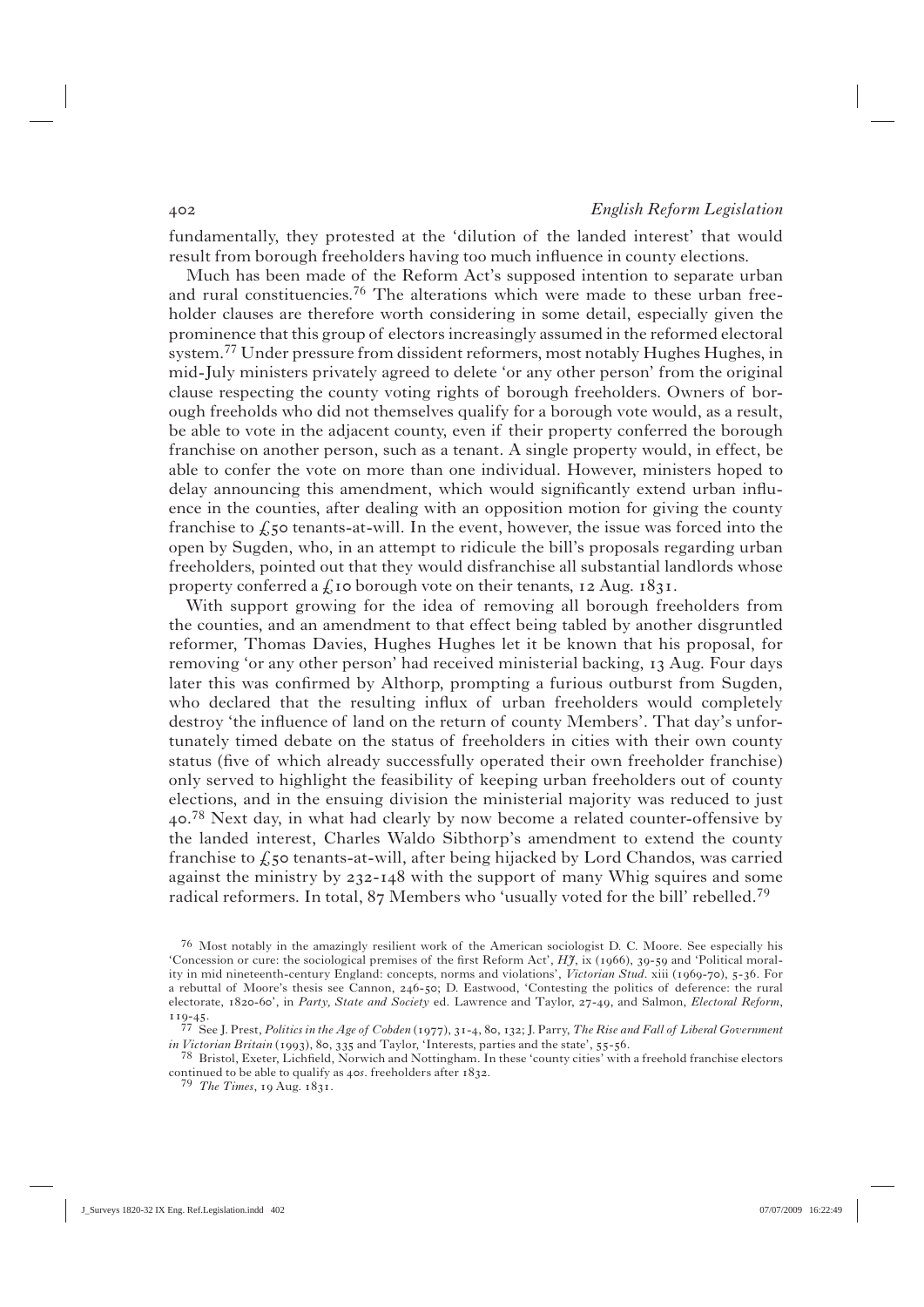Having decided to accept defeat on this issue if they were beaten, ministers were now able to use the 'Chandos clause', as it became known, as the justification for pushing through their existing urban voter amendments and inserting some new ones. On  $I_9$  Aug.  $I_83I$  they proposed that in addition to freeholders, borough copyholders and leaseholders should have the right to vote in counties, as long as their qualifying property did not give them 'or any other person' a borough vote. Hughes Hughes' attempt to prevent this was easily defeated by  $187$ -1. Five days later Davies, somewhat incongruously citing the  $1,800$  'small freeholders' of Leeds who would 'deluge' the county (for which of course they currently voted), moved to restrict the votes of all urban freeholders to boroughs and thereby prevent 'large bodies of votes in the manufacturing districts from controlling the county elections'. This was rejected by 225-136 and a similar amendment by Mackworth Praed suffered the same fate the following year.

Not surprisingly, the issue of urban freeholders, or more specifically urban penetration of the counties, resurfaced during the ministry's negotiations with the 'Waverers' in November 1831. Wharncliffe expressed his 'earnest desire' to prevent borough freeholders from voting in counties, but although this was 'considered' by Grey, it was 'thought unjust and impolitic' and 'refused'.<sup>80</sup> Littleton, in particular, campaigned hard against it, warning Russell that it 'would infallibly lead to a division of the country and M.P.s into two parties, a Town party and a Country party, and jealousy and hatred would thus be engendered and would endure till one party destroyed the other'.<sup>81</sup> Opponents continued to press for changes at the revised bill's committee stages, when Littleton and the leading Whig Lord Ebrington 'pledged ourselves to each other to die on the benches of the House of Commons sooner than allow town influence to be shut out of county elections', but no further modifications of any significance were made to the county freeholder clauses before the final passage of the bill.<sup>82</sup> Along with some technical adjustments to the leasehold qualification, including the enfranchisement of  $f$ , is leaseholders on leases of at least 60 years and clarification of the status of freeholders in county cities with their own freehold franchise, the terms of the county suffrage were by now settled.

 The resulting Act's main impact on the counties has traditionally been viewed in terms of the enfranchisement of the  $f$ , so tenants-at-will and its bolstering of landlord influence and control. Recent studies, however, have suggested that this muchmaligned group of voters were no less independent in the exercise of their franchise than any other type of county elector. $83$  This is something that future volumes will need to look at more closely. But it is perhaps telling that the duke of Wellington, when asked in  $1833$  to comment on the outcome of reform in the counties, offered this analysis:

<sup>80</sup> *William IV-Grey Corresp.* i. 467, 474; Hatherton diary, 23 Dec. 1831.<br>81 Hatherton diary, 7-8 Dec. 1831.<br>82 Ibid. 29 Feb. 1832.

<sup>83</sup> P. Radice, 'Identification, interests and influence: voting behaviour in four English constituencies in the decade after the Great Reform Act' (Durham Univ. Ph.D. thesis, 1992), 510; Salmon, *Electoral Reform*, 132-45;  $Jupp, 237-40$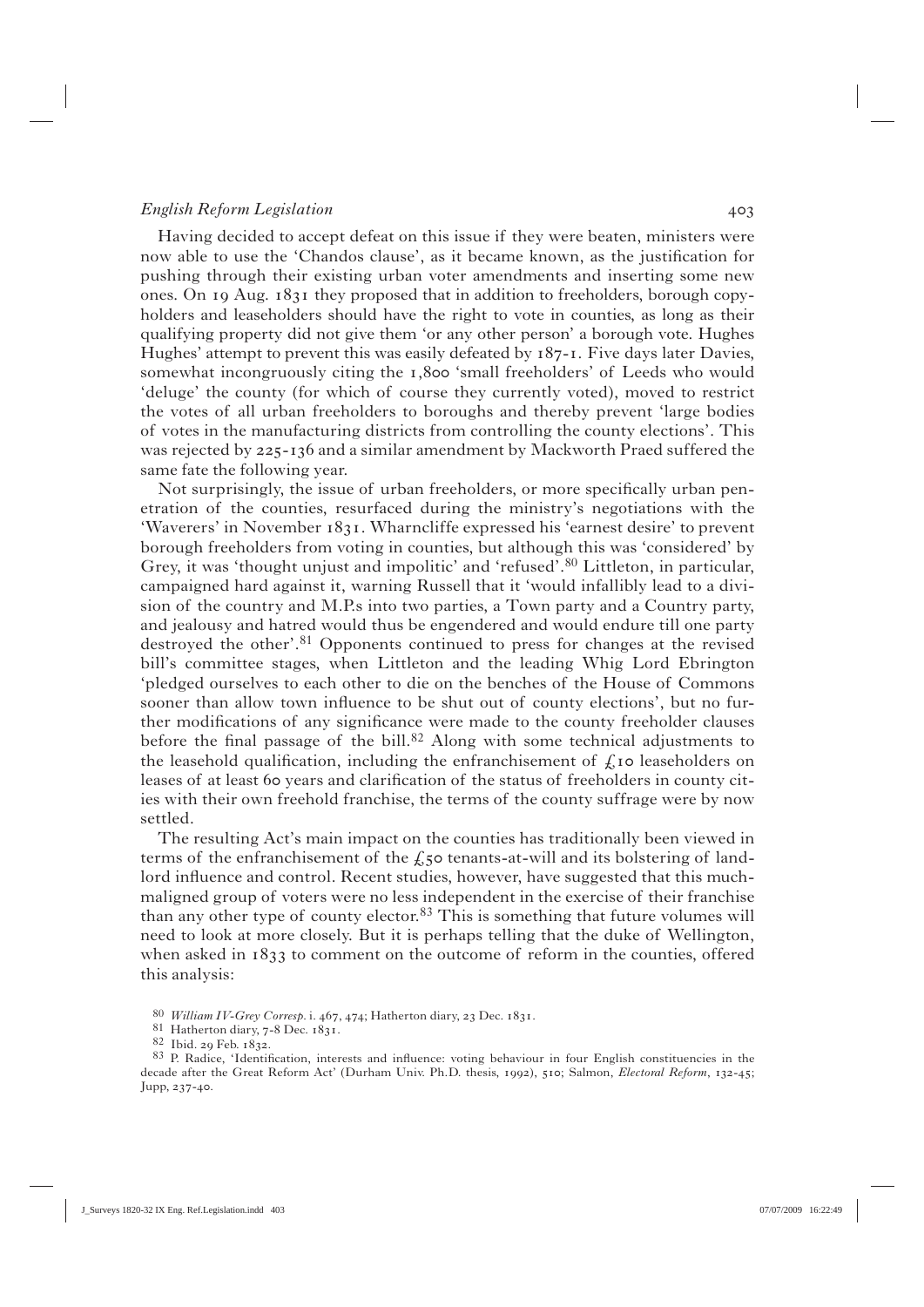The gentry have as many followers and influence as many voters at elections as ever they did. But a new democratical influence has been introduced into elections [by] the copyholders and freeholders and leaseholders residing in towns ... These are ... a formidably active party against the aristocratic influence of the landed gentry. $84$ 

### *The County Electorate*<sup>85</sup>

The impact of reform on the English county electorate was far more straightforward than in the boroughs. The overall result was to expand the number of electors from an estimated  $266,232$  in  $1831$  to a registered  $344,015$  in  $1832$  (including the new Isle of Wight county constituency), an increase of  $77,783$  (29 per cent). This  $1831$  figure, it should be noted, is substantially higher than the traditional estimate of  $247,000$  for both England and Wales (approximately 227,000 from England alone) employed by literally generations of historians, which can be traced back to an article published in the late nineteenth century.86 The most impressive rise occurred in Derbyshire, where the electorate expanded over three times, from a nominal  $3,000$  to a total of 9,911 registered in the newly created North and South Derbyshire divisions. Next in line was Lincolnshire, where the number of electors grew almost  $2.5$  times, followed by Staffordshire (2.4 times) and Cheshire (2 times).<sup>87</sup> Rises of between 50 and 100 per cent occurred in  $14$  counties,  $88$  and between 20 and 49 per cent in another ten.89 Of the remaining dozen, seven experienced minimal growth of between one and  $I_4$  per cent,<sup>90</sup> Herefordshire remained static, while four decreased in size. The largest fall took place in Yorkshire, where a probable electorate of  $50,000$  in  $1831$ declined to a registered total of  $33,154$  in its new East, North and West Ridings, a loss of  $16,846$  electors ( $34$  per cent). This was followed by Suffolk, where the estimated number of electors contracted by  $24$  per cent, Middlesex (13 per cent), and Sussex  $(4$  per cent).

 The new voter registration system undoubtedly played a role in some of these reductions. It was reported by the *Edinburgh Review*, for example, that many of the yeomanry 'doggedly refused to register ... saying "they had always voted with-

<sup>84</sup> *Croker Pprs*. ii. 206.<br>85 The data set on which the following analysis is based has been compiled from the constituency entries in these volumes and *HP Commons 1790-1820*, ii. 1-480. A digital copy is available on request.

<sup>86</sup> Sir J. Lambert, 'Parliamentary franchises, past and present', *Nineteenth Cent*. xxvi (1889), 942-62. The genealogy of this estimate can be traced through Seymour (1915), 533; Brock (1973), 322; Salmon (2002), and Jupp (2006), 235, to name but a few. John Cannon was the first to question it and to substitute an alternative but subsequently discredited figure (Cannon, 259, 290-92; O'Gorman, *Voters, Patrons, and Parties*, 178-80).

<sup>87</sup> Since the estimated electorate in all these places had remained static in the pre-reform decade, these increases probably included an element of updating as well as fresh enfranchisement.

<sup>88</sup> Cornwall (95 per cent), Northumberland (88 per cent), Somerset (88 per cent), Monmouthshire (87 per cent), Berkshire (86 per cent), Gloucestershire (85 per cent), Northamptonshire (85 per cent), Worcestershire (69 per cent), Norfolk (63 per cent), Rutland (62 per cent), Cambridgeshire (61 per cent), Essex (61 per cent), Cumberland (58 per cent), Warwickshire (57 per cent).<br><sup>89</sup> Co. Durham (43 per cent), Bedfordshire (42 per cent), Dorset (41 per cent), Huntingdonshire (39 per cent),

Oxfordshire (35 per cent), Buckinghamshire (33 per cent), Leicestershire (30 per cent), Devon (28 per cent), Westmorland (25 per cent), Wiltshire (23 per cent).

<sup>90</sup> Kent (14 per cent), Shropshire (13 per cent), Hampshire, including the Isle of Wight (12 per cent), Lancashire (II per cent), Hertfordshire (6 per cent), Nottinghamshire (I per cent), Surrey (I per cent).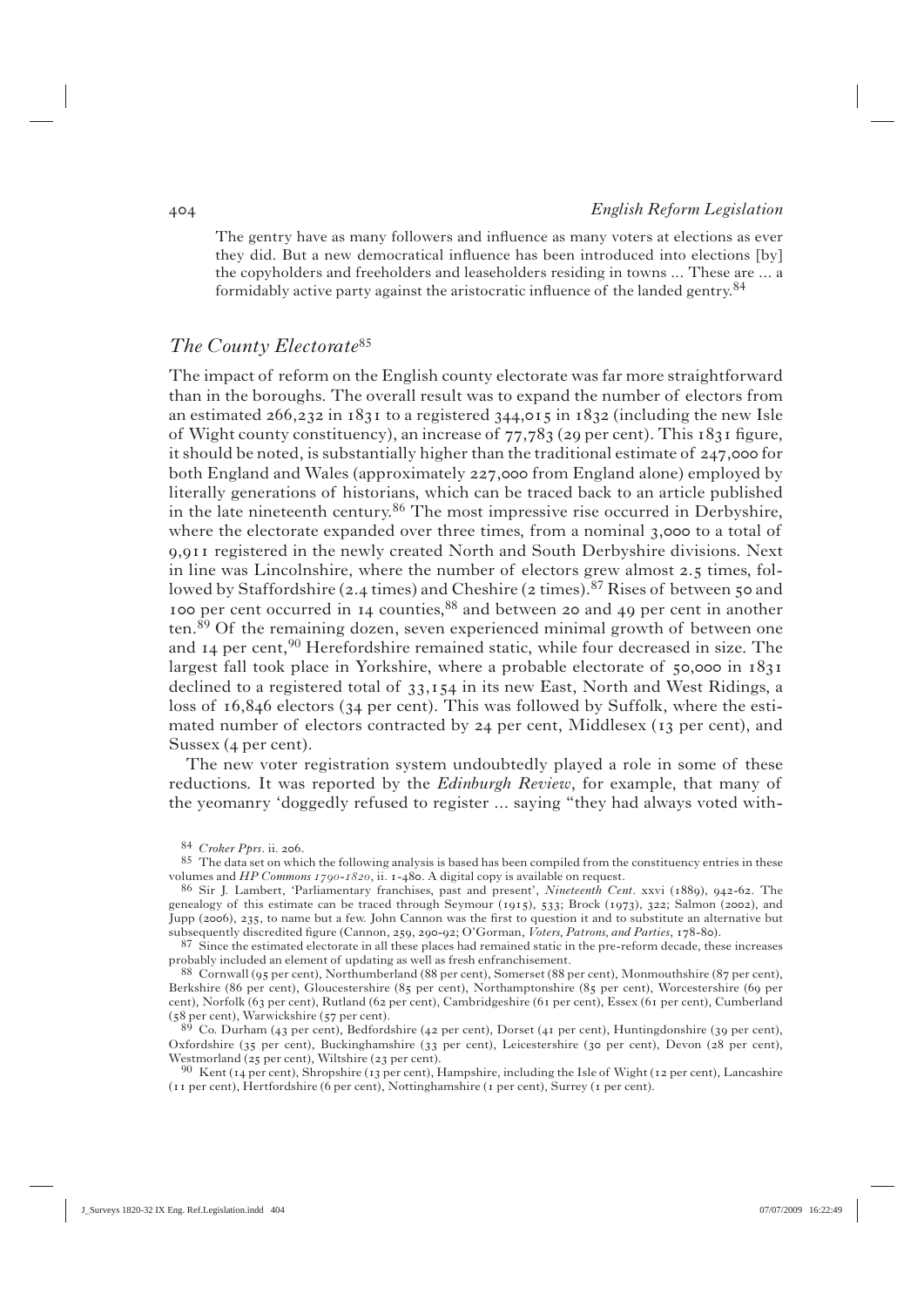out being registered, and did not see why they should have any thing of the kind done now"'.91 But the type of wholesale disfranchisement witnessed in the boroughs after reform, on account of the new residency and ratepaying requirements, did not apply in the counties where there were no such conditions.<sup>92</sup> Instead, most falls were related to the creation of boroughs and the transfer of county electors to new constituencies. In Yorkshire, for instance,  $11,106$  electors were registered in the newly enfranchised boroughs of Bradford, Halifax, Huddersfield, Leeds, Sheffield, Wakefield and Whitby, many of whom would have previously qualified as 40s. county freeholders. In a similar fashion the metropolitan boroughs of Finsbury, Marylebone and Tower Hamlets removed many town freeholders from Middlesex.

 The information available for county voterates shows a similar pattern. Over a quarter ( $12$ ) of England's 40 counties experienced contests in the pre-reform decade and at the  $1832$  general election in all of their respective divisions. The largest growth of voters occurred in Somerset, where  $2,231$  polled in  $1826$  and  $13,506$  in the combined East and West divisions in 1832, a six-fold increase. Next came Suffolk, where the voterate almost quadrupled from  $1,725$  in  $1830$  to  $6,746$  in  $1832$ , in a trend clearly at odds with the contraction of its estimated  $1831$  electorate noted above. This was followed by county Durham, where the number of voters rose 2.9 times, Berkshire ( $2.2$  times), and Shropshire ( $2$  times). Five counties experienced increases of between 36 and 80 per cent and Westmorland one of seven per cent. Middlesex was the only county in which the voterate decreased, from 'over 7,000' voters at its last contest of  $1820$  to  $5,132$  in  $1832$ , a drop of  $1,868$  (27 per cent). The overall pattern of growth in the English counties, therefore, was markedly different from the boroughs, with a more evenly distributed expansion of the electorate (and voterate) and a far less pronounced level of disfranchisement occurring in most places after reform. In one respect, however, there was an important similarity.

As with the boroughs, many counties had already experienced a significant expansion of their electorate prior to  $1832$ . Taken together, the estimated number of county electors increased from 191,600 in  $1820$  to  $266,232$  in  $1831$ , a rise of  $74,632$ (39 per cent). Not only was this rate of growth ten per cent higher than that associated with the Reform Act, it also involved roughly the same number of electors. Top of the scale was Yorkshire, whose electorate multiplied two-and-a-half times, from roughly 20,000 in  $1820$  to 50,000 by  $1831$ . Next in line were Northumberland, Nottinghamshire and Suffolk, whose electorates appear to have doubled, followed by Lancashire, Shropshire and Surrey, where the rates of growth were 88, 66 and 50 per cent respectively. Seven counties expanded by between  $4\circ$  and  $4\circ$  per cent, five by roughly a third, and six by between  $12$  and  $25$  per cent. Only one county, Oxfordshire, declined in size, from roughly  $4,000$  to  $3,500$  electors, leaving  $14$  counties in which the estimated electorate remained unchanged prior to  $1832$ . Given that these static figures probably arose from a lack of opportunities to update electorate information, some of the increases attributed to  $1832$  may well have included an element of

<sup>&</sup>lt;sup>91</sup> *Edinburgh Rev.* (1833), lvi. 545.<br><sup>92</sup> See Salmon, *Electoral Reform*, 20-27, 253.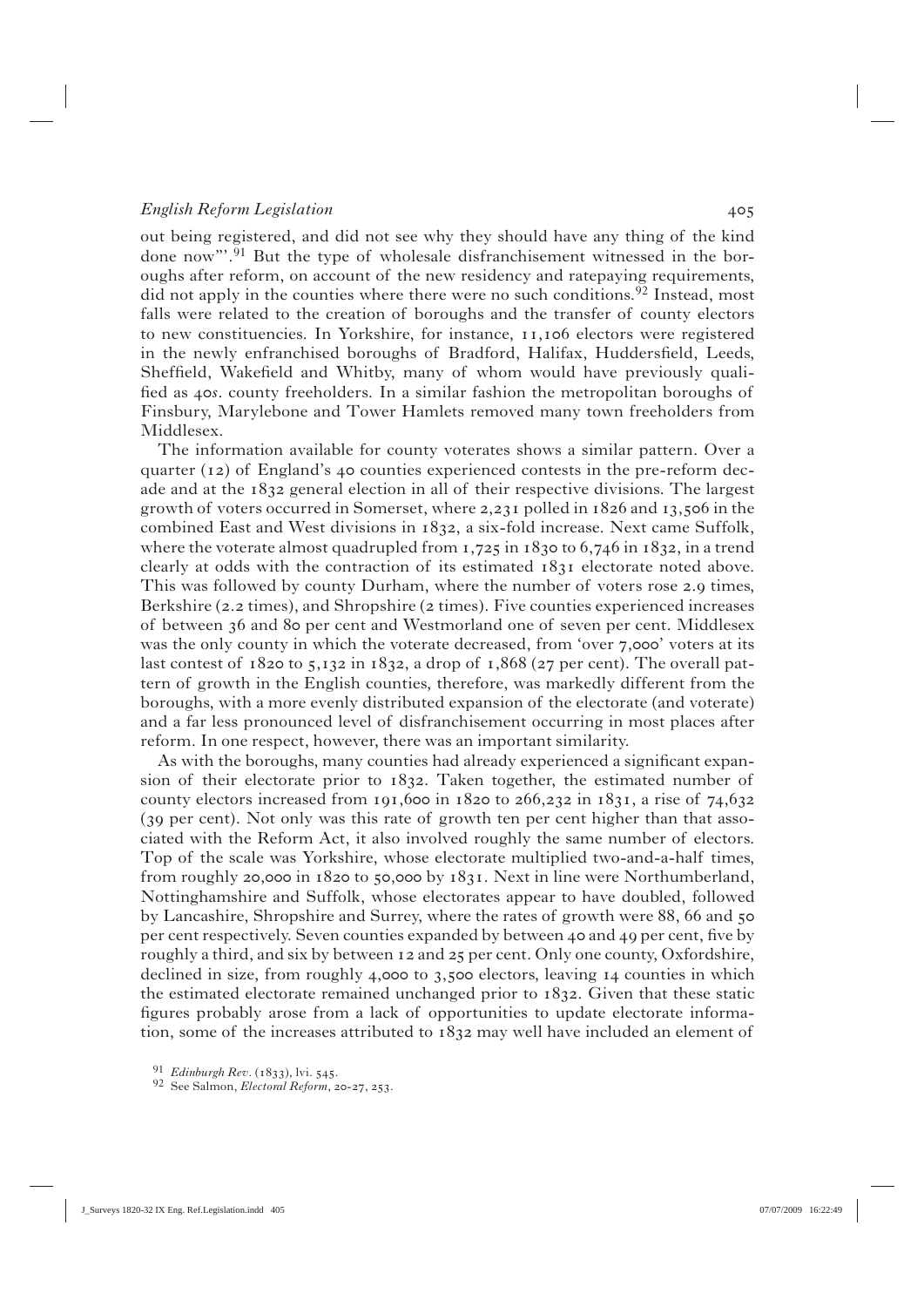catching-up on previous unrecorded growth. Moreover, the new county registers, like those in the boroughs, tended artificially to inflate the number of electors by listing qualifications rather than individuals, a factor which it has been estimated exaggerated initial electorates by between ten and 20 per cent.<sup>93</sup> If the  $1832$  figures are accordingly scaled down by ten per cent, the overall increase in the county electorate becomes even less impressive, with a rise of just  $43,382$  (16 per cent) occurring after reform.

 The overwhelming trend in the size of the county electorates, therefore, appears to have been one of substantial growth in the years leading up to  $1832$ . The expansion that occurred after reform may have been far more uniform than that recorded in the boroughs, but in percentage terms it was far less significant than the 'natural' growth of the previous decade, despite the Reform Act's extension of the franchise to new categories of county voter. Indeed, without the Tory proposal to enfranchise  $f<sub>5</sub>$  tenants-at-will, on which ministers had conceded defeat, it is clear that some counties would have experienced minimal or perhaps even negative growth.  $f$ ,  $\zeta$ tenants, on average, made up about 22 per cent of the county electorate after reform, but of course in some places this was considerably higher.<sup>94</sup> In South Shropshire, for example, they constituted 36 per cent of the electorate in  $1833.^{95}$  Clearly if this additional class of voter had not been introduced in  $1832$ , this county might have shrunk electorally.

 One obvious reason for the comparatively modest expansion of the county electorate in  $1832$ , which has already been touched on, was the fact that many urban freeholders were able to qualify as  $f_k$  to householders in the newly enfranchised boroughs. (If not they retained their county qualification.) Indeed, because of the way in which these two franchises were constructed, all  $f_k$  to householders who qualified as owners (rather than occupiers) in the newly enfranchised boroughs ought to have been entitled to a county freehold vote before reform. Perhaps more importantly, however, the county constituencies did not undergo any territorial expansion in  $1832$ . On the contrary, all were reduced in size by the removal of areas not only to the newly created boroughs, but also to the surviving borough constituencies. As we saw earlier, parishes and suburbs that had previously been part of a county seat were annexed to boroughs, in what amounted to a substantial transfer of land and, of course, all those electors who met the new borough franchise requirements. In total, almost  $I$ , 400 square miles were reassigned from the counties to the boroughs under the terms of the  $1832$  Boundary Act, reducing the total area covered by the English counties by almost three per cent.<sup>96</sup> This important shift in the geography of representation has received surprisingly little attention in the historiography of reform. But it clearly goes a long way towards explaining the developments outlined above.

<sup>93</sup> Ibid. 22.<br>94 The proportion was 23 per cent in  $1835$  and  $21$  per cent in  $1851$  (PP  $1837-8$  (329) xliv. 553-79;  $1852$  (8) xlii.  $309-313$ .<br><sup>95</sup> Salop RO, electoral registers QE/6/2/2-3.

<sup>&</sup>lt;sup>96</sup> Based on the data in *PP* 1830-1 (52), xl. 211; 1866 (259), xvii. 585-9.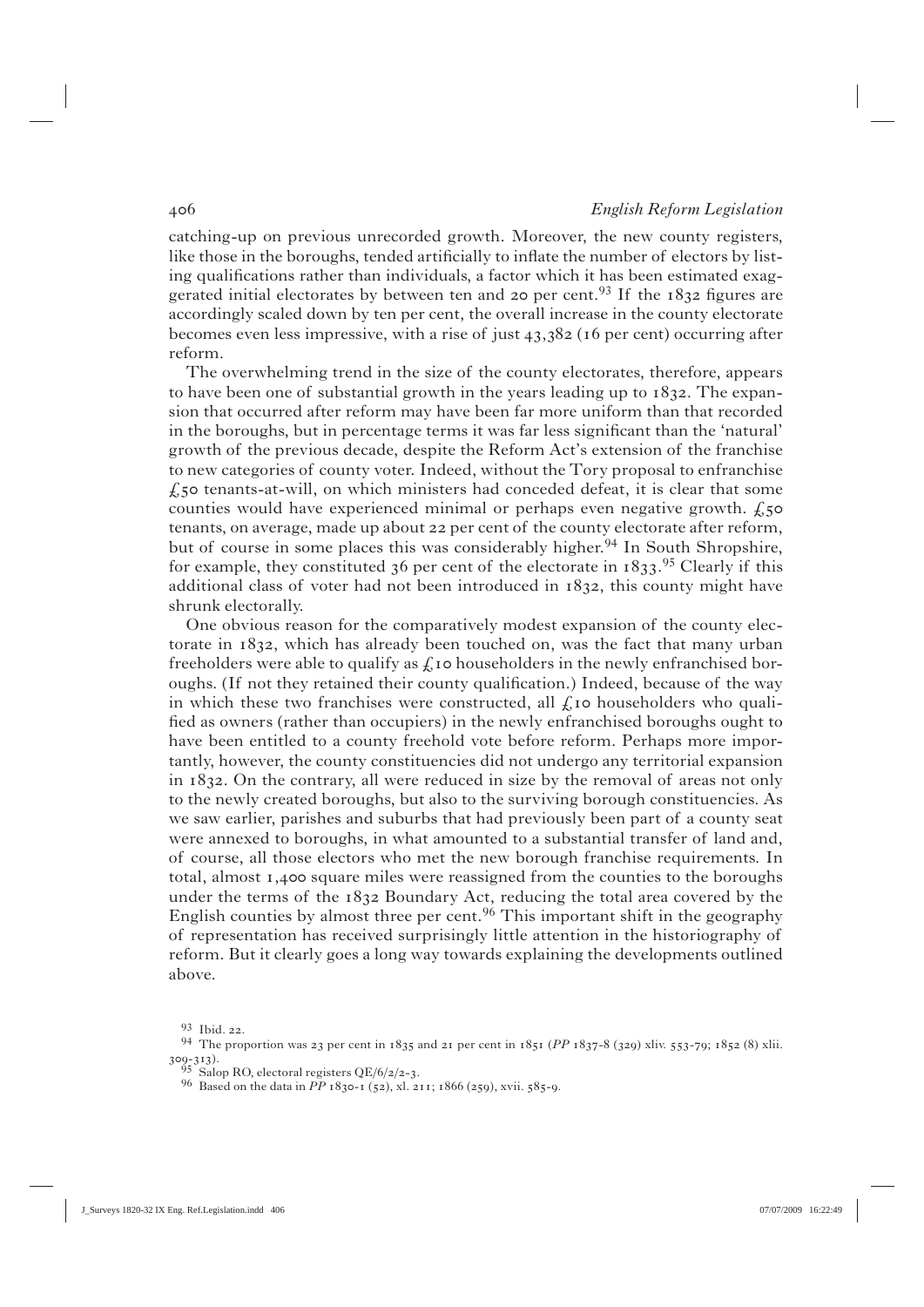## *English Reform Legislation Dividing the Counties*

The impact of the Reform Act on the number of Members returned by the English counties was in many ways far more striking than the scale of their electoral expansion. Whereas the county electorate grew by 29 per cent, the number of English county Members rose by 76 per cent, from a total of 82 in 1831 to 144 in  $1832$ . This addition of 62 seats was only one less than the number allocated to the newly enfranchised English boroughs, where most discussions of redistribution have traditionally focused, and, combined with the seats given to the Welsh counties, represents one of the largest single transfers of representation in British electoral history. Of course unlike the boroughs, there were no unenfranchised counties that could simply be turned into new parliamentary constituencies. The difficulty therefore was how to assign extra Members to places that already had two knights of the shire. Yorkshire's acquisition of two additional representatives in  $1821$  had prompted lengthy discussions about whether the county should be divided for parliamentary purposes.<sup>97</sup> This, however, was eventually rejected, leaving Yorkshire as a four Member constituency in which each elector possessed four votes. In this respect the redistribution clauses of the reform bill were to mark a clear break with the past and establish an important precedent for future redistributive practices.

The original bill of  $\bar{1}$  Mar.  $1831$  had proposed giving two additional Members to  $27$  counties with more than 150,000 inhabitants, in what was clearly a move designed to counterbalance the enfranchisement of the new towns and compensate the landed interest for their loss of nomination boroughs. Along with the bill's plan to turn the Isle of Wight into a single Member county, this would have increased the number of English county Members from  $82$  to 137. The subsequent addition of eight more towns to schedule D, which took the number of new single Member boroughs to , threatened to upset this balance, and in order to attract as much support as possible for the first bill, on 18 April Russell announced that as a result a third Member would be allocated to seven agricultural counties with populations of between 100-150,000. Although there was some argument about which counties fell into which category – not least because of discrepancies in the  $1821$  population figures similar to those encountered with the boroughs – the provision of additional Members for the English counties proved one of the least troublesome parts of the reform legislation. How exactly the county seats were to be redistributed, however, provoked considerable debate.

The bill's proposal to divide 26 counties into two divisions and Yorkshire into its three ridings, each of which would then return two Members, upset a broad crosssection of the House, but most notably the Tories and radicals. The former feared that breaking up counties into artificial electoral districts would destroy long-established traditions of representation and damage local political identities. 'Their common feeling would be ruined', Peel complained. It would also diminish the prestige of the county Member, hitherto a far more influential figure in the House than the

<sup>97</sup> See 1 & 2 Geo. IV, c. 47. Its additional Members were not elected until the 1826 general election.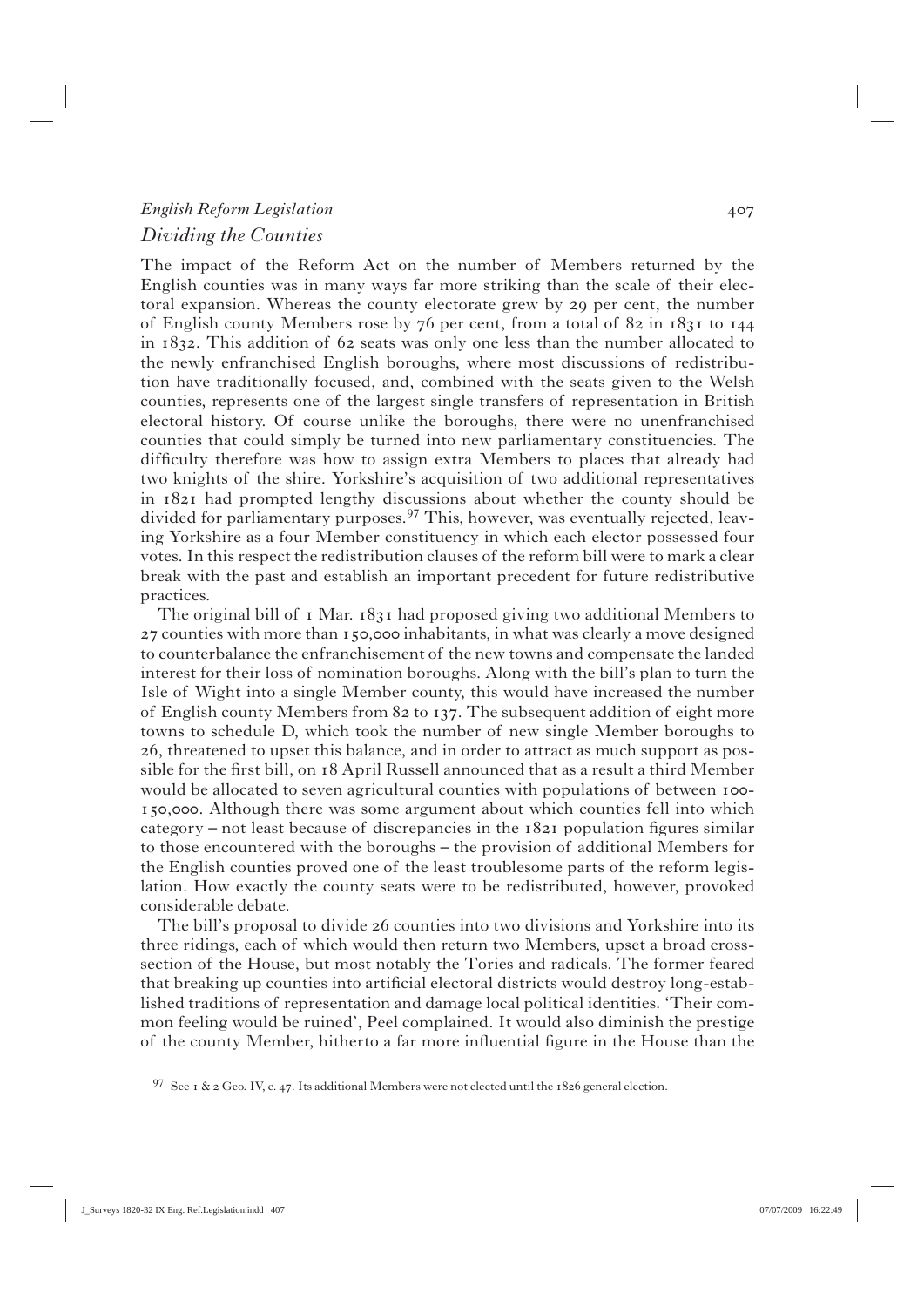borough lackey, and as result county interests would not receive the attention they deserved. Meanwhile the radicals and some independents, like the veteran Somerset Member William Dickinson, argued that dividing counties into 'petty districts' risked turned them into 'rotten boroughs'.

On  $I_1$  Aug.  $I_3$ <sup>1</sup> the maverick reformer Hughes Hughes moved an amendment against the proposal, which he believed would 'convert the county districts into divisions as completely within the influence of the rich landholder' as the 'nomination system in close boroughs'. In reply ministers stressed the constitutional advantages of double Member seats, with their capacity to encourage compromise arrangements and provide an important element of minority representation. Abandoning this historic unit of community representation, they warned, would lead to more contests and more expense, whilst at the same time encouraging the growth of 'popular' party politics along the lines recently experienced in the four Member county of Yorkshire. As Althorp suggested, much to the fury of *The Times*, dividing the counties would make it far less likely that 'mere popularity should be the means of returning Members for counties, oftentimes strangers, to the exclusion of gentlemen of retiring habits, holding large property in the county'.98

Hughes's amendment was defeated by  $24I - I22$ , but it is worth noting that  $49$ Members 'usually friendly' to the bill rebelled against the ministry on this issue, including Amcotts Ingilby, Thomas Davies, De Lacy Evans, Barrett Lennard, Lord Stanley (father of the cabinet minister Smith Stanley) and the Irish Members Blackney, Daniel O'Connell, Sheil and Wyse. On the other hand, at least  $\overline{15}$  Tories hitherto opposed to reform lent the measure their support, among them Charles George Arbuthnot, John Henry Lowther and Mackworth Praed.<sup>99</sup> Peel's attitude was equivocal.100 As Littleton recorded:

Fought the battle of division of counties in the committee. This was a question of infinite delicacy and difficulty. Its tendency and object was aristocratic and was designed to please the Tories and the Lords. The opposition wished Sir Robert Peel to oppose it ... The Mountain (Hume, Warburton and others) were refractory and were disposed to oppose the government. I frightened this latter party into support, by telling them the county Members would not compromise their principles about the *due amount* for the franchise, if they in return did not give way on this point. So they voted with us. Peel spoke as firmly as his party would let him for a division, only objecting to the arbitrary power to be given to the commissioners ... After this he walked away without voting!! to his infinite discredit. To our great joy and surprise we got a capital division, though all the objecting county Members spoke against us.<sup>101</sup>

The only other part of the county redistribution scheme to be seriously challenged, although far less effectively, was the creation of three Member counties. The most vocal critics included the lukewarm reformer Thomas Wood and Mackworth Praed,

<sup>98</sup> *The Times*, 15 Aug. 1831; Parry, 80-1.<br><sup>99</sup> *The Times*, 12 Aug. 1831.<br><sup>100</sup> See Brock, 223.<br><sup>101</sup> Hatherton diary, 11 Aug. 1831.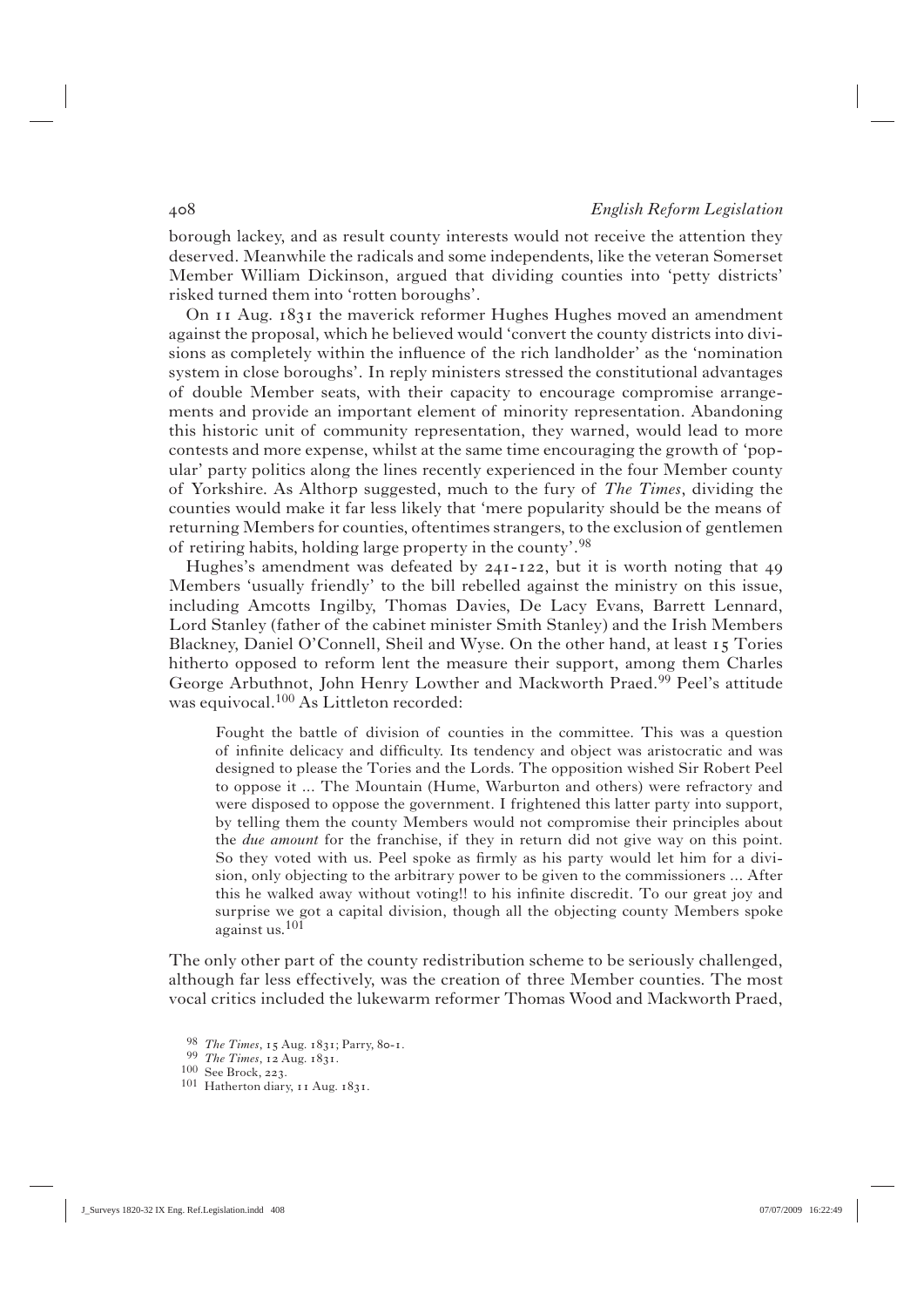who on 13 Aug. moved an amendment to restrict electors in the new three Member counties to two votes each and thereby assist minority representation. His erudite attack on the 'block-vote', hitherto the bulwark of the representative system, seems to have bemused most observers, however, and he did not press his amendment either on this occasion or on raising it again,  $27 \text{ Jan. } 1832$ . His proposal would later be implemented by the 1867 Reform Act.<sup>102</sup>

 The division of the counties inevitably resurfaced during the ministry's negotiations with the 'Waverers' in November  $1831$ , by when it had become clear that its effects might not be as 'aristocratic' as had originally been supposed. But although Grey was prepared if necessary to give it up, 'thinking it a doubtful question', Wharncliffe, like him, remained 'upon the whole in favour of the division'.<sup>103</sup> Other than adding a third Member to Monmouthshire, which was later revoked in order to accommodate the Welsh borough of Merthyr Tydfil, the revised reform bill of  $12$  Dec.  $1831$  therefore made no alterations to the proposed redistribution scheme for English counties. When the division of counties came again before the Commons,  $28$  Jan.  $1832$ , it was 'carried by large majority', much to the delight of Littleton, who recounted how on this occasion, 'Sir Robert Peel had spoken in our favour and was walking away to dinner, on which Edward Ellice, the secretary to the treasury, "whipped him in" as a treasury Member, saying "Pray stop and give us a vote", which he good naturedly did'.104

 Like Peel and many others, Wharncliffe's main concern about the division of the counties was not so much the principle, which was all that appeared in the reform bill itself, as the practical details of how these new divisions were to be drawn up, with all their potential scope for gerrymandering.<sup>105</sup> The first two reform bills had proposed delegating this important task to a dedicated commission, separate from that examining the borough boundaries, but by the time of the amended bills of September  $1831$  it was clear that the borough commissioners would be required to settle the new county divisions as well. This they duly did, under the supervision of the rising mandarin John George Shaw Lefevre, brother of the Whig Charles Shaw Lefevre, the future Speaker, and possibly with the assistance of the Tory Member Gilbert, whose appointment was originally proposed as a partisan counterweight to Littleton's.<sup>106</sup> Crucially, the same limits to parliamentary discussion that were experienced with the borough boundaries also affected the counties. Both were dealt with by the same separate boundary bill introduced on  $16$  Feb.  $1832$ , with the detailed maps and reports of the commissioners appearing the following week, and both were mainly settled (and amended) by private negotiation and passed through the Commons with remarkably little trouble. The advantages of using a commission were clearly fundamental to this process, but Shaw Lefevre's report also

<sup>104</sup> Hatherton diary, 28 Jan. 1832.<br><sup>105</sup> See *William IV-Grey Corresp*. i. 474.<br><sup>106</sup> On 1 Sept. 1831 Littleton recorded that he and Gilbert were proposed as commissioners for dividing counties and their names were duly included in the amended bills of September 1831 (Hatherton diary, 1 Sept. 1831). Gilbert's name, however, does not appear in any of the commissioners' official papers.

<sup>102</sup> See J. Hart, *Proportional Representation: Critics of the British Electoral System,*  $1820-1945$  *(1992), 9-11, 75-77, 119-21.<br>
<sup>103</sup> William IV-Grey Corresp. i. 468.*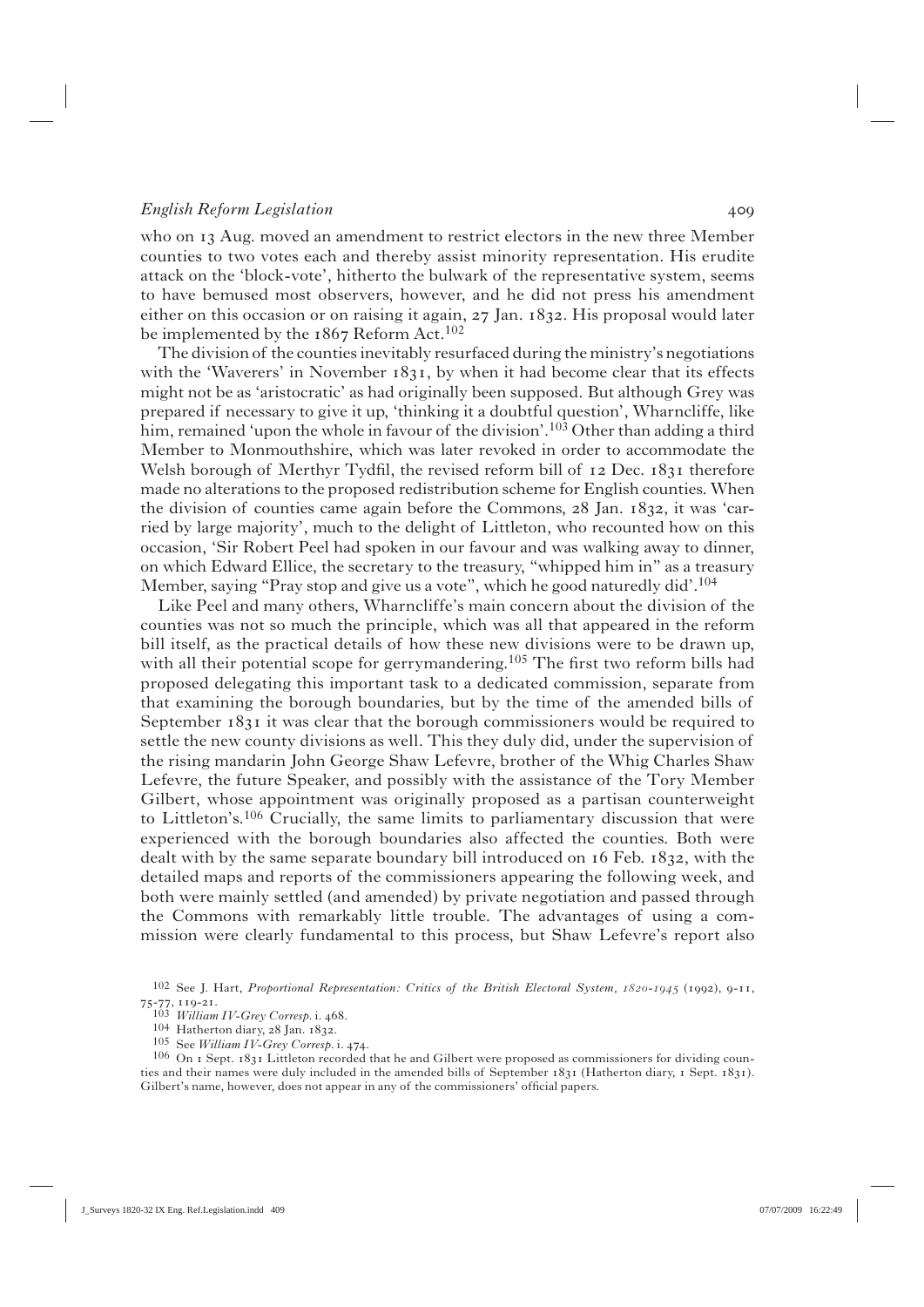suggests that genuine care was taken to ensure that the 'common feeling' of county communities would not 'be ruined', as Peel had feared:

I wished to divide each county into two parts, equal in extent, equal in population, and equal in the number of voters contained in them. I soon found that I could not do this without altogether breaking through the established division of counties into parishes and hundreds, and without separating districts and places which, from their community of interest and feeling, manifestly ought to be placed in the same division of their county. As far, however, as I have found it compatible with a due regard to these considerations, I have endeavoured to approach towards each of these equalities.<sup>107</sup>

How exactly the division of the counties affected the established traditions and electoral dynamics of individual constituencies is something that will be examined more closely in future volumes. On balance, however, it is clear that the worst forebodings of the Tories or the radicals were not realised. Counties retained their distinctive political cultures for years to come and for every division which seems to have experienced an increase in landed influence there appears to have been another in which the leading interest became more urban or industrial owing to the greater prominence of a town, whether enfranchised or not. Smaller units of representation could obviously work both ways. And although county elections might have become more manageable, especially in terms of the trouble and expense associated with transporting or 'conveying' voters to the poll from distant parts of a county, this improvement was not as major as Russell and Althorp, among others, had hoped for. County contests remained extremely costly, not least because so many electors were actually non-residents who lived outside the constituency. Their exact proportion varied widely, but in most counties out-voters comprised somewhere between 12 and 25 per cent of the reformed electorate. The growing importance of this group of electors after  $1832$ , and the increasing ease with which they were able to get to the poll as a result of railway development, helped to ensure that the divided counties never became the new 'rotten boroughs' that many had feared.<sup>108</sup>

#### *Summary*

One of the more revealing themes to emerge from this survey has been the extent to which the English reform legislation was a highly negotiated settlement involving both Parliament and the localities. The differences between the first reform bill, drafted in secret by the 'committee of four', and the final Act were profound, especially in terms of the alterations made to the redistribution schedules and the continuation of old franchises and creation of new ones. While some of these modifications undoubtedly arose from closed 'high political' negotiations between leading politicians, as perhaps best exemplified by Grey's private discussions with the 'Waverers' in November 1831, much that has traditionally been associated with this episode, along with a host of other significant alterations, was clearly developed ear-

<sup>107</sup> *PP* 1831-32 (357), xli. 339.<br>108 See Salmon, *Electoral Reform*, 110-15, 136-40.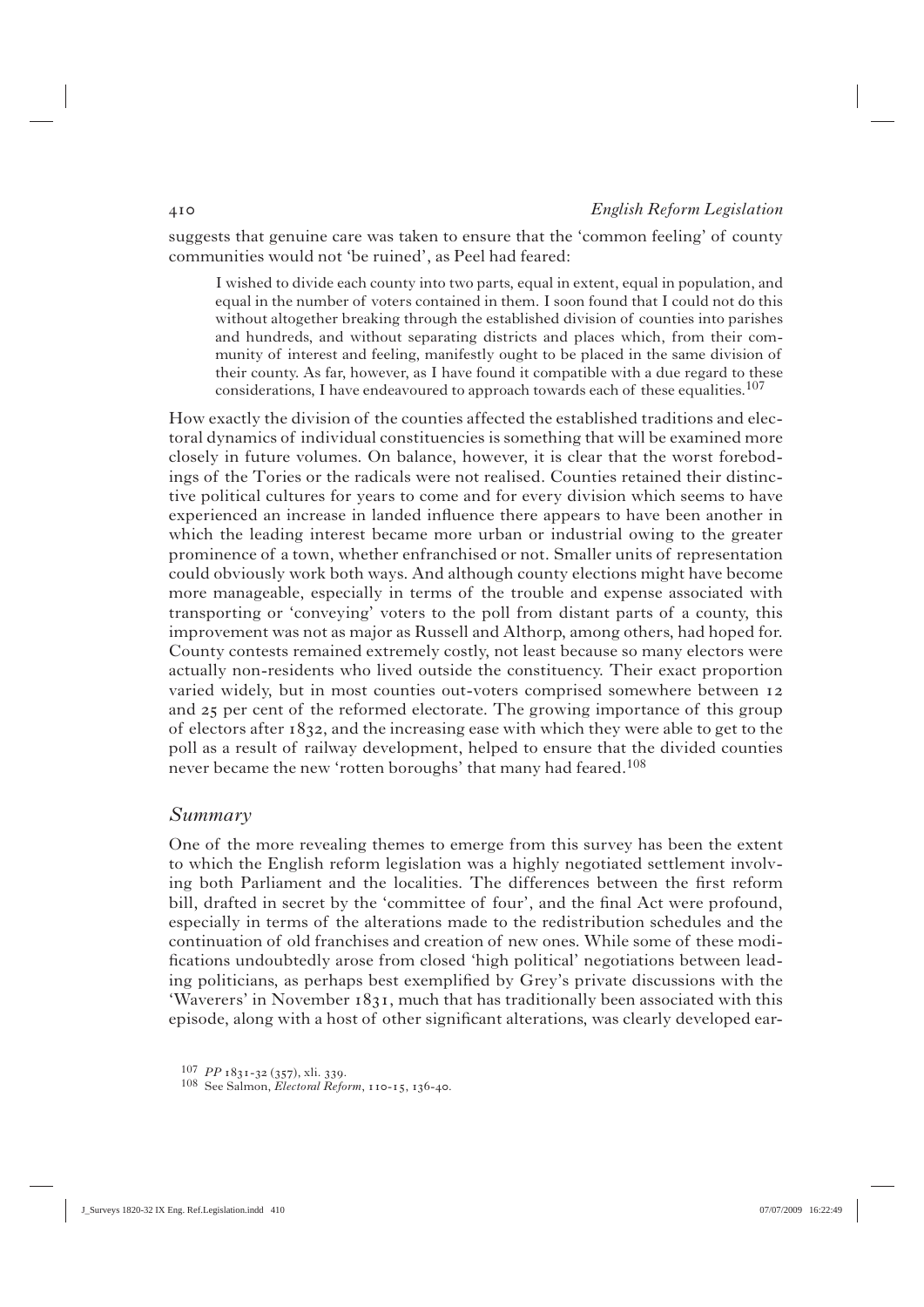lier, as a result of public lobbying and amendments that cut across formal party lines and attracted crossbench support.

 Bolstered by a system in which petitions took precedence over other business and frequently sparked lengthy discussions in the Commons (it was only from  $1835$  that debates on petitions were barred) and by a marked degree of independence among Members in both the pro- and anti-reform camps, the localities and their representatives were able to play a genuine role in helping to shape the terms of the English reform legislation.<sup>109</sup> Indeed, the contrast with the subsequent electoral reforms of  $1867$  and  $1884$ , which were fashioned almost exclusively by party manoeuvres in Parliament and leadership deals in Downing Street, could not be greater. Here then was a measure that produced a lively but constructive dialogue between centre and locality, which might be better conceptualized not so much as a 'concession' or a 'cure', as a consultation.<sup>110</sup>

 Perhaps the most striking feature to emerge from this analysis, however, has been the extent to which the impact of reform on the English constituencies varied enormously and was anything but the straightforward story of electoral expansion implied by the overall figures. In a third of the borough constituencies that survived reform the number of electors (and voters going to the polls) actually declined after 1832. This occurred despite the celebrated enfranchisement of the  $\zeta$  to householder and a tripling of the geographical area covered by these boroughs as a result of boundary changes. Indeed, without the very substantial constituency enlargements implemented by the Boundary Act, the number of boroughs with smaller electorates would clearly have been far higher after  $1832$ .

 Electoral expansion in the counties was more evenly distributed, with only ten per cent of the shires having fewer electors after reform. But in a telling comparison now made possible by these volumes, it is clear that the county expansions of 1832, impressively uniform though they were, were not as significant as those of the previous decade. And although less conspicuously, the boroughs also experienced substantial growth during the  $1820-31$  period, despite the tightly controlled nature of many unreformed franchises. The remarkable upshot of all this is that taken as a whole the English electorate grew from  $314,970$  in  $1820$  to  $434,530$  in  $1831$ , a rise of 38 per cent. The following year the electorate increased to  $614,654$ , a rise of  $\overline{41}$  per cent. Such strikingly similar figures – just three percentile points apart – leave the Reform Act's impact on the number of electors looking far less impressive when viewed in this broader context. A steadier but more uniform expansion of the numbers enfranchised was under way long before  $1832$ , and in this respect reform might be said to have only accelerated and intensified an established trend.

 Viewing the Reform Act as primarily an enfranchising measure, as most twentiethcentury historians have done, seems inappropriate in these circumstances.<sup>111</sup> But

 $109$  For a brief discussion of this alteration to petitioning see Salmon, 'The House of Commons,  $18$ 01-1911',

<sup>257-8.&</sup>lt;br>110 Moore, 'Concession or cure', 39-59. It is interesting that for all the justified criticism levelled at Moore's cen-<br> $\frac{1}{2}$  is historial behavior and the future of reform tral thesis, his terminology continues so neatly to epitomize the historiography of reform.

 $111$  A notable exception is Parry, who has emphasized the role of redistribution (72, 78, 84).